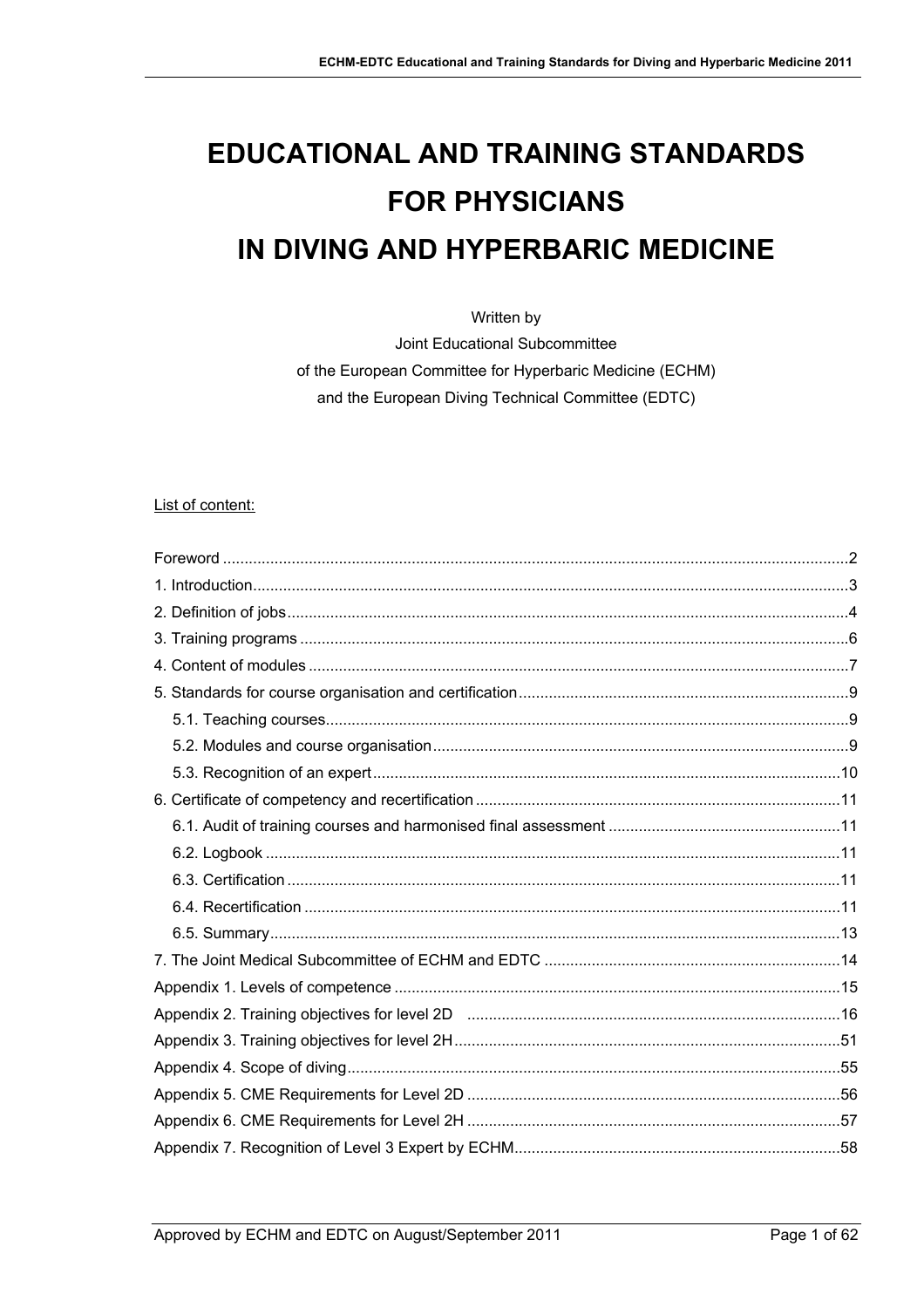# <span id="page-1-0"></span>**Foreword**

l

These educational and training standards are the result of some years of international discussion and extensive educational experience both in diving and hyperbaric medicine. It is based on two main documents:

- 1. "*Educational and Training Standards for the Staff of Hyperbaric Medical Centres*" written in 1997 by Jordi Desola, representative of the European Committee for Hyperbaric Medicine (ECHM), and Jurg Wendling, representative of the European Diving Technical Committee (EDTC) for the Joint Educational Subcommittee of the ECHM and  $EDTC<sup>1</sup>$
- 2. "*Training Objectives for a Diving Medicine Physician based on current ECHM, EDTC and DMAC sources*" prepared by David Elliott with subsequent input from members of the EDTC and DMAC committees and from several non-European members of the Pisa Initiative.<sup>[2](#page-1-2)</sup>

Those documents have been reviewed by the members of the Joint Educational Subcommittee of the ECHM and the EDTC.<sup>[3](#page-1-3)</sup> Training Objectives for a Hyperbaric Medicine Physician were added (initially prepared by Wilhelm Welslau and Jacek Kot). Based on modular structure of the training course, teaching hours which are necessary for fulfil those training objectives were proposed for both level 2D (Diving Medicine) and level 2H (Hyperbaric Medicine).

<span id="page-1-1"></span><sup>&</sup>lt;sup>1</sup> At this time the Joint Educational Subcommittee of the ECHM and EDTC was formed by Jordi Desola (Spain), David Elliott (United Kingdom), Pasquale Longobardi / P. Pelaia (Italy), Francis Wattel (France), and Juerg Wendling (Switzerland). It was chaired by Jordi Desola on behalf of the ECHM and Juerg Wendling on behalf of the EDTC.

<span id="page-1-2"></span><sup>2</sup> L'Abbate A, Elliott D. *The Pisa inter-university initiative for the medical and physiological support of complex and deeper diving*. Diving and Hyperbaric Medicine. 2009; 39: 110-111.

<span id="page-1-3"></span><sup>&</sup>lt;sup>3</sup> At this time the Joint Educational Subcommittee of the ECHM and EDTC had five members: Jordi Desola (Spain), David Elliott (United Kingdom), Juerg Wendling (Switzerland), Pasquale Longobardi (Italy), Alessandro Marroni (Italy), Wilhelm Welslau (Germany) and Jacek Kot (Poland).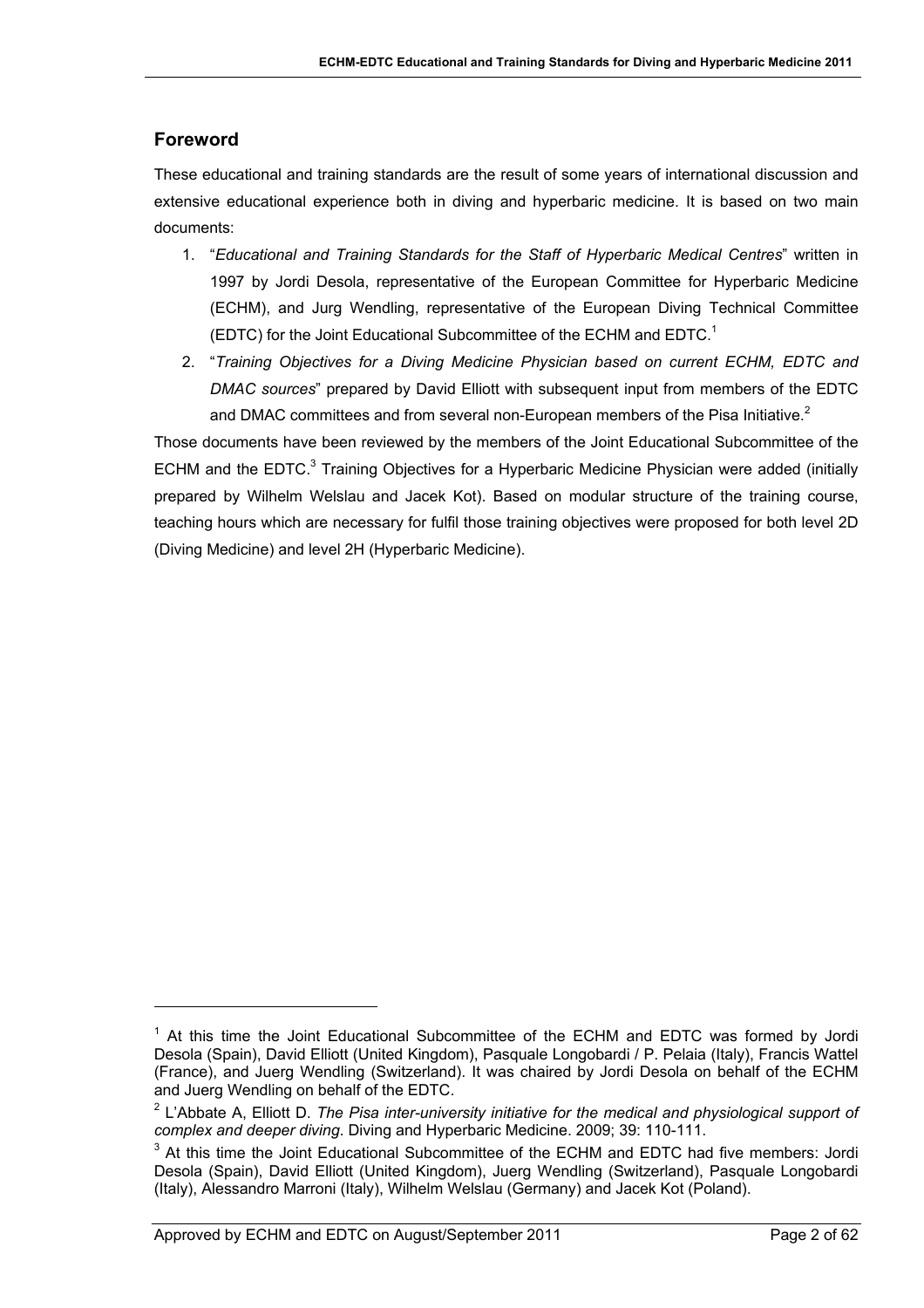## <span id="page-2-0"></span>**1. Introduction**

These training standards are the result of some years of international discussion which began prior the 1st European Consensus Conference on Hyperbaric Medicine, Lille, in September 1994 where one session was devoted to "Personnel education and training policies". A comprehensive paper by Jordi Desola and the subsequent debate defined the 5 different personnel categories ideally involved in the staff of a Centre of Hyperbaric Medicine:

- the medical doctors, including the Medical Director
- the nurses,
- the attendants,
- the chamber operators, and the
- technicians.

The definition, functions, background, academic requirements, dedication, and the continuous education, of each category were agreed (see: [www.ECHM.org\)](http://www.echm.org/). A working group has been formed to define the requirements for medical doctors in the fields of diving and hyperbaric medicine. An important feature of this project was the collaboration between the European Committee for Hyperbaric Medicine (ECHM), which is primarily a medical committee, and the European Diving Technology Committee (EDTC) which is a 15-nation committee with not only government, industry and trades union representatives but also with a doctor nominated from each member country. The Goal-setting Principles for Harmonised diving Standards in Europe was published by the EDTC in 1997 and includes a section on the "Qualifications, education and training of medical doctors" (see: [www.EDTC.org](http://www.edtc.org/)). This document also defines the different personal categories involved in on-site chambers and bells for diving operations.

The version presented here has been edited by the Joint Medical Subcommittee of these two main committees and, from time to time, reports by this Subcommittee have been submitted to and approved by each of the two parent bodies.

It is the purpose of this paper to summarise what has been accomplished and to look at the future tasks of a Joint Medical Subcommittee of the ECHM & EDTC.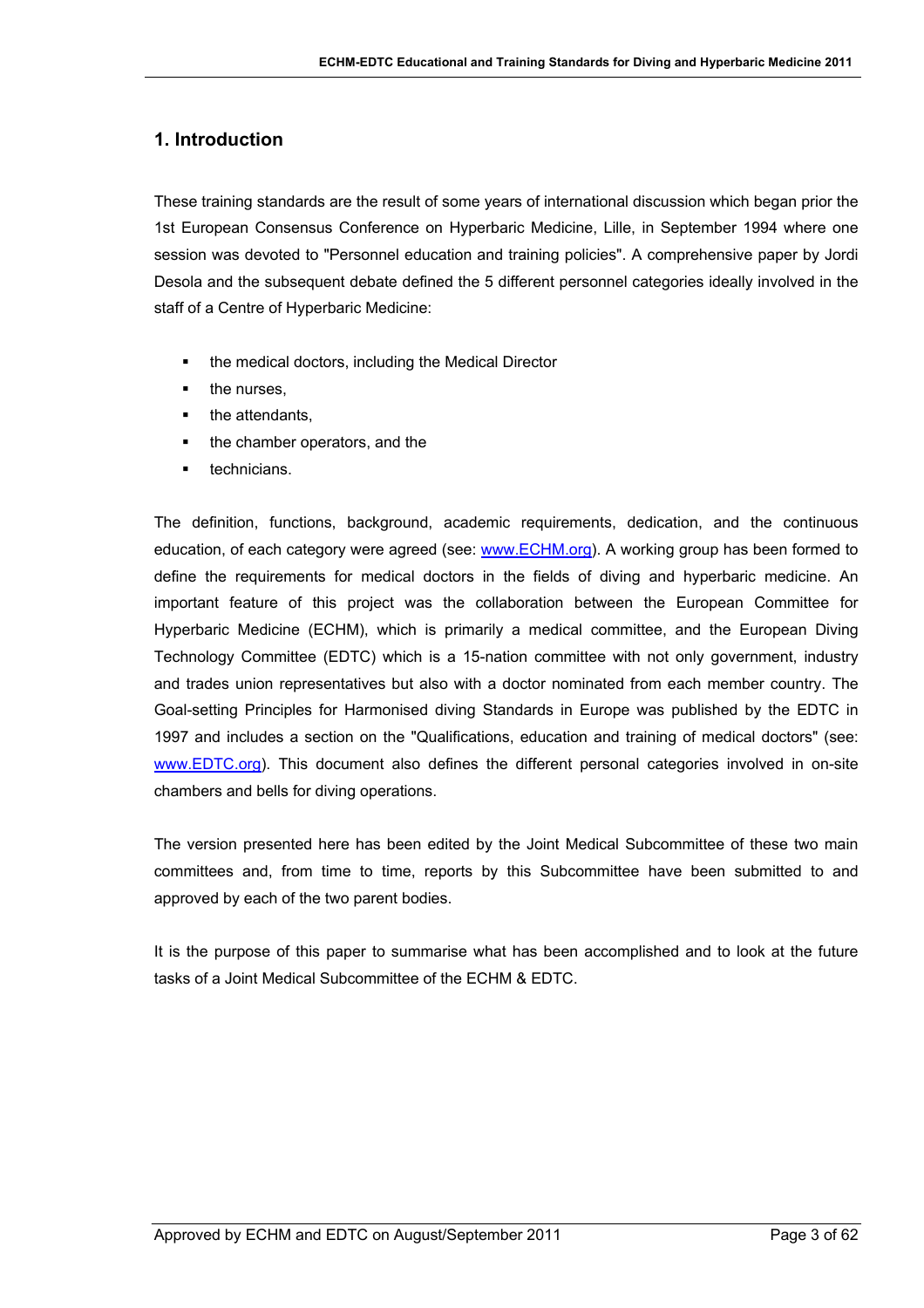# <span id="page-3-0"></span>**2. Definition of jobs**

Before any consideration of a training programme, the training objectives of each job need to be defined in relation to the competencies that are expected from the incumbent. A number of the jobs in diving and hyperbaric medicine have tasks and objectives in common and so it is possible to optimise the efficiency of the educational program and avoid too much overlap by adopting a modular structure. Thus first we define the jobs which are compatible with the other EDTC and ECHM standards:

Level 1. "Medical Examiner of Divers" (MED)

 Competent to perform the "Fitness to dive assessments" of working and recreational divers and compressed air workers, except the resume diving assessment of after major decompression incidents.

Level 2D. "Diving Medicine Physician" (DMP)

- Competent to perform the initial and all other assessments of working and recreational divers or compressed air workers.
- Can manage diving accidents and advise diving contractors and others on diving medicine and physiology (with the back-up of a diving medical expert or consultant).
- Should have knowledge in relevant aspects of occupational health. He or she does not need to be certified specialist in occupational medicine to be in accordance with the standards, but it is recommended also for those of Level 1 who examine commercial divers and compressed air workers.
- Should have certified skills and basic practical experience in fitness-to-dive assessment, management of diving accidents, safety planning for professional diving operations, advanced life support and acute trauma care as well as general wound care.

Level 2H. "Hyperbaric Medicine Physician" (HMP)

- Responsible for hyperbaric sessions at the treatment site (with backup of a hyperbaric medicine expert or consultant)
- Should have appropriate experience in anaesthesia and intensive care in order to manage the HBO patients (he or she does not need to be certified specialist in anaesthesia and intensive care to be in accordance with the standards)
- Competent to assess and manage clinical patients for HBO treatment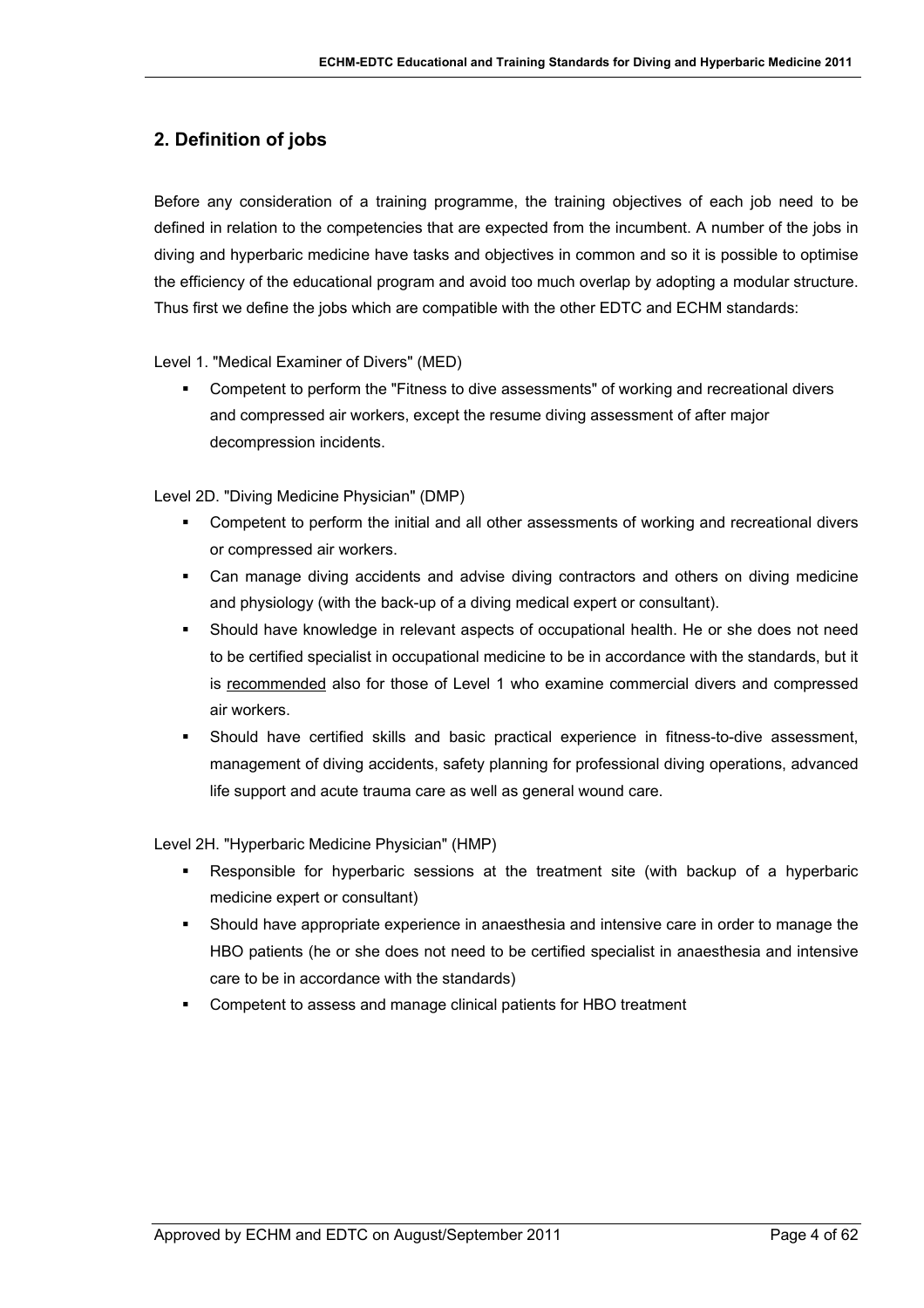Level 3. "Hyperbaric medicine expert or consultant (hyperbaric and diving medicine)"

- Competent as chief of a hyperbaric facility (HBO centre) and/or to manage the medical and physiological aspects of complex diving activities.<sup>[4](#page-4-0)</sup>
- Competent to manage research programs.
- Competent to supervise his team (HBO doctors and personnel, health professionals and others).
- Competent to teach relevant aspects of hyperbaric medicine and physiology to all members of staff.
- IV. "Associated specialists"
	- This title is not a job qualification, but rather a function. It covers experts, consultants and specialists of other clinical specialities who can be nominated as competent to advise within their own speciality upon specific problems in the diving and hyperbaric field.

l

<span id="page-4-0"></span> $4$  Optional additional qualification for bell diving (saturation, mostly off-shore).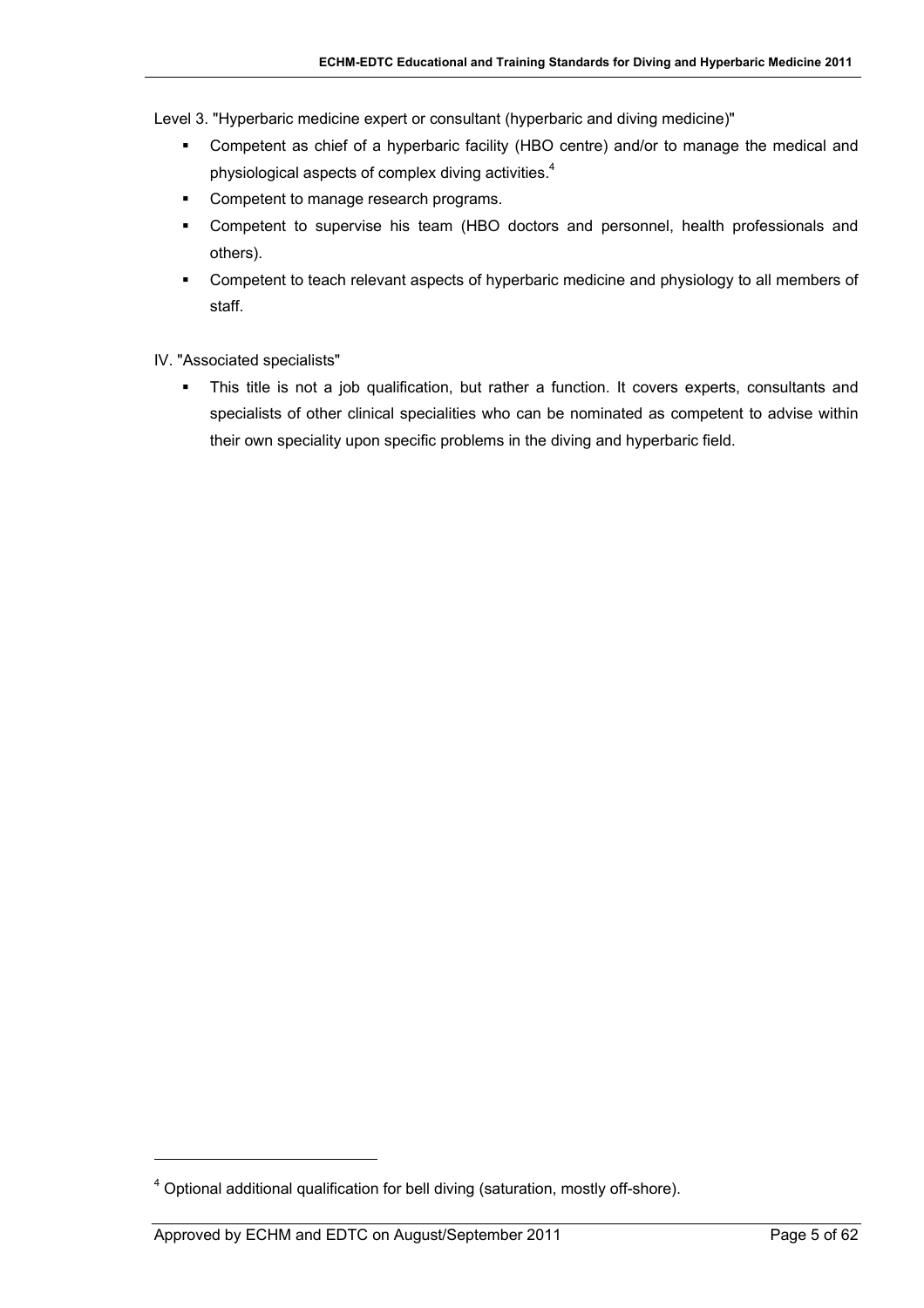# <span id="page-5-0"></span>**3. Training programs**

This chapter describes the principles of training to the level of competence required for the jobs defined in Chapter 2. As the jobs need a certain amount of knowledge and theoretical basis, but also practical skills and basic experience, the following training steps using a modular approach are proposed:

- Course level 1 "Medical examiner of divers" (diploma)
- Course level 2D "Diving medicine" (diploma)
- Course level 2H "Hyperbaric medicine" (diploma)
- Individual applied training (clinical on-site or performing skills training modules and specialised courses) to achieve the practical experience and skills for a certificate of competence as diving medical physician (2D) or a certificate of competence is hyperbaric medicine physician (2H).
- Final assessment for certification as diving medicine physician or hyperbaric medicine physician, independent of course faculties (the goal is an international standard).
- CME: Refresher courses and skills trainings according to the agreed plans.

The Level 2D and Level 2H physician will already have the status of specialist accreditation ("board certification") in a field of clinical medicine. However, the subsequent experience that the doctor will then need to acquire and the requirements for later revision are not addressed here. Theoretical courses, even with practical exercises included in teaching hours, will not replace the clinical experience. So the level 2D and level 2H should be treated as an initial training of young physicians before getting experience in normal work at the diving site or in the hyperbaric facility.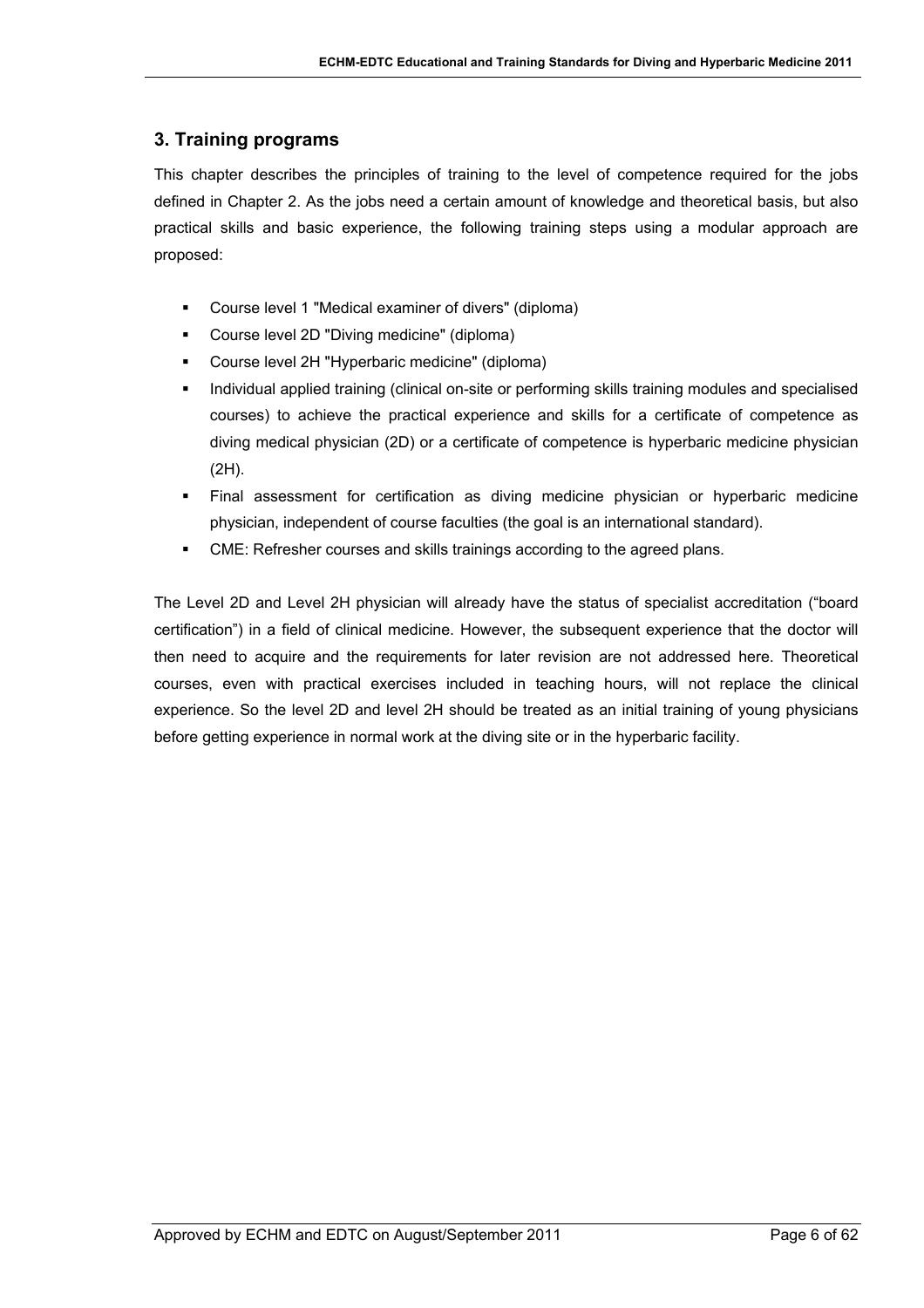## <span id="page-6-0"></span>**4. Content of modules**

The required competence needed for each subject differs at each of Levels 1, 2D, 2H and 3 [\(Table 1\)](#page-6-1). Description of levels of competence is included in the Appendix 1. Training objectives for both Level 2D and Level 2H are included in Appendix 2 and 3, respectively.

|                | Jobs:                                                                                                                  | 1              | 2D<br>LoC | 2D<br>NoH    | 2H<br>LoC                | 2H<br>NoH               | 3    |
|----------------|------------------------------------------------------------------------------------------------------------------------|----------------|-----------|--------------|--------------------------|-------------------------|------|
| $\mathbf{1}$   | Physiology & pathology of diving and hyperbaric<br>exposure:                                                           |                |           | 24           |                          | 30                      |      |
| 1.1            | Hyperbaric physics                                                                                                     | b              | c         | $\mathbf{2}$ | c                        | $\overline{\mathbf{2}}$ | c    |
| 1.2            | Diving related physiology I (functional anatomy, respiration,<br>hearing and equilibrium control, thermoregulation)    | b              | C         | 1            | b                        | 1                       | C    |
| 1.3            | Hyperbaric pathophysiology of immersion                                                                                | b              | C         | $\mathbf{2}$ | a                        | $\mathbf{2}$            | c    |
| 1.4            | Pathophysiology of decompression                                                                                       | b              | C         | 2.5          | b                        | 2.5                     | c    |
| 1.5            | Acute dysbaric disorders: a brief introductory section                                                                 | b              | C         | 2.5          | b                        | 2.5                     | c    |
| 1.6            | Chronic dysbaric disorders (Long term health effects)                                                                  | b              | C         | $\mathbf{2}$ | a                        | $\mathbf 2$             | b/c  |
| 1.7            | HBO-Basics - physiology and pathology                                                                                  | $\blacksquare$ | b         | 4            | C                        | 10                      | c    |
| 1.8            | Oxygen toxicity                                                                                                        | a              | C         | $\mathbf{2}$ | C                        | $\mathbf{2}$            | c    |
| 1.9            | Pressure and inert gas effects                                                                                         | a              | c         | 1.5          | a                        | 1.5                     | c    |
| 1.10           | Medication under pressure                                                                                              | b              | C         | 1.5          | c                        | 1.5                     | c    |
| 1.11           | Non-dysbaric diving pathologies                                                                                        | a              | C         | $\mathbf{3}$ | $\overline{\phantom{a}}$ | 3                       | C    |
| $\overline{2}$ | Diving technology and safety:                                                                                          |                |           | 8            |                          | 8                       |      |
| 2.1            | Basic safety planning                                                                                                  | b              | b         | 1            | ä,                       | 1                       | a/c  |
| 2.2            | Compressed air work                                                                                                    | b              | b         | 1            | b                        | 1                       | a/c  |
| 2.3            | Diving procedures                                                                                                      | b              | C         | 1            | a                        | 1                       | a/ c |
| 2.4            | Characteristics of various divers                                                                                      | b              | b         | 0.5          | a                        | 0.5                     | a/c  |
| 2.5            | Diving equipment                                                                                                       | b              | b         | 0.5          | a                        | 0.5                     | a/c  |
| 2.6            | Diving tables and computers                                                                                            | b              | b         | $\mathbf{2}$ | b                        | $\mathbf 2$             | a/c  |
| 2.7            | Regulations and standards for diving                                                                                   | b              | b         | 1            |                          | 1                       | a/c  |
| 2.8            | Saturation diving                                                                                                      | b              | C         | 1            | ÷,                       | 1                       | a/c  |
| $\mathbf{3}$   | <b>Fitness to dive</b>                                                                                                 |                |           | 4            |                          | 4                       |      |
| 3.1            | Fitness to dive criteria and contraindications (for divers, tunnel<br>workers and HBOT patients and chamber personnel) | C              | C         | $\mathbf{2}$ | C                        | $\mathbf 2$             | C    |
| 3.2            | Fitness to dive assessment                                                                                             | C              | C         | 1            | C                        | 1                       | c    |
| 3.3            | Fitness to dive standards (professional and recreational)                                                              | C              | C         | 1            | b                        | 1                       | c    |

<span id="page-6-1"></span>**Table 1. Modules with level of competence (LoC) and proposed number of hours (NoH).**  Levels of competence:  $a - basic$ ;  $b - need to know$ ;  $c - must be expert$ .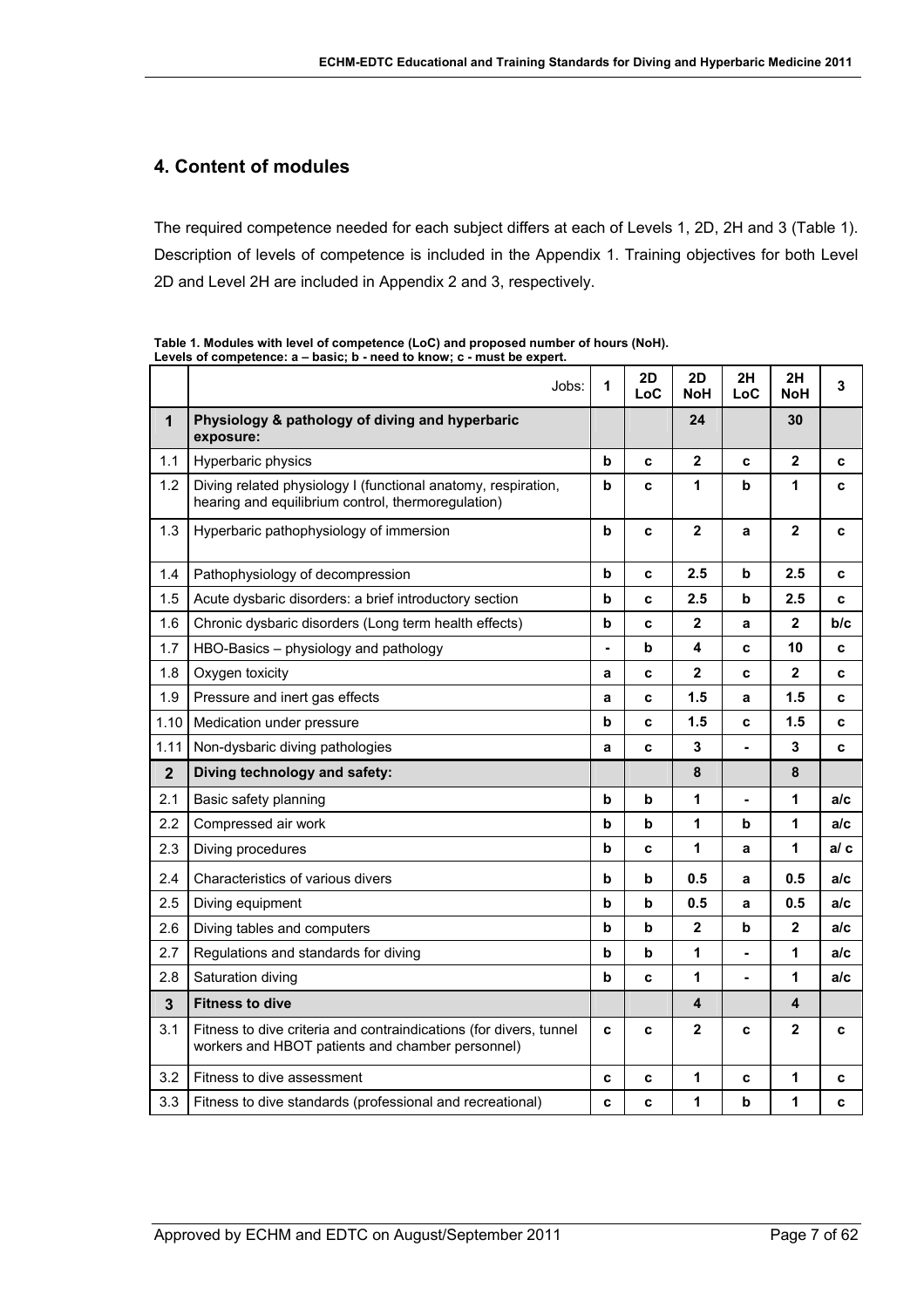| $\overline{\mathbf{4}}$ | <b>Diving accidents:</b>                                                                |                              |             | 10             |   | 10             |     |
|-------------------------|-----------------------------------------------------------------------------------------|------------------------------|-------------|----------------|---|----------------|-----|
| 4.1                     | Diving incidents and accidents                                                          | a                            | c           | 1              | a | 1              | c   |
| 4.2                     | Emergency medical support (with no chamber on site)                                     | ٠                            | c           | $\mathbf{2}$   | c | $\mathbf{2}$   | c   |
| 4.3                     | Decompression illnesses                                                                 | a                            | C           | $\overline{2}$ | C | $\mathbf{2}$   | C   |
| 4.4                     | Immediate management of decompression illnesses:<br>recompression tables and strategies | a                            | c           | 3              | C | 3              | c   |
| 4.5                     | Rehabilitation of disabled divers                                                       | $\blacksquare$               | a           | 1              | a | 1              | b/c |
| 4.6                     | Diving accident investigation                                                           | $\overline{\phantom{a}}$     | a           | 1              | a | 1              | c/a |
| 5                       | <b>Clinical HBO:</b>                                                                    |                              |             | 8              |   | 42             |     |
| 5.1                     | Chamber technique (multiplace, monoplace, transport<br>chambers, wet recompression)     | ٠                            | $\mathbf b$ | $\mathbf{2}$   | C | 6              | c   |
| 5.2                     | HBO: Mandatory Indications                                                              | ۰                            | a           | $\mathbf{2}$   | C | 6              | c   |
| 5.3                     | <b>HBO: Recommended Indications</b>                                                     |                              | ۰           |                | c | 4              | c   |
| 5.4                     | HBO: experimental and anecdotal indications                                             | ۰                            |             | $\blacksquare$ | b | $\overline{2}$ | C   |
| 5.5                     | Data collection / statistics / evaluation                                               | ٠                            | b           | 1              | b | 3              | c   |
| 5.6                     | General basic treatment (nursing)                                                       |                              | b           |                | c | 4              | c   |
| 5.7                     | Diagnostic, monitoring and therapeutical divices in chambers                            | $\overline{\phantom{a}}$     | C           | 1              | C | 5              | C   |
| 5.8                     | Risk assessment, incidents monitoring and safety plan in<br><b>HBO-Chambers</b>         | $\qquad \qquad \blacksquare$ | b           | 1              | c | 9              | c   |
| 5.9                     | Safety regulations                                                                      | $\overline{a}$               | C           | 1              | C | $\mathbf{3}$   | C   |
| $6\phantom{1}6$         | <b>Miscellaneous</b>                                                                    |                              |             | $\mathbf{2}$   |   | $\mathbf{2}$   |     |
| 6.1                     | Research standards                                                                      | ٠                            | a           | 1              | a | 1              | c   |
| 6.2                     | Paramedics teaching program                                                             |                              | b           | 0.5            | a | 0.5            | c   |
| 6.3                     | Management /Organisation of HBO facility                                                | ٠                            | a           | 0.5            | a | 0.5            | C   |
| $\overline{7}$          | <b>Practical training:</b>                                                              |                              |             | 24             |   | 24             |     |
| 7.1                     | Fitness of the course participants                                                      | ۰                            | ٠           | $\mathbf{2}$   | ٠ | $\mathbf{2}$   | +   |
| 7.2                     | Practical revision of examination skills                                                | ٠                            | ÷           | 1              | ٠ | 1              | ٠   |
| 7.3                     | Practice in HBO-T (including pressure test and experience of<br>nitrogen narcosis)      | $\qquad \qquad \blacksquare$ | ۰           | 8              | ٠ | 8              | ٠   |
| 7.4a                    | <b>CPR</b>                                                                              | ۰                            | ٠           | $\mathbf 2$    | ٠ | $\mathbf 2$    | ٠   |
| 7.4 <sub>b</sub>        | Practice in field first aid (diving accidents)                                          | ٠                            | +           | $\mathbf 2$    | - | $\mathbf 2$    | ٠   |
| 7.5                     | Underwater experience                                                                   | $(+)^2$                      | $+4$        | 4              | - | 4              | ٠   |
| 7.6a                    | Demo: professional diving                                                               | ٠                            | ٠           | 4              | ۰ | 1              | ٠   |
| 7.6 <sub>b</sub>        | Demo: HBO-T                                                                             |                              | ٠           | 1              | ٠ | 4              | ٠   |
|                         | <b>TOTAL:</b>                                                                           | 28                           | ٠           | 80             |   | 120            | ٠   |

In order to take into account the development of modern educational techniques, a credit system will be used by the accreditation body with a conversion rule ensuring that all content of the syllabus will be presented to the students regardless of the method.

 $\overline{a}$ 

<span id="page-7-0"></span><sup>&</sup>lt;sup>2</sup> recommended

<span id="page-7-1"></span> $4$  exceptions possible, if important reasons of unfitness to dive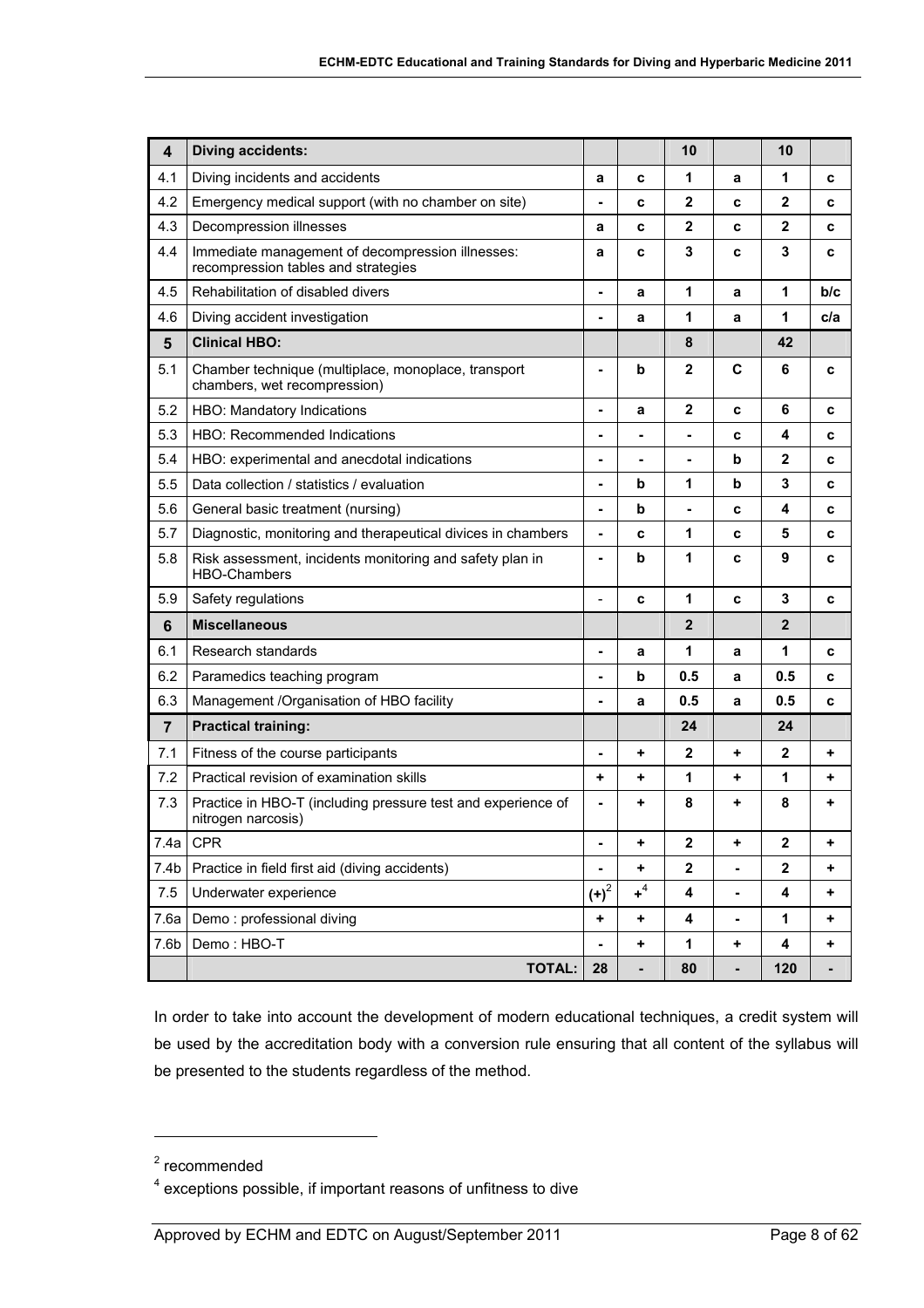## <span id="page-8-0"></span>**5. Standards for course organisation and certification**

#### *5.1. Teaching courses*

In order to comply with this EDTC/ECHM standard the person responsible for the professional contents of the course must be a hyperbaric medical expert (job type 3).

- 1. The course curriculum should be declared as being "in conformity with the ECHM/EDTC standards" and the educational objective (jobs 1, 2D, 2H) stated.
- 2. It is highly recommended that the course organisers validate their program and organisation byan external audit.<sup>5</sup>
- 3. Each course includes a final test for individual evaluation and this final test is mandatory. The assessment should cover all the taught subjects according to training objective at the level of competence required for each subject. The pass/fail criteria must be communicated at the beginning of the course and a re-assessment for those who fail should be offered.
- 4. The course director will hand out a "diploma" that states the successful attendance to the specific educational module. The diploma should mention that the course is in conformity with these standards (eventually also mentioning that it has been audited by the external organisation.

The standards do not prescribe the status of the teaching institution but it is strongly recommended that courses are university based, are approved for such training courses by national authorities, speciality training boards or are under the auspices of the national scientific society for diving medicine and/or hyperbaric medicine.

How a course is to be organised is not prescribed in these standards. Modular structure of the course allows flexible organisation of modules as long as organiser ensures that all modules are completed for specific level. There are many options available, like evenings, week-ends, full weeks or partial elearning. For clinical teaching, an internship or residency may be appropriate. The acknowledgement of a high teaching standard is based on a credible final test of the candidates.

#### *5.2. Modules and course organisation*

 $\overline{a}$ 

The actual organisation and conduct of the modules will be influenced by local factors and so it is proposed that these details can be decided on a national basis and probably left to the individual course directors. The following proposal indicates the total teaching hours considered necessary to achieve appropriate competencies in the following jobs ([Table 2\)](#page-9-1).

<span id="page-8-1"></span><sup>&</sup>lt;sup>5</sup> At present such audits are available for Level 1 and Level 2D courses from the DMAC/EDTC expert group ([www.DMAC.org](http://www.dmac.org/)) and for all modules from the ECB ([www.ECBM.org](http://www.ecbm.org/)).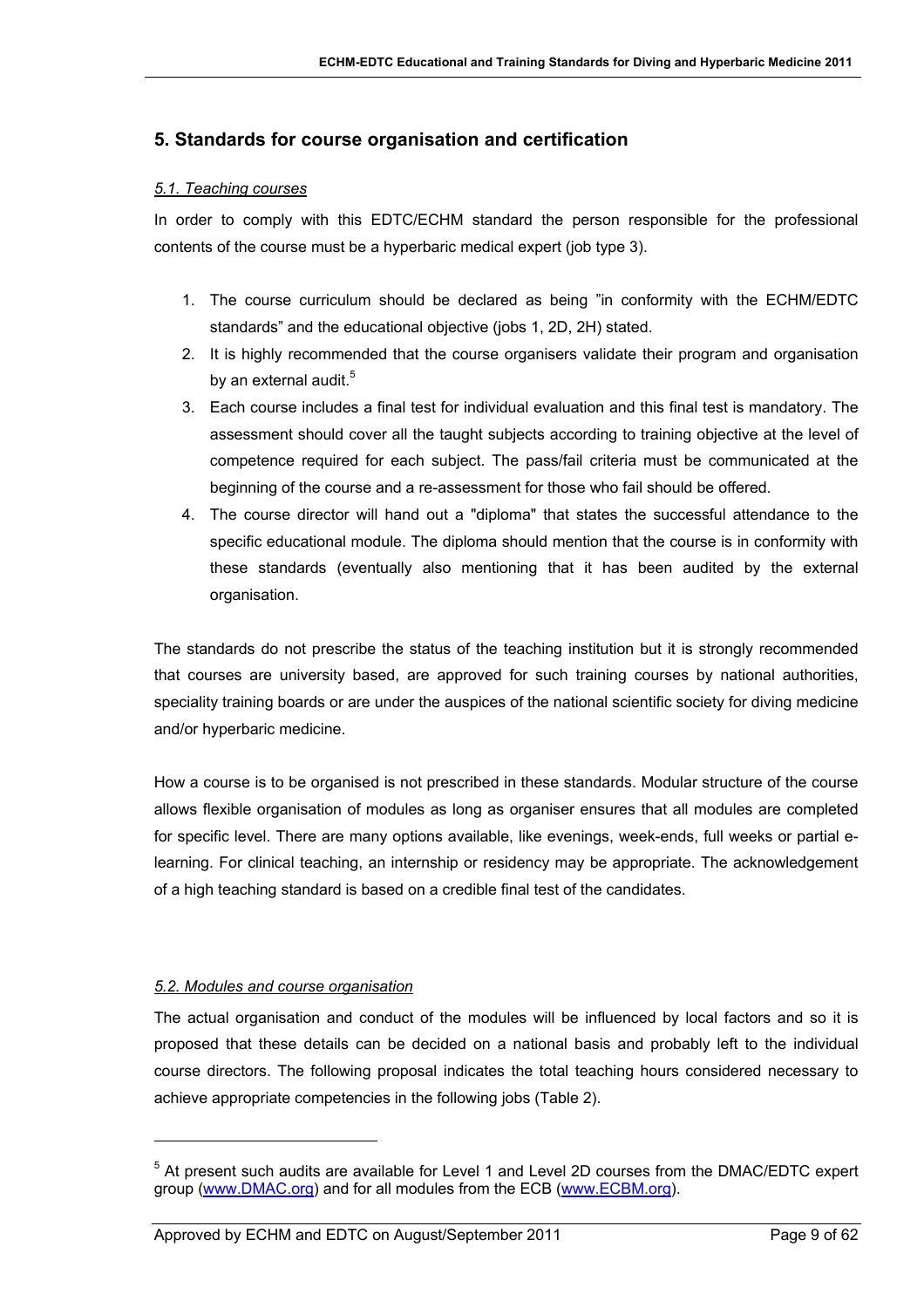| Level 1 | Medical Examiner of Divers               | 25 lecture hours + 3 hours practical  |
|---------|------------------------------------------|---------------------------------------|
|         |                                          |                                       |
|         | Level 2D   Diving Medicine Physician     | 80 hours of training                  |
|         |                                          |                                       |
|         | Level 2H   Hyperbaric Medicine Physician | 120 hours of training                 |
|         |                                          |                                       |
| Level 3 | Diving and Hyperbaric Medicine           | This needs further review (see below) |
|         |                                          |                                       |
|         | <b>Expert or Consultant</b>              |                                       |
|         |                                          |                                       |
|         |                                          |                                       |

<span id="page-9-1"></span><span id="page-9-0"></span>**Table 2. Teaching hours for each level.** 

The main objective for the document has been preparation of a general scheme of education in diving and hyperbaric medicine in order to obtain a mutual recognition of competency throughout Europe and to ensure that a physician having succeeded in an educational course anywhere in Europe has really acquired the minimal level of competency we all agreed on. Any country or educational institution is free to increase the number of hours for specific courses.

Analysis of dependency between level 2D and 2H showed that those objectives which are in common with those of diving and those of hyperbaric work are mostly included in the level 2D. Moreover, modular structure of the course allows flexible organisation of modules as long as organiser ensures that all modules are completed for specific level. For example, in order to complete Level 2H those physicians who are already Level 2D Diving Medicine Physician could complete only those modules from Level 2H which are missing in the Level 2D. So the level 2o, previously called introductory, basic or common module in previous edition of ECHM education and training standards, is not any more supported.

From the educational point of view there is no real difference in training of diving medicine physicians (Level 2D) between those who will be involved in recreational diving and those who will serve as medical advisors for diving companies. Those physicians who will work in diving companies must have also training in occupational medicine<sup>[6](#page-9-2)</sup>, but this is not included in the Level 2D and must be done externally.

## *5.3. Recognition of an expert*

l

The experience needed to become an expert cannot be learned from a course. The essentials have already been described in general terms. The candidate should already be an accredited specialist or equivalent. Recognition of the Expert (Level 3) by the ECHM is described in Appendix 7. While ECHM has established a certifying institution for all levels of certificates including Level 3, called European College of Baromedicine (ECB, [www.ECBM.org\)](http://www.ecbm.org/), EDTC needs an international board of experts recognised by the international diving operators. This board will include experts of other continents in order to extend the validity of certifications and accordingly free exchange of professionals beyond the European limits.

<span id="page-9-2"></span> $<sup>6</sup>$  In most of European countries the occupational medicine is a certified specialty.</sup>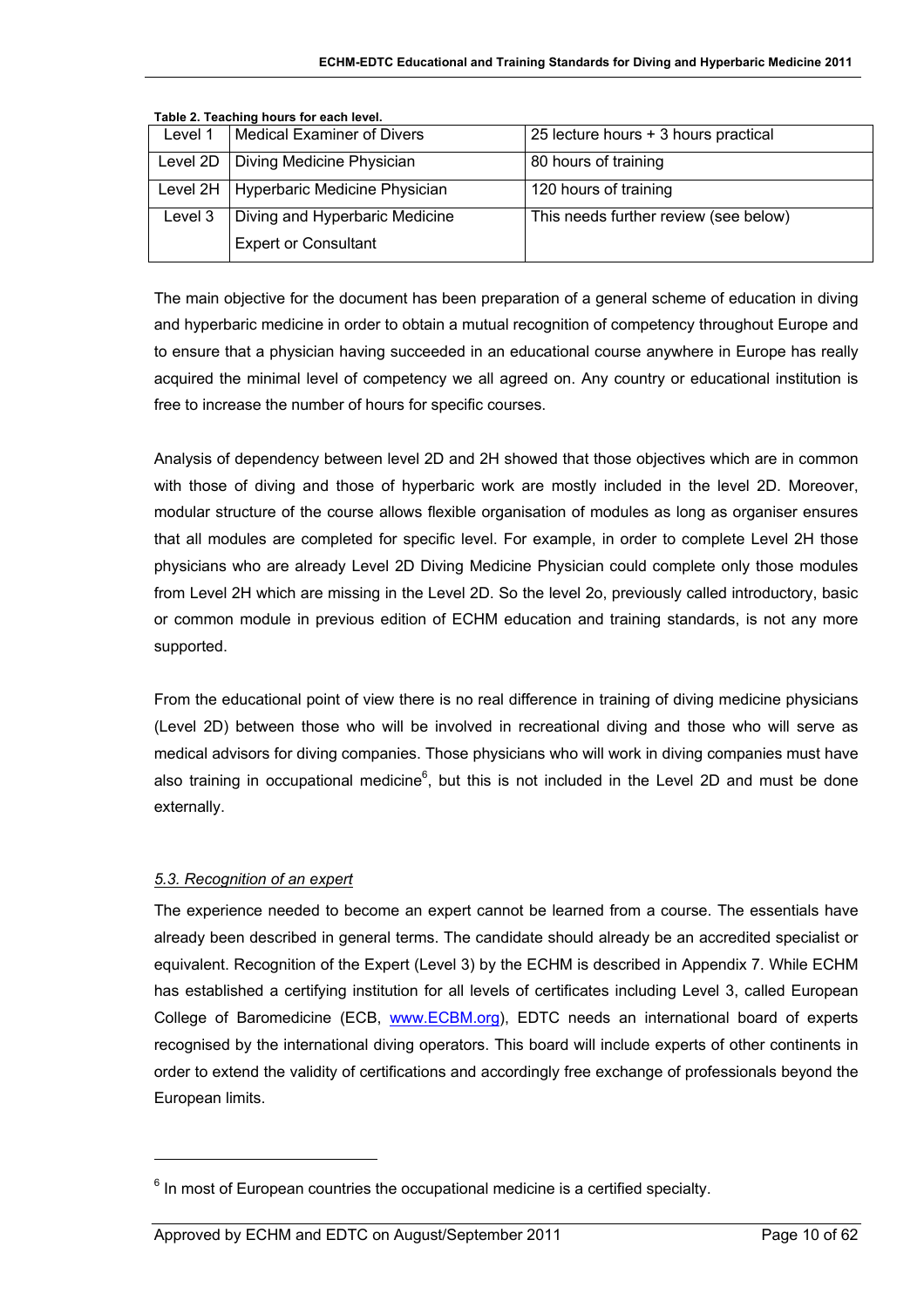## <span id="page-10-0"></span>**6. Certificate of competency and recertification**

## *6.1. Audit of training courses and harmonised final assessment*

Free movement of qualified personnel - the main goal of these standards - will only be possible if a credible authority certifies their competency of specifically trained candidate. With the definition of auditing agency for the course modules and an internationally harmonised final assessment of the candidates, this goal is almost achieved. This is in conformity with other international efforts (from USA, Australia and South Africa) and should not be limited to the geographical area of Europe. An institution supervising the validity of individual certificates and serving as identification databank should be established in the future.<sup>7</sup>

## *6.2. Logbook*

The practical skills training should be monitored and validated by the certifying instance. The candidate shall have a logbook with the list of the criteria to be fulfilled and the relative weight of each action. These units added will give a score. Using this system, the candidates may compensate for some missing score points by adding surplus points from another action. $8$ 

## *6.3. Certification*

Certificates of competence may be handed out by a nationally accredited institution or an internationally acknowledged agency.

#### *6.4. Recertification*

 $\overline{a}$ 

A revalidation of a specialist's status is now generally introduced in medical professionals. According to the EU-guidance, the professionals define the conditions and in an interval of 3 years<sup>9</sup> all certificates have to be renewed. In most of the EU-countries, the conditions for maintaining the active status of an individual are defined by some system of continuous medical education credit points (CME). The refresher seminars can serve to update the participants in order to confirm their active status and to reactivate those who temporarily have not maintained their required activity. They can also serve as an introduction to doctors of other specialities who may also gain CME credits in their own specialities. This not only can help the financing of a course but can be a chance for promoting diving and hyperbaric medicine to those who would not attend the diving and hyperbaric scientific congresses.

The training standards define the minimum requirement for this in a flexible way that provides enough freedom for the national bodies to establish a more detailed system. It is expected that these national requirements will be compatible with our guidance.

<span id="page-10-1"></span> $<sup>7</sup>$  In Europe such function has been delegated to the European College of Baromedicine (ECB,</sup> [www.ECBM.org\)](http://www.ecbm.org/).

<span id="page-10-2"></span> $8$  The detailed mechanism is under preparation.

<span id="page-10-3"></span><sup>&</sup>lt;sup>9</sup> Until Diving and Hyperbaric Medicine is not recognized as specialisation, the proposed interval for renewing of certification is at least every 5 years or less, if defined by national regulations.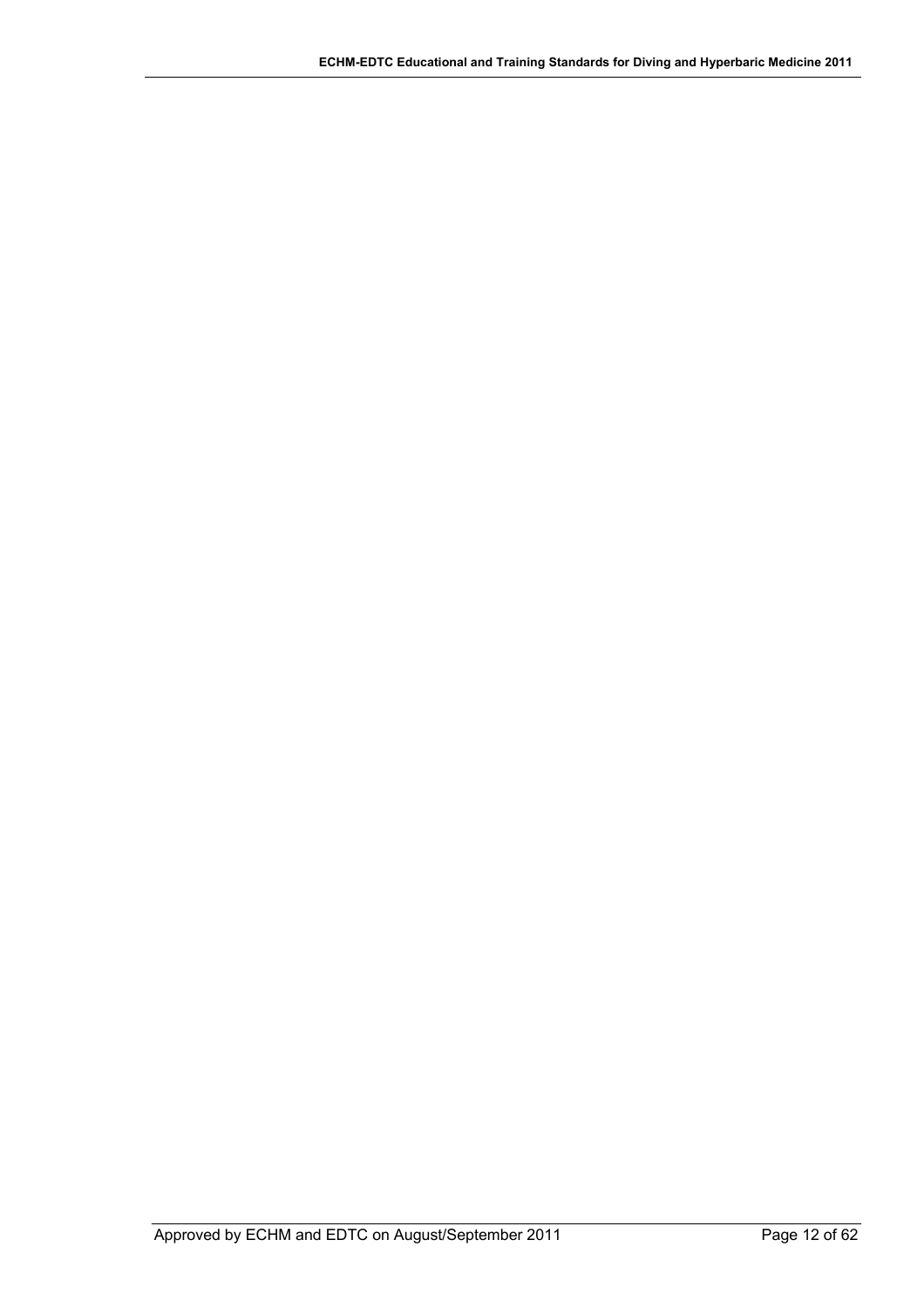## <span id="page-12-0"></span>*6.5. Summary*

|                            | rable J. Julillialy Of levels - conditions for certification and recentrication.<br>Diploma | <b>Certificate of Competency</b>   | <b>Continuous medical education</b>     |
|----------------------------|---------------------------------------------------------------------------------------------|------------------------------------|-----------------------------------------|
| Level 1 "Medical           | - Approved physician                                                                        | • Diploma "Medical Examiner of     | - Renewal at least every 5 years        |
|                            |                                                                                             |                                    |                                         |
| <b>Examiner of Divers"</b> | (w/o specialty).                                                                            | Divers" (Level 1)                  | • Proof of examinations of 30 divers    |
|                            | • Successful completion                                                                     |                                    | in the last 3 years and                 |
|                            | of Course Level 1                                                                           |                                    | · Successful completion of a            |
|                            |                                                                                             |                                    | refresher course or equivalent (16      |
|                            |                                                                                             |                                    | hours, content of course 1)             |
| Level 2D " Diving          | • Diploma I                                                                                 | · Diploma 2D                       | - Renewal at least every 5 years        |
| Medicine Physician"        | • Successful completion                                                                     | Attestation of skills and          | • Continuing experience in the field of |
|                            | of course 2D                                                                                | practical experience in fitness    | professional diving (e.g. advising a    |
|                            |                                                                                             | to dive assessment,                | professional diving contractor or       |
|                            |                                                                                             | management of diving               | some equivalent activity or             |
|                            |                                                                                             | accidents, safety planning for     | alternatively attending a skills        |
|                            |                                                                                             | professional diving operations     | training course) and scientific         |
|                            |                                                                                             | (according to a score with the     | update by participation in a            |
|                            |                                                                                             | logbook).                          | refresher course, congress or           |
|                            |                                                                                             | Attested skills in basic and       | literature studies. Reactivation after  |
|                            |                                                                                             | advanced life support              | laps should be on the basis of          |
|                            |                                                                                             | including external automatic       | specifically approved course. (See      |
|                            |                                                                                             | defibrillation (equivalent to      | Appendix 5 for details)                 |
|                            |                                                                                             | ACLS).                             |                                         |
|                            |                                                                                             | • Certified skills in acute trauma |                                         |
|                            |                                                                                             | care (equivalent to ATLS) and      |                                         |
|                            |                                                                                             | wound care.                        |                                         |
|                            |                                                                                             | • Basic proficiency in             |                                         |
|                            |                                                                                             | occupational medicine.             |                                         |
|                            |                                                                                             | • Final assessment                 |                                         |
|                            |                                                                                             | (internationally based,            |                                         |
|                            |                                                                                             | according to the Pisa              |                                         |
|                            |                                                                                             |                                    |                                         |
|                            |                                                                                             | initiative).                       |                                         |
| Level 2H                   | • Diploma 1                                                                                 | • Diploma 2H                       | Renewal at least every 5 years          |
| "Hyperbaric                | Successful completion                                                                       | • 6 months work as medical         | • Continuing experience in the field of |
| Medicine Physician"        | of course 2H                                                                                | intern in an approved              | HBO therapy and scientific update       |
|                            | • Proof of 6 months work                                                                    | hyperbaric centre                  | by participation in a refresher         |
|                            | as medical intern in                                                                        |                                    | course, congress or literature          |
|                            | intensive/critical care                                                                     |                                    | studies. Reactivation after laps        |
|                            |                                                                                             |                                    | should be on the basis of               |
|                            |                                                                                             |                                    | specifically approved course. (See      |
|                            |                                                                                             |                                    | Appendix 6 for details),                |
| Level 3 "Expert in         |                                                                                             |                                    |                                         |
| Diving Medicine" /         |                                                                                             |                                    |                                         |
| "Expert in                 |                                                                                             |                                    |                                         |
| Hyperbaric                 | (For the recognition of                                                                     | (For the recognition of            | (For the recognition of                 |
| Medicine" / "Expert        | Level 3 Expert by ECHM                                                                      | Level 3 Expert by ECHM             | Level 3 Expert by ECHM                  |
| in Diving and              | see Appendix 7)                                                                             | see Appendix 7)                    | see Appendix 7)                         |
| Hyperbaric                 |                                                                                             |                                    |                                         |
| Medicine"                  |                                                                                             |                                    |                                         |

#### **Table 3. Summary of levels - conditions for certification and recertification.**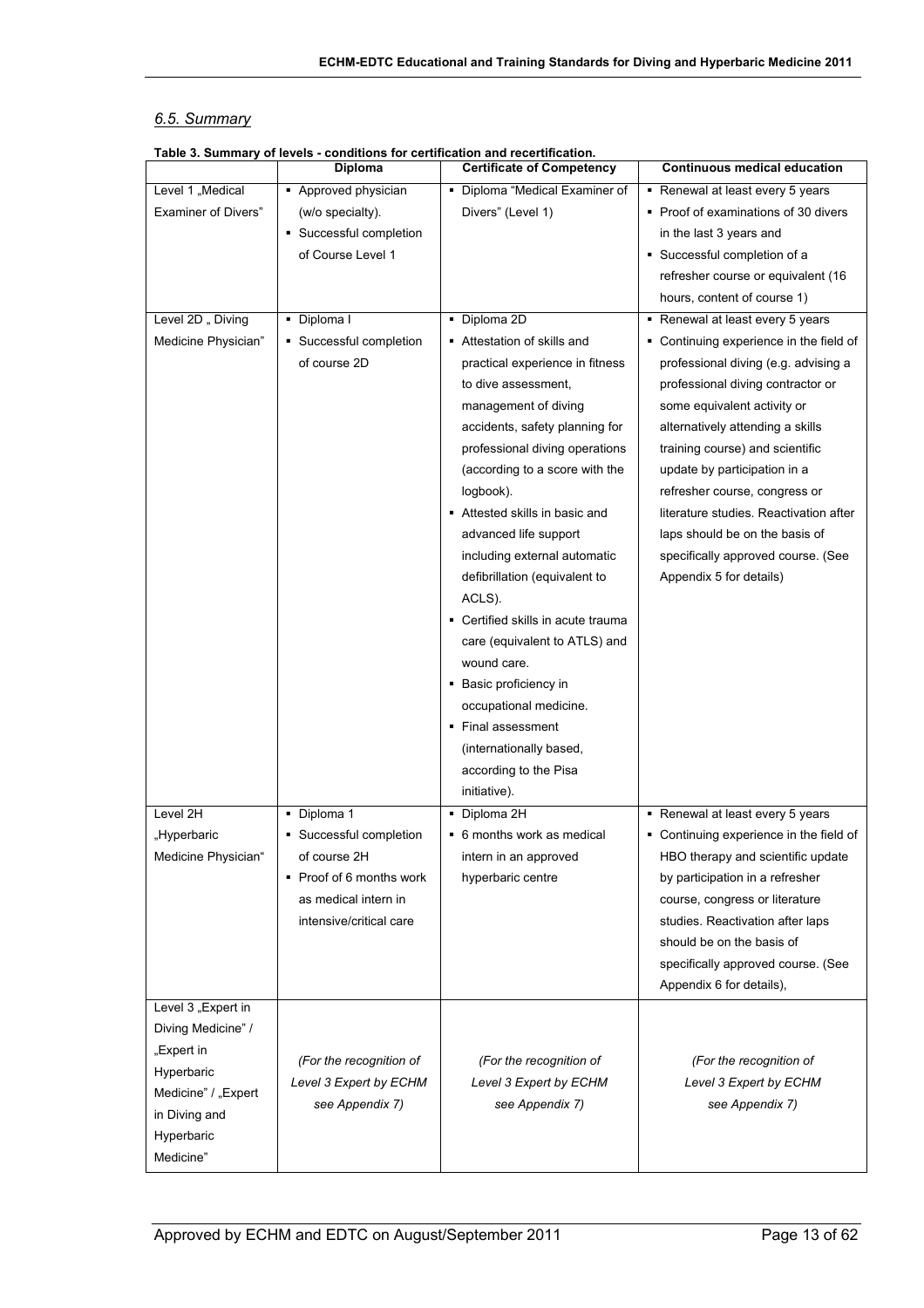# <span id="page-13-0"></span>**7. The Joint Medical Subcommittee of ECHM and EDTC**

This committee operates as an editing group on the basis of the tasks outlined above.

The members are the two chairmen or organisation's representatives of the education and training subcommittee of the ECHM and of the medical subcommittee of the EDTC respectively. Further two to three members are nominated by the chairmen on the basis of their special competence and experience in one of the relevant topics. As the chairman, or organisation's representative, each represent a specific subcommittee, any major changes or decisions must be discussed within these subcommittees before going to the meetings of the EDTC or ECHM respectively.

The EDTC and ECHM representatives of each country should nominate a national co-ordinator of teaching programmes, who could be the joint subcommittee member himself or who could delegate for that purpose (for instance to the national health and safety authority or any representative scientific body covering all aspects of hyperbaric medicine). The national co-ordinator will have the duty to supervise the national programs, the certification procedures and the status of the course directors.

In order to enhance credibility of certification and to help those who do not yet have the experience necessary to establish a good validation system, the Joint Medical Subcommittee will create a pool of multiple choice questions with an evaluation grid, in the main European languages. This will be available for all members and will enable an unbiased and fair assessment of the trainees seeking certification. Evaluation of the answers will be done by an international group nominated by the Joint Medical Subcommittee.

For the Joint Medical Subcommittee of the ECHM and EDTC (in alphabetical order):

- Jordi Desola (Spain),
- David Elliott (United Kingdom),
- Jacek Kot (Poland),
- Pasquale Longobardi (Italy),
- Alessandro Marroni (Italy),
- Wilhelm Welslau (Germany),
- Juerg Wendling (Switzerland).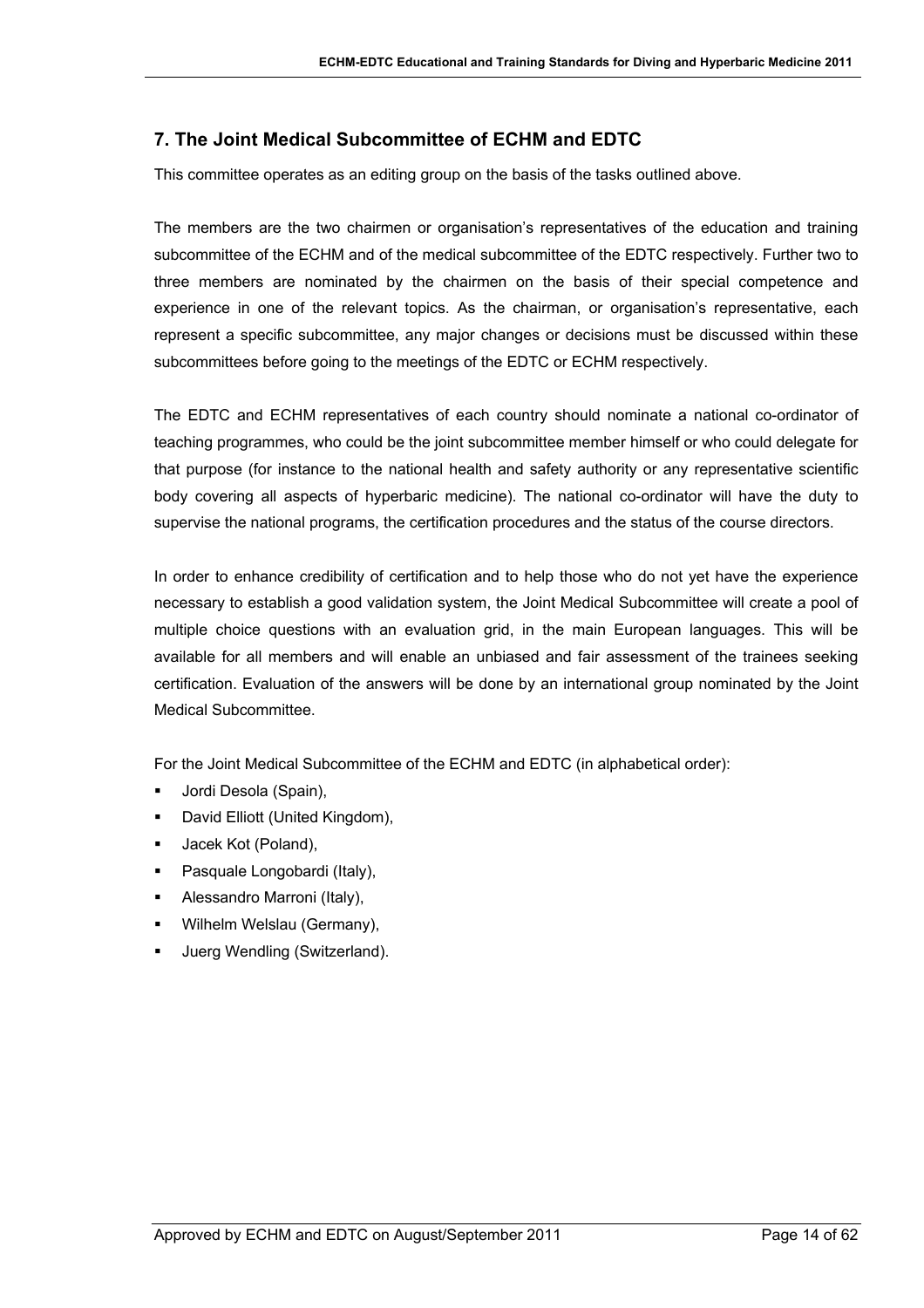## <span id="page-14-0"></span>**Appendix 1. Levels of competence**

| <b>Current DMAC 29</b> | <b>Basic</b>   | - aware of subject                  |
|------------------------|----------------|-------------------------------------|
|                        | Need to know   | - familiar with subject             |
|                        | Must be expert | - detailed understanding of subject |

Proposed "Levels of Competence"

- 1. Awareness has a sound understanding and a good knowledge of what is involved in this area of expertise and its relevance to the field
	- *Able to describe the main elements of the area of expertise and their importance to the business*
	- *Able to recognise how and where competences in the area of expertise are relevant to own job.*
- 2. Awareness plus knowledge can interpret and evaluate information and advice from experts in this area of expertise.
	- *Know and able to use correctly the terminology (vocabulary) of the area of expertise*
	- *Able to hold an informed debate with experts in the area of expertise*
	- *Able to ask questions that test the viability of proposals in an area of expertise.*
- 3. Knowledge plus skill able to carry out consistently the activities within this area of expertise to the required standard.
	- *Able to perform satisfactorily majority of activities of the area of expertise*
	- *Able to translate guidelines and standards for the area of expertise into practical actions,*
	- *Able to solve common technical / operational problems in the area of expertise*
	- *Able to guide and advise others in technical / operational aspects of the areas of expertise.*
- 4. Skill plus Mastery able to diagnose and resolve significant, unusual problems and to successfully adapt aspects of the area of expertise.
	- *Able to creatively solve significant, complex, non-routine problems in the area of expertise*
	- *Able to adapt practices from other sources for use in the area of expertise*
	- *Able to generate substantial improvements to local practices and procedures for the area of expertise.*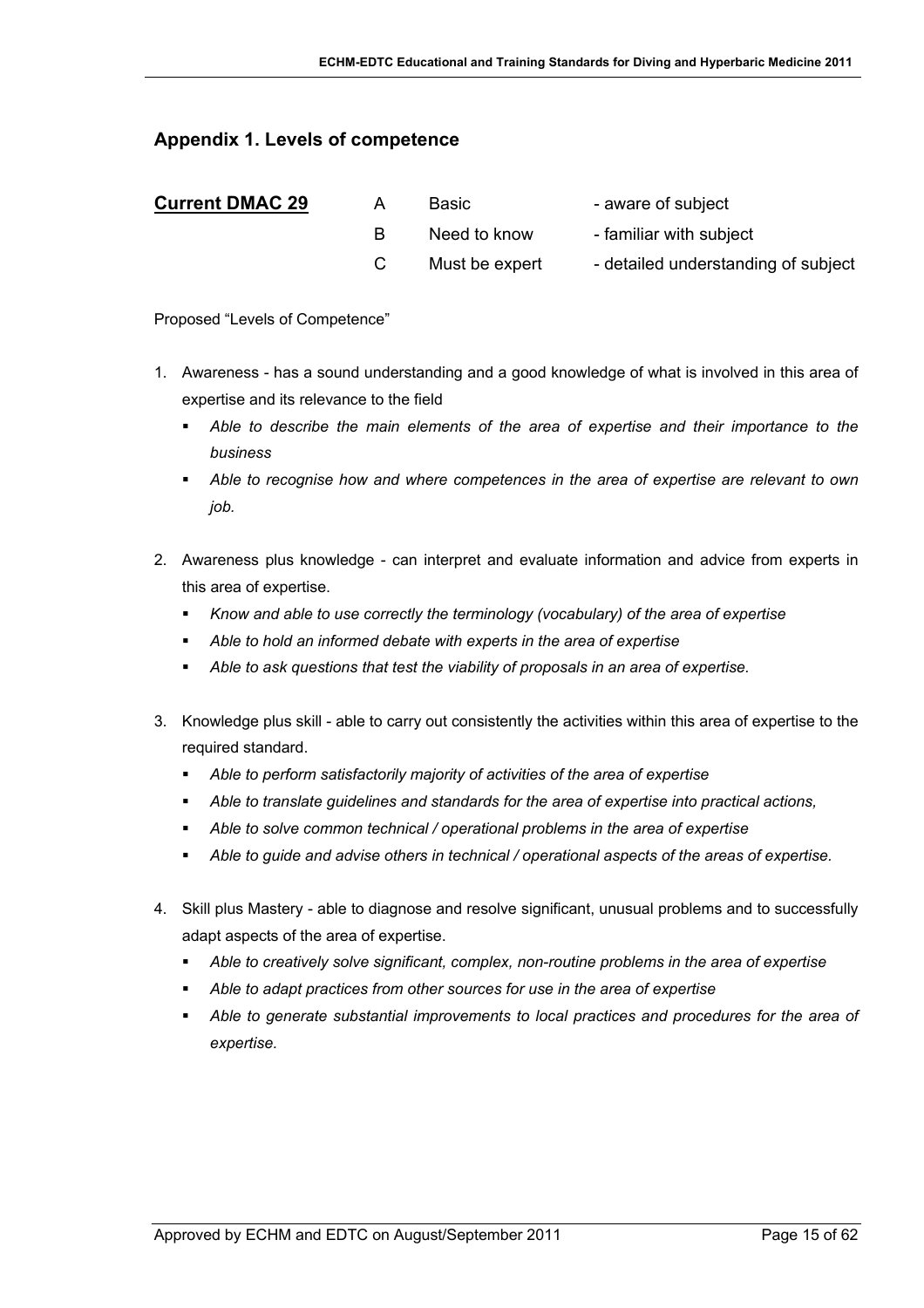# <span id="page-15-0"></span>**Appendix 2. Training objectives for level 2D <sup>10</sup> <sup>11</sup> <sup>12</sup>**

The purpose of this Appendix is to define more closely the training in diving that is needed by doctors already fully accredited or board-certified in a clinical speciality. The introductory level of diving medicine is for a Medical Examiner of Divers ("Level 1") and this needs to be maintained by periodic refresher courses.

The Diving Medicine Physician ("Level 2D") has the status of specialist accreditation or board certification in some field of clinical medicine and is required to maintain competence at Level 1 and their primary clinical speciality.

Each training objective stands on its own and does not depend on others for interpretation. This means, theoretically, that the order in which they are presented is not significant but, for convenience, they have been placed in topic groups which should be a more practical format for training providers.

Throughout this document, note also that the words of the training objectives that follow are each to be understood as beginning with this phrase:

"On completion of this training, the candidate is expected to - "

 $\overline{a}$ 

 $10$  This document is based on topic headings that originally were prepared for a working group of European Diving Technology Committee (EDTC) and the European Committee of Hyperbaric Medicine (ECHM) as a guide for diving medicine some 20 years ago by J. Desola, T. Nome and D. Elliott.

 $11$  The current document is a guide for training course providers that is based on all the training objectives that were agreed by DMAC, EDTC and ECHM in 2010.

 $12$  These obiectives have been applied internationally by the Diving Medical Advisory Committee (DMAC) to doctors who provide medical support to working divers. Most recreational instructors and dive guides are, by their employment, working divers and so the guidance includes the relevant aspects of recreational diving. Although the term "diver" refers to anyone who breathes at pressure from an underwater source of gas, the scope of training is greater than that. Those who work at pressure in a dry environment, such as compressed air workers, and those in deeper caissons and tunnels who use mixed gas and saturation techniques are included. Though rare, the unique problems of competitive breath-hold divers are also mentioned.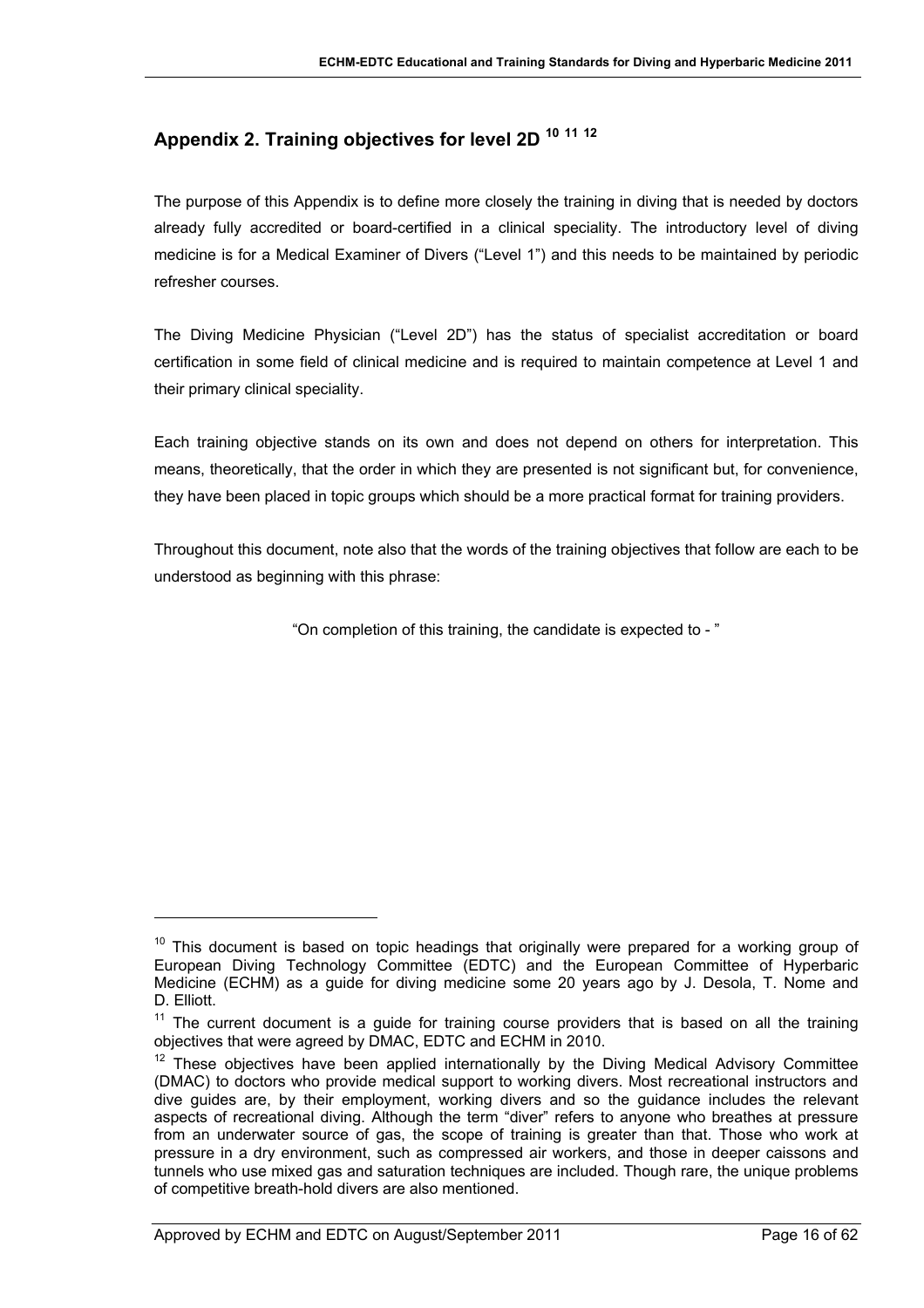## **1. PHYSIOLOGY & PATHOLOGY OF DIVING AND HYPERBARIC EXPOSURE**

### **1.1. HYPERBARIC PHYSICS**

- understand Archimedes' principle, including the differences between being negatively, neutrally and positively buoyant, and apply this to the underwater working environment.
- understand atmospheric pressure, the universal gas law, general gas laws, other related gas laws (Boyle, Charles, Gay-Lussac) and be able to make all the relevant calculations, e.g. be able to calculate partial pressures, surface-equivalent values, pressure-volume and density changes at depth. Should be able to calculate the volume of compressed breathing gas needed for a given duration of specified activity at a specific pressure.
- understand Poisuelle's equation in detail, and apply the effects of changes in density and changes in diameter on air flow.
- calculate the effect upon the subsequent measurement of content per unit volume when samples taken at depth are decompressed to atmospheric pressure for analysis. Be aware that this expansion can reduce an unacceptable gas partial pressure or particulate count at depth to one that may be undetectable at the surface.
- convert between the different temperature units (degrees centigrade, fahrenheit, Kelvin and Rankin)
- understand Laplace's equation and its application to changes of bubble mechanics and bullae in the diving environment.
- understand Pascal's principle of pressure transmission in fluids and how this principle is applied to a diver in the water.
- understand the significance of temperature changes with compression and decompression.
- be familiar with converting between imperial, metric and other units of pressure used
- be aware of the need to adjust for the difference between the concept of "gauge pressure" (as still used by many engineers) and the absolute values of pressure.
- understand Henry's Law of gas equilibrium and the time dependence of gas equilibrium in fluid. (Review gas diffusion gradients in the tissues and pulmonary gas exchange)
- understand the speed, transmission and reflections of sound waves in water, the units of sound and pressure energy underwater, and their attenuation by other factors. Apply this to various underwater sources: sonar, seismic etc.
- be familiar with the effect of various breathing gases on speech distortion at depth and the limitations of "helium inscramblers".
- understand the influence of surface waves in various sea states upon transient changes of pressure on the diver at depth or on 'stops'
- understand the influence of a mask on the apparent displacement of perceived images and the effect of depth underwater on colour transmission and perception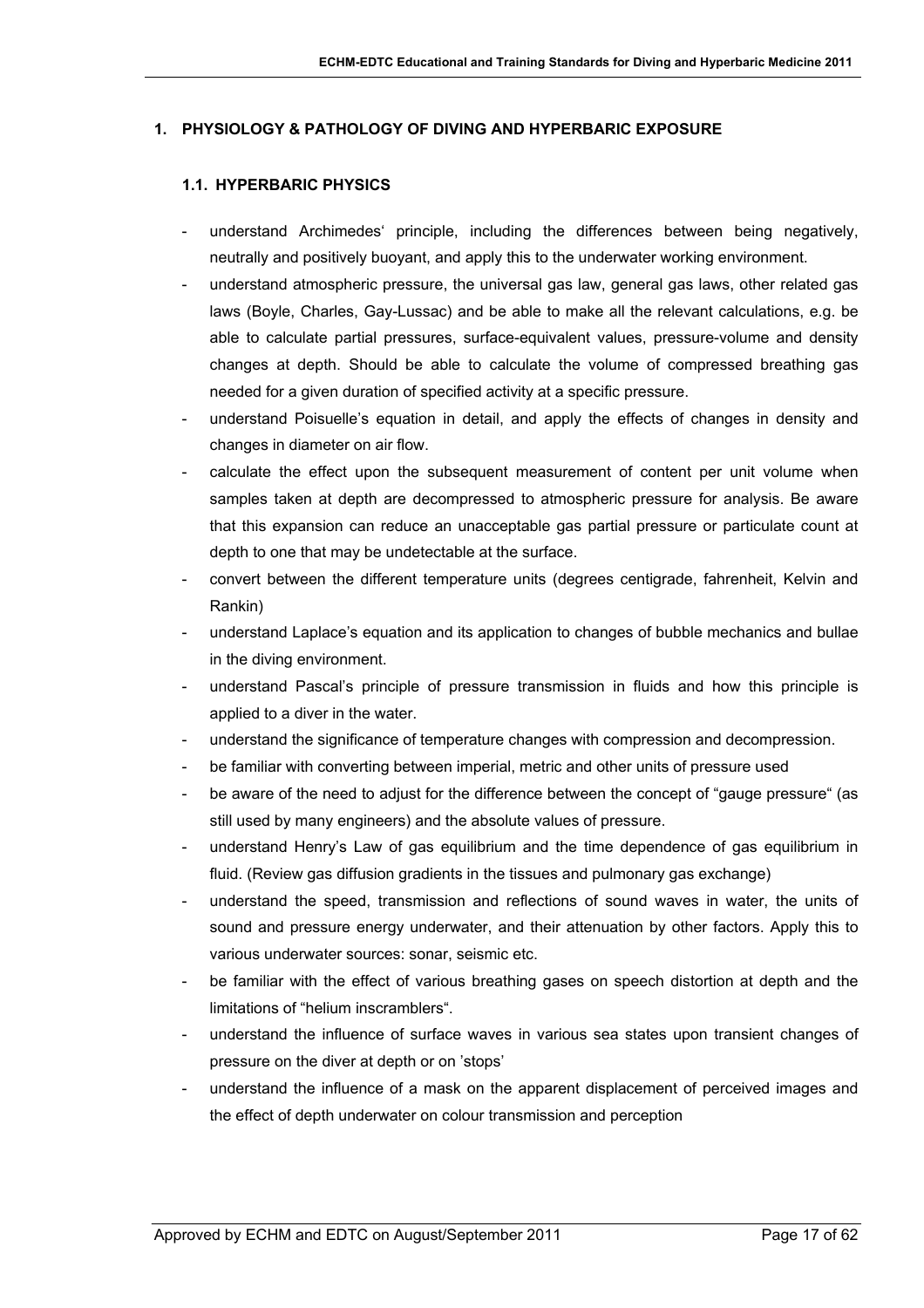# **1.2. DIVING RELATED PHYSIOLOGY (functional anatomy, respiration, hearing and equilibrium control, thermoregulation)**

- understand the interactions upon underwater equilibrium of the loss of visual reference points in poor visibility and some loss of proprioception, especially if concurrent with ear-clearing difficulties
- understand the effect of hyperventilation on diver's in-water neutral buoyancy due to increased rate of physical work and minute volume

## **Respiratory**

- explain the differences between normobaric and hyperbaric physiology (strong focus on gas physiology, gas transport, etc.)
- understand the special air-packing techniques of competitive apnoea divers that may change vital capacity and other parameters beyond physiological norms and be aware of the complications of advanced breath-hold diving. This recommendation acknowledges that this activity is outside the definition of 'working divers' but the scope enhances physiological credibility
- for the acceptance of new or modified underwater breathing apparatus (uba) understand the work of breathing, its limits and how it changes with density and gas mix
- understand respiratory external dead space as influenced by various uba circuits and helmet designs
- understand the vertical pressure gradient over the immersed chest and the eupnoic point in relation to counter-lung or demand-valve positioning
- understand the limitations imposed by increased density on ventilation and the external work of breathing
- be able to review technical reports on the adequacy of a uba (new design or in accident reports)
- understand the hazards of "Skip-breathing" to prolong scuba tank duration
- understand airway structure and hyperbaric gas flow in relation to diver velocity of ascent

#### **Hearing**

- understand the attenuation of sound at the ear when it is transmitted (i) through water only (ii) through water plus a neoprene hood (iii) through dry gas within a helmet

## **Thermal**

- understand the physiology of thermoregulation and what determines human limits when exposed to sudden cold immersion (cold shock) or slow prolonged cooling.
- understand the responses to slow body cooling during immersion, and the relative roles of wet suits and dry suits.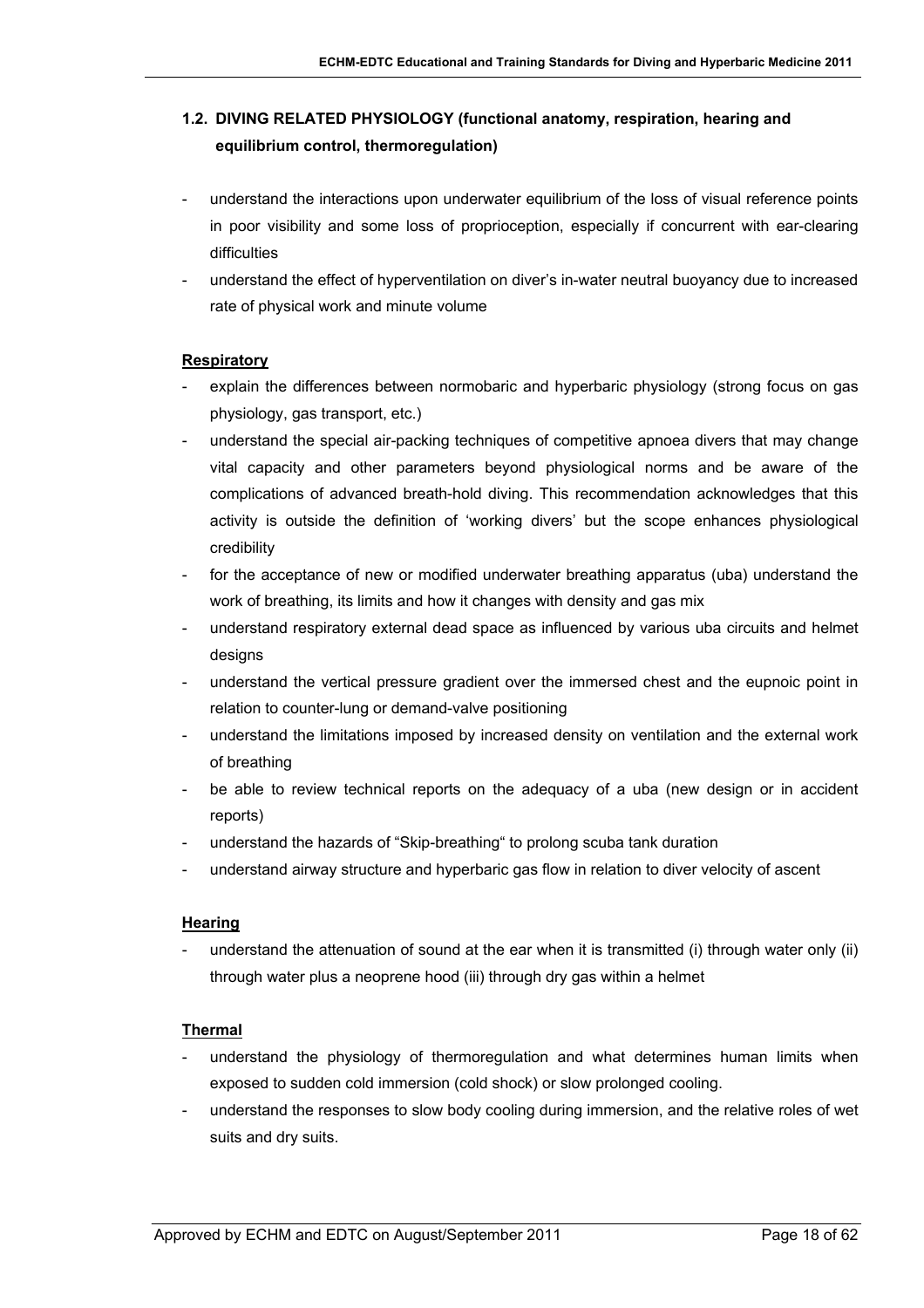- understand the advantages and disadvantages of providing thermal supplements (such as use of a surface-supplied hot-water suit) in relation to subsequent decompression safety.
- understand the respiratory loss of heat at greater depths especially in relation to gas density and the need for routine inspiratory gas heating
- recognise the hazardous rate of respiratory heat loss upon pharyngeal secretions when there is no supplementary heat available at great depths
- understand the thermal properties of the respired inert gases in relation to the increase of thermal capacity with increased pressure

## **1.3. HYPERBARIC PATHOPHYSIOLOGY OF IMMERSION**

- understand the physiological effects of head-out immersion and supine submersion on cardiac output and tissue perfusion
- understand the hazard of hypoxia in ascent from a breath-hold dive especially if pre-dive hyperventilation has reduced  $CO<sub>2</sub>$  drive
- understand the synergistic effects of raised  $pO_2$ ,  $pN_2$  and  $pCO_2$  in the causation of "deepwater blackout" in deep air diving with hard work.
- know when and how to identify  $CO<sub>2</sub>$  retainers
- understand the need of training to prepare the individual to have a resiliant psychological response for stress, particularly when handling a life-threatening situation.

#### **Endurance**

- assess the maximum dive duration as predetermined by the required decompression
- consider the nature of the task, the muscular and respiratory work (as increased with greater gas density) and diver's motivation
- recognise that maximum in-water duration of excursion from a bell by a sat diver is determined by industry guidance, eg 4 h for each man in a 2-man 8-h bell run.

## *1.4.* **PATHOPHYSIOLOGY OF DECOMPRESSION**

- be aware of the development of decompression theory (beginning with, but not confined to, the work of Paul Bert, Leonard Hill, John Haldane, following through the developments by the USNavy, Buhlmann, DCIEM, and the emergence of commercial tables and the recreational developments)
- be aware of the evidence surrounding the many mathematical and other hypotheses that relate to decompression theory and calculation, and including:
	- the uptake and distribution of the respiratory gases at depth
	- **EXECTE EXECTE I** effects due to the inspiration of the other so-called inert gases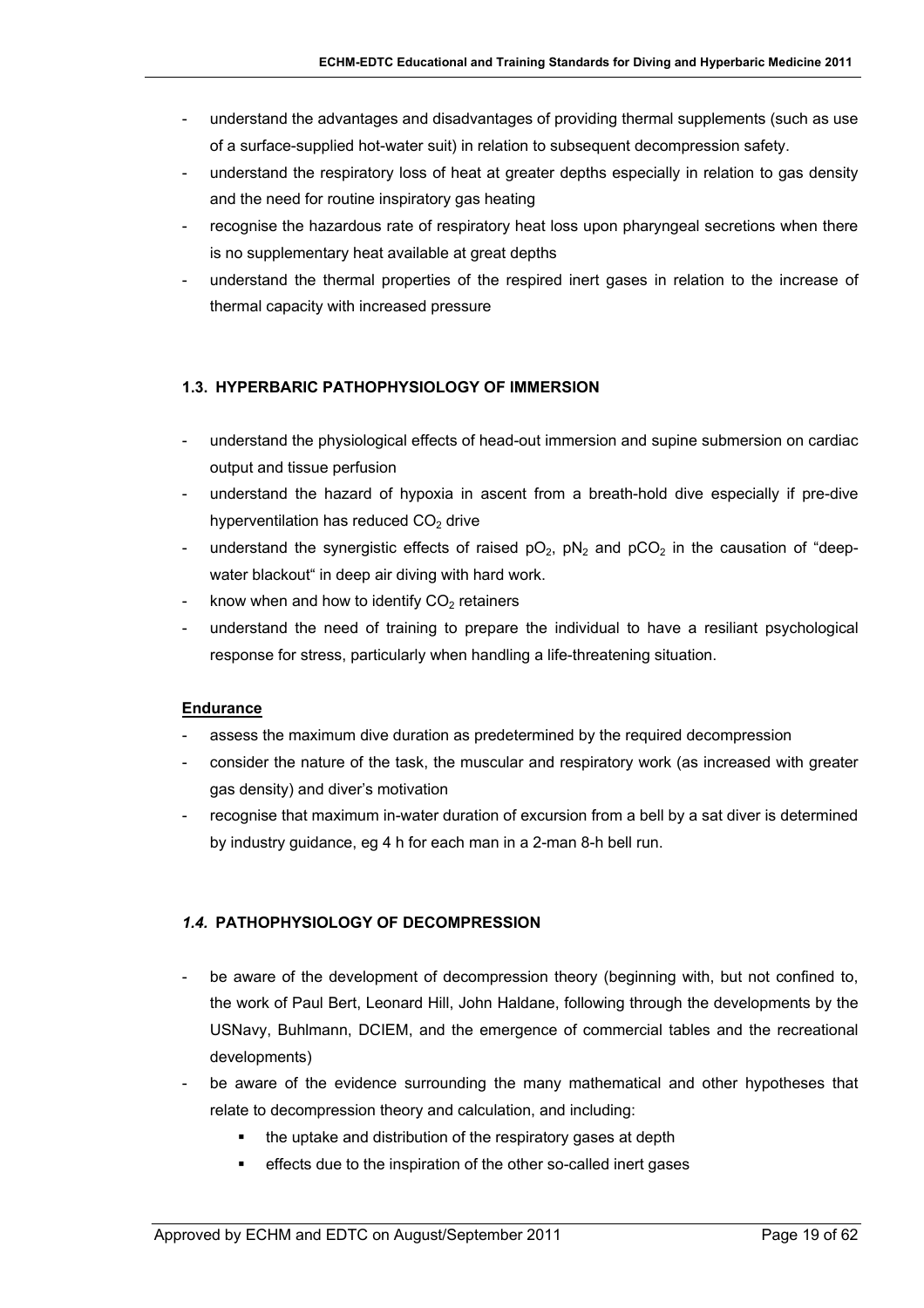- bubble nuclei and bubble formation, growth and distribution
- the separate role of bubble emboli arising from the alveoli
- the implications for bubble effects of potential right-to-left shunts
- surface activity at the blood-gas interface and its systemic effects
- role of endothelium, blood constituents and other tissues in sequelae
- understand the basis of contemporary decompression theories (eg, deep stops, rate of ascent, gas switching) and the extent to which they have (and have not) been validated by manned testing and other techniques
- understand the concepts of superficial and deep counter-diffusion, their potential consequences and methods of avoidance
- relate the type of decompression to nature of any subsequent manifestations (Section 4.4)

## **1.5. ACUTE DYSBARIC DISORDERS: a brief introductory section only.**

- understand the consequences of pressure-induced volume changes (barotrauma) in the various gas-containing spaces of the body
- recognise the many factors that can influence individual susceptibility to decompression illness, both acquired and natural.
- understand the different pathologies of DCI associated with
	- **dissolved gas (DCS)**
	- $\blacksquare$  embolic gas (AGE)
	- **•** both concurrently (Biphasic DCI)
	- the presence of a PFO or other right-to-left shunt
- recognise localised bubble formation in areas of hypoperfusion or recent injury
- understand the role of the cellular elements of blood and the endothelium in the development of DCI
- remember that the pathology of decompression illness immediately after onset is not as complex as it will become some hours later

## **1.6. CHRONIC DYSBARIC DISORDERS ("Long-term health effects")**

Note that the neurological sequlae of acute DCI are residua that have a known cause (Section 1.5) and so are not in this group that have an insidious onsets.

## **General**

understand the principles of recognizing the presence of an occupational condition in a particular population of workers such as divers, of avoiding or minimising any contributory factors, of accepting any residual risk, of monitoring the population for effectiveness of control and the surveillance of individuals at risk for early diagnosis and management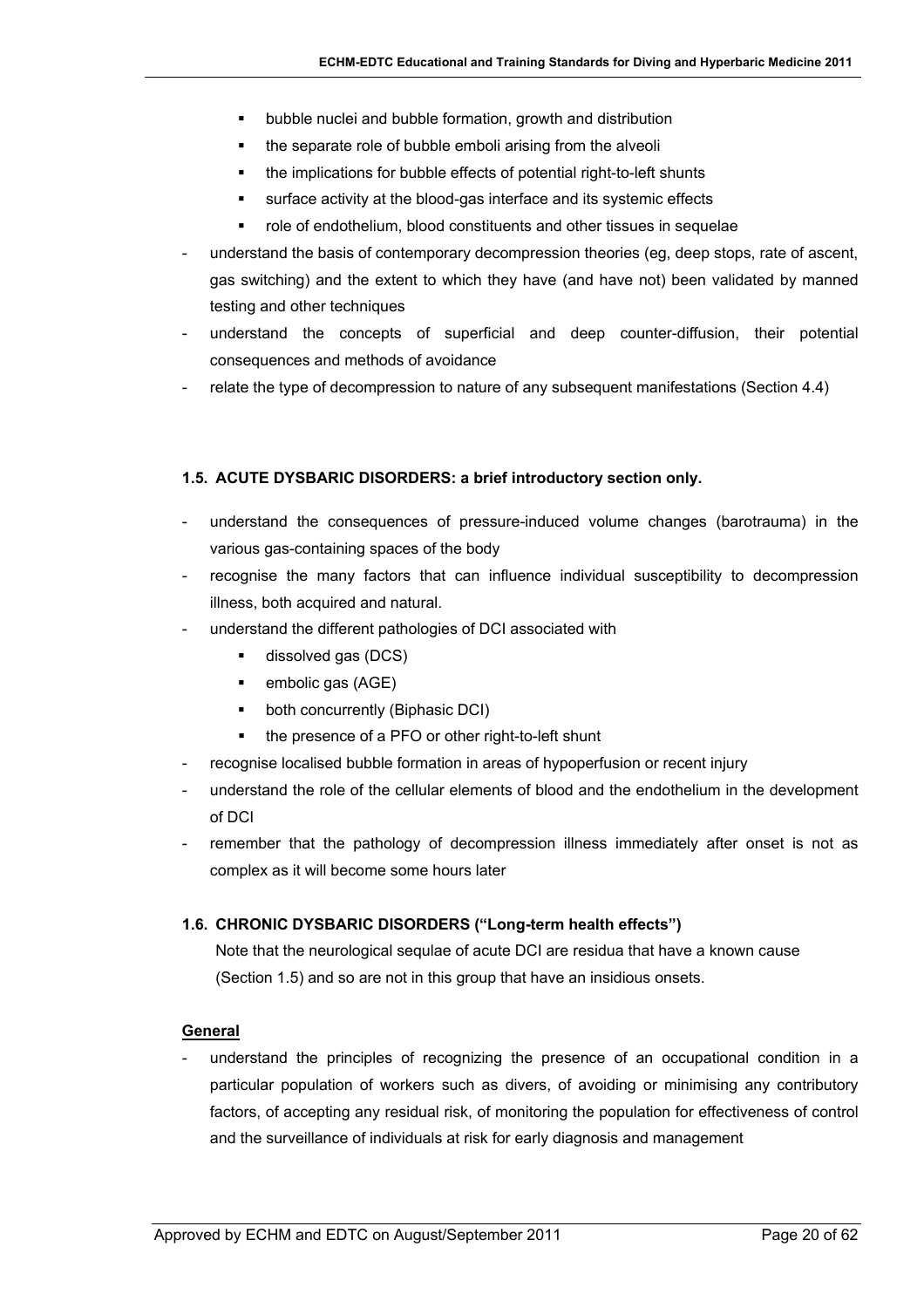#### **Dysbaric osteonecrosis (DON)**

- know the history of this condition in compressed-air workers (caisson and tunnel workers) as illustrating the subsequent application of similar occupational health principles to the bone necrosis found in divers
- understand the strength of the radiological diagnostic criteria used orignially by the Medical Research Council to establish the prevalence, the prolonged natural history and the relatively benign prognosis in most of those found to have early lesions.
- understand the management of this condition and be aware of the relatively benign significance of shaft lesions in contrast to the surgical interventions needed in some for structural collapse of the humeral or femoral head.
- understand the limitations of diagnostic screening if using less-hazardous MRI. This technique provides positive findings at a much earlier stage (classified as FICAT Stage 1) and has already led to confusion with the prevalent and more rapidly progressive idiopathic femoral head necrosis (FHN) of adult males (see Guidance in DMAC 30).
- fully understand that the pathological background to the observations that FHN may need surgical intervention within months but that similar findings in dysbaric osteonecrosis (DON) lesions are associated with only intermittent pathological stress and can remain silent for years.

#### **CNS long-term health effects**

be fully aware of the many implications of the insidious and long-term neurological and psychological manifestations reported in compressed air workers and divers and of the evidence for these. Review the main research projects conducted in this fields during the past 20 years. Recognise the multiple dysbaric and environmental factors that may contribute to such findings and the need for maintaining continuing vigilance

#### **Other LTHE**

- be fully aware of the hazards associated with other reported long-term health effects, their prevention where feasible and the evaluation of the relevant published papers relating to
	- pulmonary function
	- **u** deafness
	- chromosomal disruption
	- **•** retinal angiography
	- hepatic function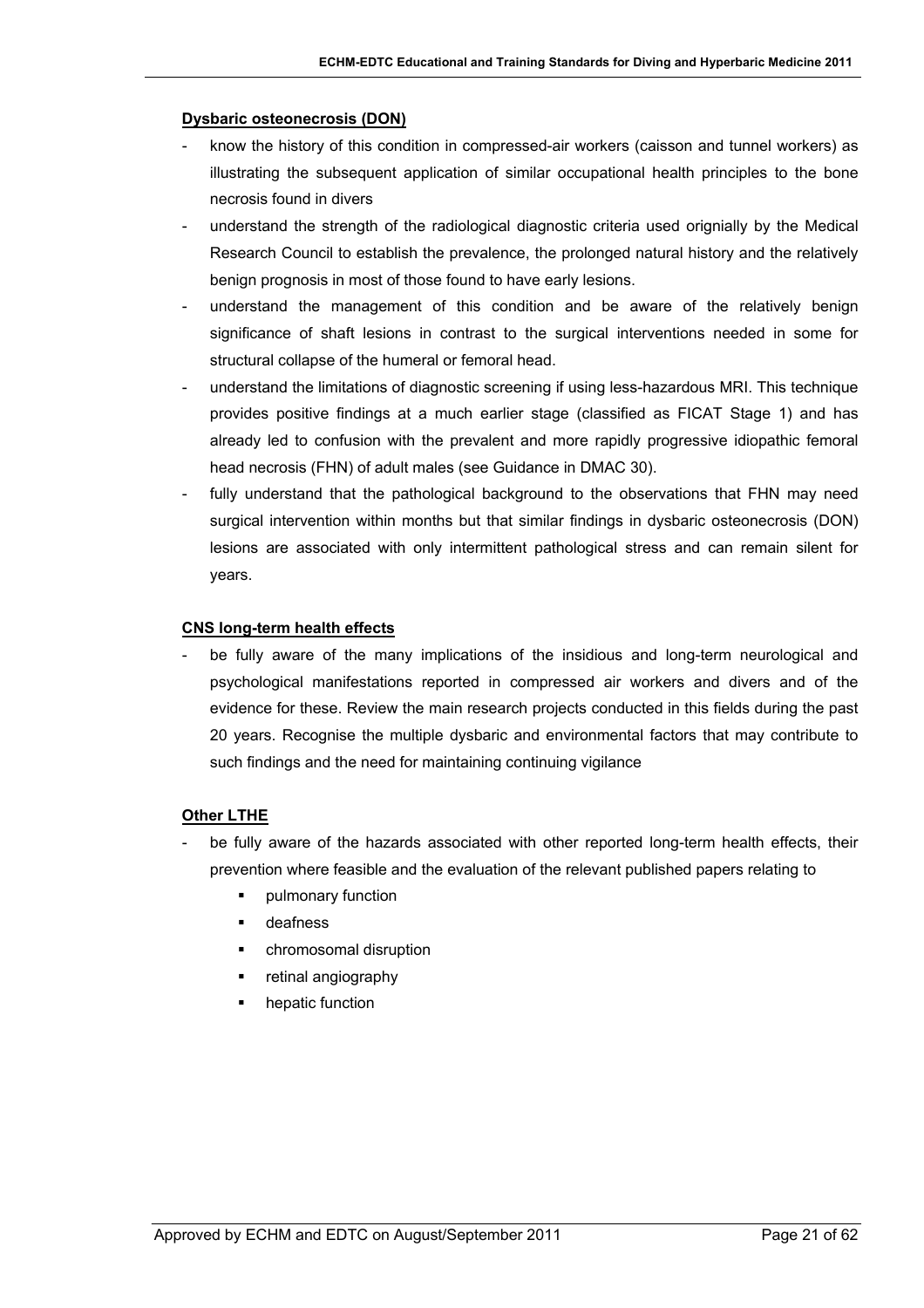## *1.7.* **HBO-BASICS - PHYSIOLOGY AND PATHOLOGY**

NOTE: a diving doctor associated with any treatment chamber that also treats non-diving conditions, must also attend an HBO Level 2H course**.** Those diving doctors who have no HBO responsibilities must nevertheless be capable of managing patient care and safety at raised environmental pressure in a chamber and of using infusions and ventilators.

- understand the basic effects of HBO (vasoconstriction, prevention of ischemia-reperfusion injuries, etc)
- know the approved indications for HBO therapy and the basis on which HBO works
- apply that knowledge to the diving environment (e.g. a diver with a crush-injury of the hand) particularly in saturation.

## **1.8. OXYGEN TOXICITY**

- understand that at a threshold partial pressure in relation to duration of exposure,  $O<sub>2</sub>$  is a general tissue toxin that has two principal manifestations (below) and also causes general vasoconstriction (as demonstrated) in the retina.
- understand that it also has synergistic effects with  $N_2$  and CO<sub>2</sub> and may, for example, also contribute to deep underwater loss of consciousness

#### **Pulmonary toxicity**

- describe the pathophysiology of acute and chronic  $O<sub>2</sub>$  pulmonary toxicity
- recognise the need to monitor symptoms and pulmonary function during long exposures to elevated partial pressures of oxygen and exclude manifestations of breathing a dry gas.
- calculate the CPTD (cumulative unit pulmonary toxic dose, UPTD) over time as a guide but also to recognise the limitations of that prediction in relation to "oxygen breaks" (i.e. normoxic interludes) in that exposure.
- understand methods of calculating CPTD for repetitive exposures (over many days) and their limitations.
- understand that if cumulative pulmonary damage occurs, it is reversible in the early stages, but that this can lead to serious and irreversible histological and other pathological sequelae if exposure persists
- clinically manage a case clearly needing oxygen therapy, but already suffering toxicity (e.g. technical diver with 1400 UPTDs presenting with spinal cord DCS)

#### **Neurotoxicity**

- understand the factors that may reduce or increase cerebral  $O<sub>2</sub>$  toxicity
- appreciate the seriousness to the diver of an underwater oxygen seizure with its prodromal, tonic and then clonic phases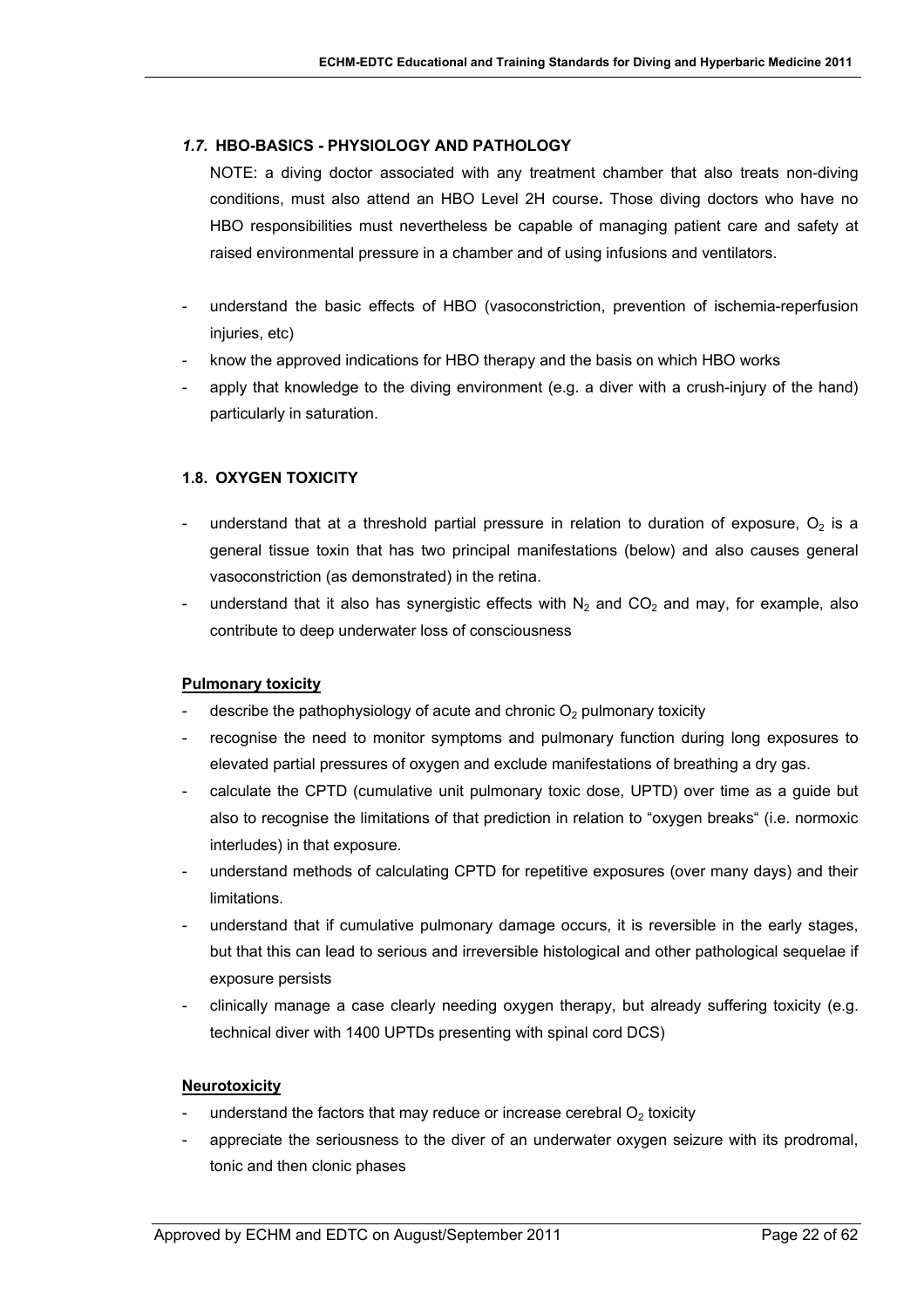- understand the unreliability of prodromal symptoms that are perceived as warning the diver but occur too late to be useful
- recognise the need always to check  $O<sub>2</sub>$  content of breathing gas and the maximum safe depth for using it.
- review the different  $pO<sub>2</sub>$  limits for depth exposure published by various authorities (some but not all quoting maximum durations for each exposure level) and recognise that the different perceptions of residual risk should be influenced by the nature of the dive and the equipment to be used
- understand the safety advantages when the depth of the working diver and the surfacesupplied gas mixture are both continuously monitored
- consider the actions to be taken by the diver when another diver has a seizure and understand that ascent during the fit could increase the risk of secondary pulmonary barotrauma
- recognise the importance of each diver at risk having a secure airway (not merely a mouthpiece with a strap but ideally a helmet) in order to avoid drowning during a seizure
- manage a case of CNS oxygen toxicity in the chamber (with focus on provision of additional air breaks) and how to re-enter the treatment table and protect attendants)

#### **1.9. PRESSURE AND INERT GAS EFFECTS**

be aware of the direct effects of pressure on the physiology of man and of diving animals (both surface-dwelling and aquatic) from the cellular to whole body levels. These include but are not confined to neural transmission, HPNS, the coagulation cascade, hepatic changes and pulmonary physiology. These are need to in continuation to provide improved understanding of human physiology and pathology at depth, particularly deeper than 300 m.

#### **NARCOSIS OF INERT GASES**

- understand the different theories of patho-physiological inert gas effects
- understand that all the so-called inert gases all have a physiological effect to a greater or less degree similar to that of the volatile anaesthetic agents, ie excitation that precedes irresponsibility and then unconsciousness.
- be able to use objective measures to assess levels of narcosis in another individual
- be aware of the effects of nitrogen narcosis upon decision-making at depth and the value of gaining adaptation by regular deep exposures
- be aware of the equivalent narcotic levels of the other inert gases that may be breathed intentionally or, for instance, argon unintentionally as a welding contaminant
- be aware that helium is not significantly narcotic (and is not related to HPNS)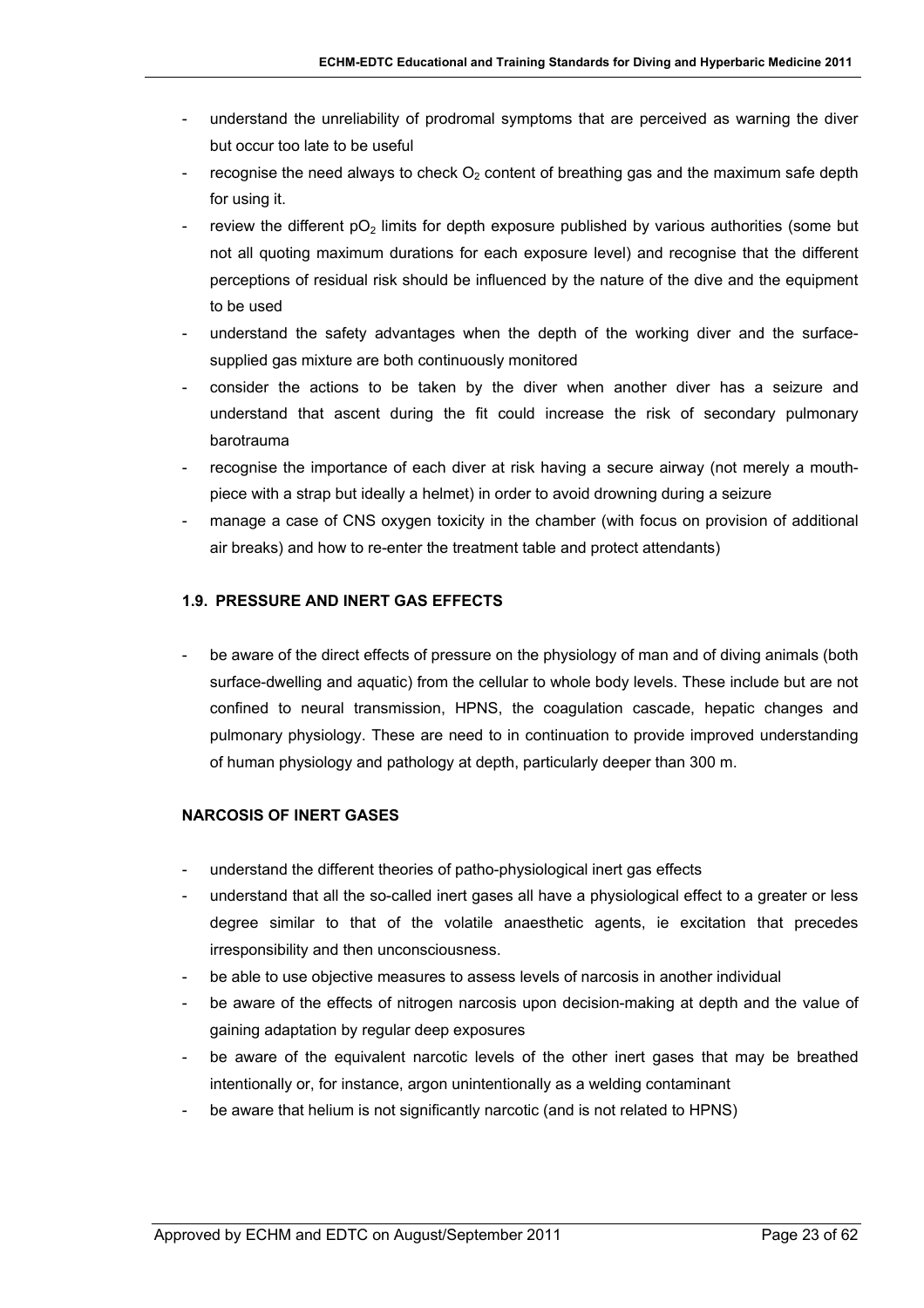be aware that hydrogen is not inert but has some narcotic properties and is also biologically active besides having. Also be aware that  $H_2$ , though explosive, can be breathed safely at depth provided the  $O_2$  content is less than 4%.

#### **HPNS**

- be aware of the manifestations and adverse effects of HPNS at depth and consider the risk of fits as demonstrated in deep animal exposure.
- understand that HPNS (the high pressure neurological syndrome) is *not* a manifestation of inert gas narcosis (as demonstrated in immersed animals breathing a liquid: oxygenated fluorocarbon)
- review the hypothetical causative mechanisms of HPNS
- understand that HPNS can be exacerbated by faster rates of compression and at warmer temperatures during compression and understand that HPNS can be ameliorated when the rate of compression is slower and the chamber is kept cool
- understand that the demonstrated amelioration of HPNS by the addition of a narcotic agent (such as 5% nitrogen) to inspired oxy-helium, can create difficulties for subsequent gas reclamation and purification and so is not used routinely.

#### **1.10. MEDICATION UNDER PRESSURE**

- provide advice on non-prescribed medication commonly used by some
- recognise that insufficient is known about the effectiveness of conventional drugs or about their side-effects when prescribed for use at deeper depths where there may be unknown interactions at depth.
- be aware that some drugs affecting CNS function may have either very pronounced or almost undetectable effects, depending on the circumstances when taken (treatment for psychiatric disorder, long term prophylaxis after successful treatment, conventional drugs for selfmedication, drug abuse).
- provide a sound approach to the prescription of antimalarials in divers who may have contraindications to one or more of the choices.

#### **1.11. NON-DYSBARIC DIVING PATHOLOGIES**

#### **Hypothermia**

- recognise the insidious effects of immersed body cooling and know the importance of rewarming (even in those who may appear dead)
- be aware that greater body cooling occurs at depth where thermal capacity of respired gas is increased at its greater density.
- be familiar with supplementary body heating (usually by hot-water suits) and need for supplementary respiratory gas heating.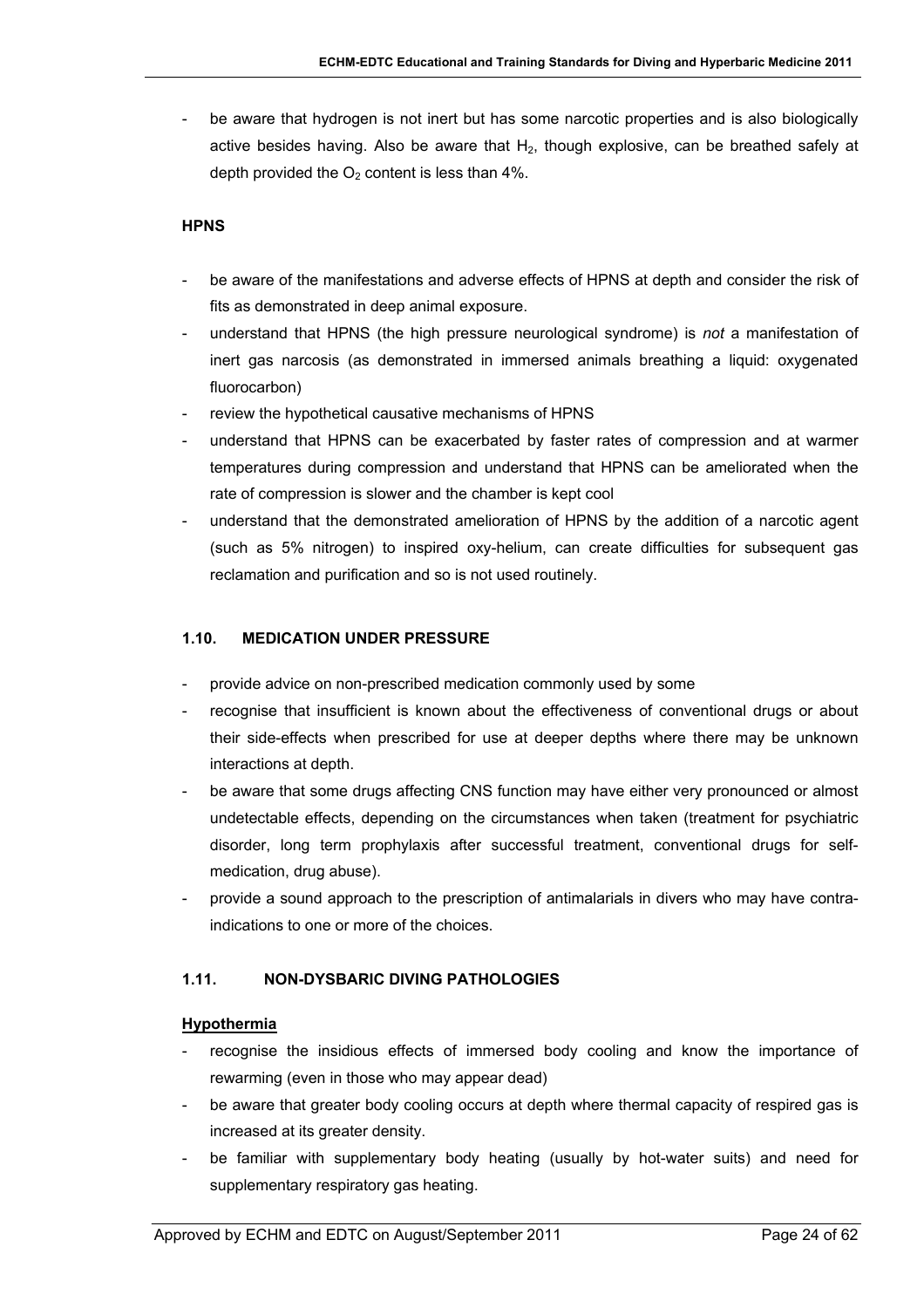- understand that if such gas heating fails at great depth and while at the usual ambient seatemp of  $4^{\circ}$ C, there can be a rapid onset of naso-pharangeal secretions that can themselves quickly become life-threatening
- recognise hypothermia as potentially common to all diving injuries and manage it both alone and in conjunction with other problems (e.g. DCI)

#### **Raised temperature and the risk of hyperthermia**

- understand that the use of hot-water suits can lead to greater gas uptake and thus exacerbate DCI in decompression, particularly with SurD  $O<sub>2</sub>$  procedures
- recognise the adiabatic heat of compression can have serious effects that have been fatal, when compounded by high humidity and the inability to dump heat by sweating. .

**Fauna** (Marine flora are not generally hazardous but kelp may entangle a diver and marine algae may be toxic and can cause an irritating cutaneous reaction)*.* 

- understand that the nematocyst causes perhaps the greatest morbidity in divers and know how to treat cases from coral injury to box jelly fish stings.
- be aware of the poisoning hazard if eating reef fish that may contain ciguatera and that this *may* mimic decompression symptoms
- recognise injuries in some who play with sting-rays
- recognise injuries in some who feed eels (that have backward facing teeth) by hand. When biting a finger they may not willingly leave their hole and emergency intervention underwater may be needed.
- know the availability of treatments specific for venomous or spiny animals e.g. weever fish, lion-fish, sea-urchins and, rarely, blue-ring octopus or sea-snakes
- recognise hazard in the presence of larger fish and, in particular, estuarine crocodiles and hippopotami
- be able to advise on appropriate contents of diver first aid kits with respect to the management of these hazards

#### **Some other injuries and accidents**

- manage acute illness or trauma sustained in the water and when there may be an obligation for some decompression stops. (A similar event that occurs at depth in saturation diving will be discussed later.)
- treat near-drowning and recognise that after an apparently successful recovery from neardrowning, there can be a later onset of a potentially lethal secondary drowning
- manage sequelae of oil-mist contamination of breathing gas
- recognize salt-water aspiration syndrome (SWAS) as a risk in: choppy waters, especially with leaky regulators etc, in a differential diagnosis of immersion accidents and manage appropriately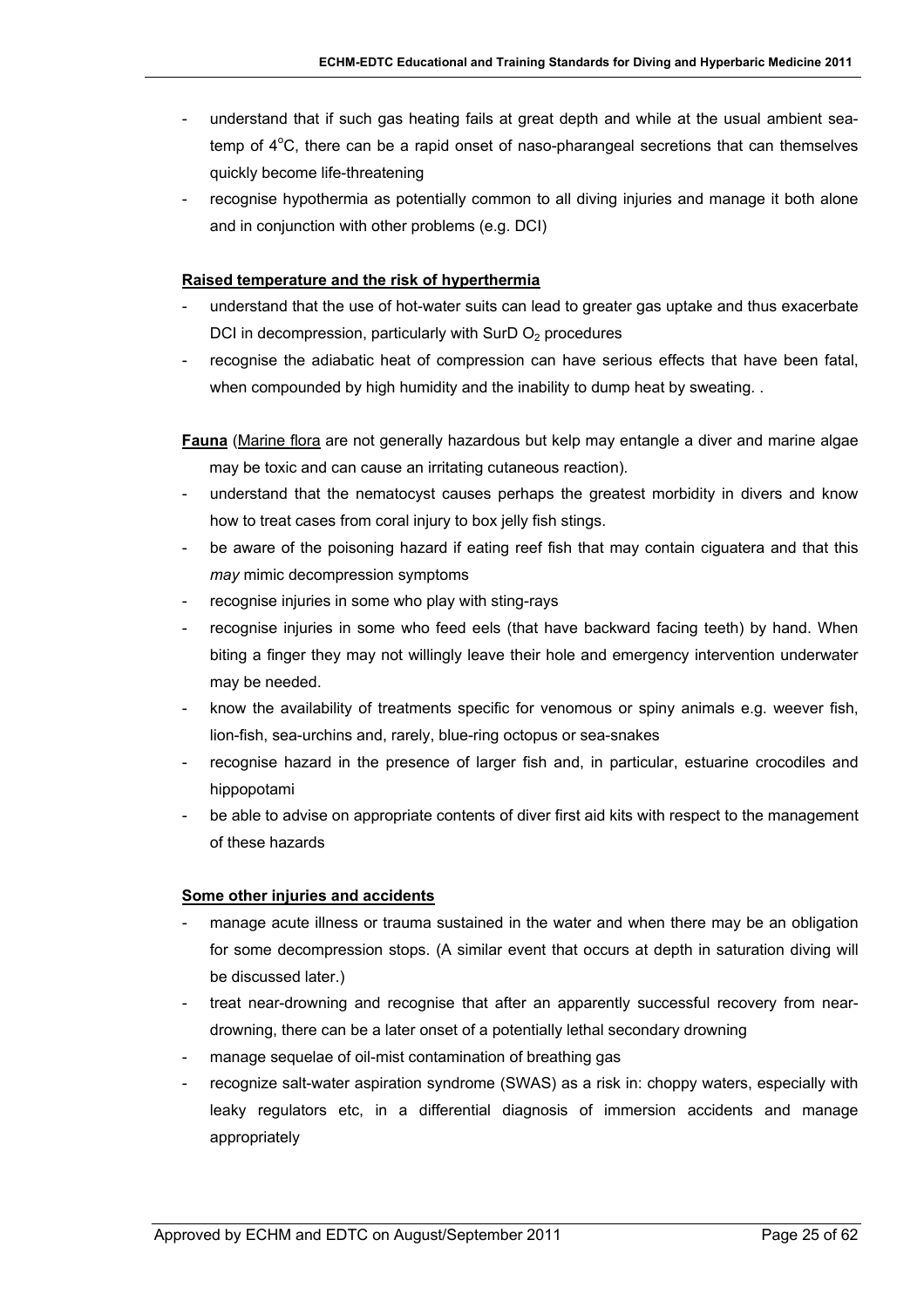- be aware that marine pathogenic bacteria that may infect a diver's wound are different from those at surface and, if culture and antibiotic sensitivities are necessary, the pathologist should be advised of the marine source
- be aware of the need for immunisation or other prophylaxis (e.g. for leptospirosis)
- manage suspected carbon monoxide poisoning sustained underwater from contaminated compressed air
- manage exposure to in-water chemical pollution, contaminated mud, volatile hydrocarbons and carcinogens such as epichlorhydrin
- manage exposure to contaminants in the chamber
- manage medical aspects of overseas travel and the potential influence of anti-malarial and other drugs
- manage sea-sickness and understand the impact of this and of its medications upon the diver and potential safety (e.g. how to vomit underwater?).

## 2. **DIVING TECHNOLOGY AND SAFETY**

#### 2.1. **BASIC SAFETY PLANNING**:

- be aware that by working dive procedures are likely to be influenced by government rules that have significant variations between countries. Provided such rules are not broken, many diving companies will follow other industry guidance that often is more stringent.
- understand the greater constraints upon a working diver than on a recreational diver, including the need to
	- complete a specific task effectively
	- **FILLO** follow agreed procedures and emergency procedures
	- dive where and when required to do so.
- understand that the diver is responsible for aspects of his/her personal safety and for own physical fitness
- understand that after the working diver has passed the annual medical examination to confirm fitness to dive, he/she still has the responsibility to report via the local medic and/or supervisor any subsequent changes or illness
- be aware that the working diver is usually under the direct control of a surface supervisor and that line-management has responsibilities for health and safety
- understand the importance of formal pre-dive checks
- revise the basic principles of occupational medicine
- reinforce the need for workplace assessment (and not only when underwater).
	- **hazard recognition**
	- **hazard assessment**
	- risk avoidance
	- risk control.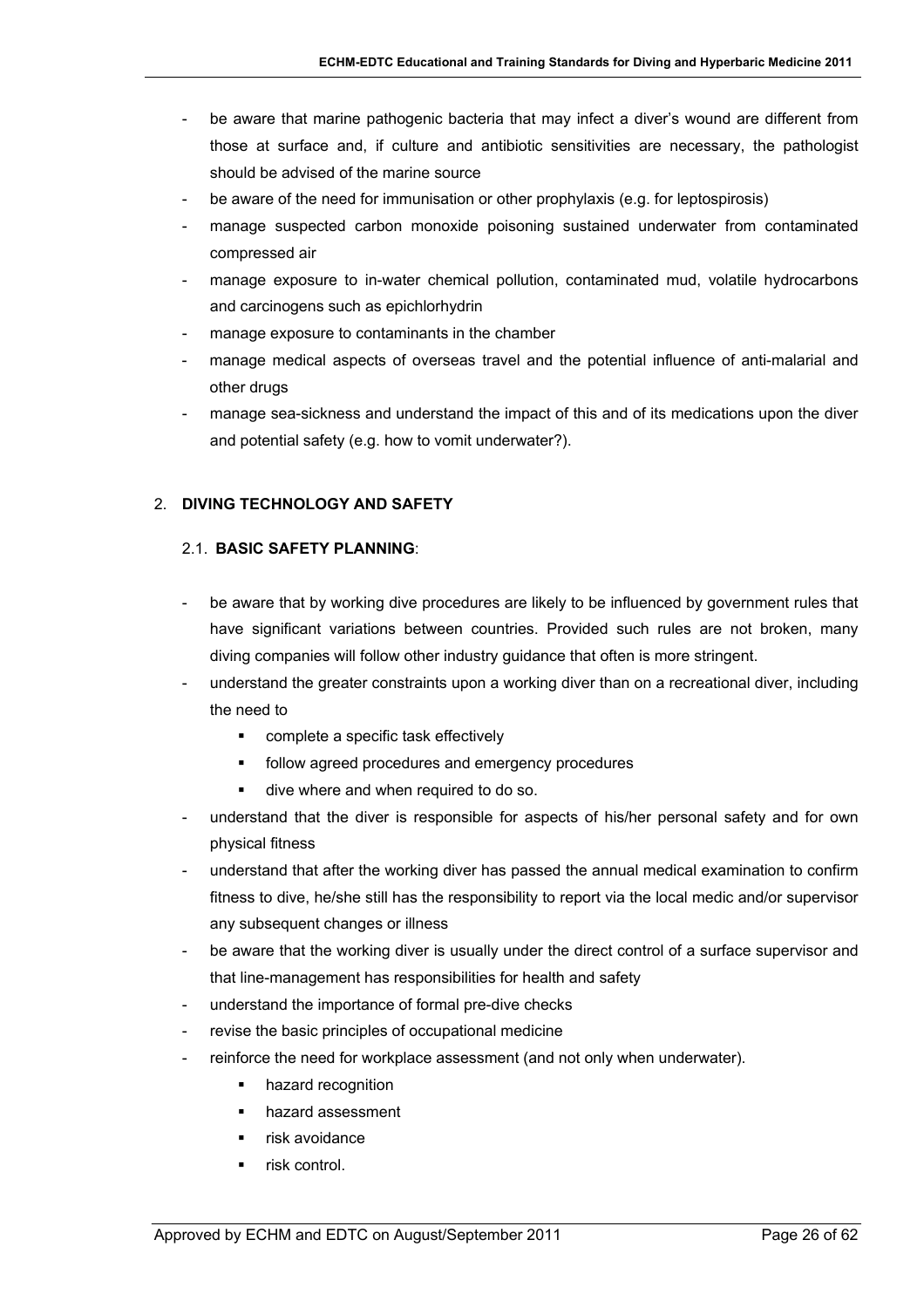- **acceptance of residual risk.**
- **understand the importance of keeping permanent records.**
- be aware of known hazards such as:
	- physical: noise, radiation, electric fields, vibrating tools
	- **EXEDEN** biological: such as leptospirosis or the esturine hippopotamus
	- **•** chemicals: solvents, contaminant gases e.g.  $H_2S$ , solvents, petro-chemicals, lead, ultrafine welding particles, degraded mud
- implement the need for individual health surveillance following exposure.
- identify the role of safety awareness and safety manuals by the employers of divers and by the recreational diver training agencies. Evaluate the effectiveness of different requirements for health protection and monitoring.
- be knowledgeable about, and able to evaluate, the general administrative methods of safety management and monitoring used in industry.
- review the misleading ambiguities of industrial LTI ("lost time injury") reporting
- be able to implement a monitoring system to show continual improvement of safety indicators (with specific focus on medical consequences)
- be aware of the potential role of anonymous reporting
- check the availability and experience of medical advisory and emergency hotlines

### **2.2. COMPRESSED AIR WORK**

#### **Compressed air work**

- understand the nature of compressed air work in the dry without any immersion effects (also known traditionally as 'Caisson work', Tunnelling' and in the USA where the workers are known as 'Sand hogs')
- recognise the historic significance of early epidemiology of, for example, decompression sickness and bone necrosis because of the availability of large numbers of exposures
- understand the nature of hard physical work in regular shifts in a hot humid environment with possibility of a  $CO<sub>2</sub>$  build-up
- review the nature of their decompression procedures that include surface decompression and some differences from tables used by divers
- recognise the occasional need for mixed gas saturation techniques to service the drilling shield in deep but normobaric tunnelling work

## **Air chambers**

- review operational procedures for dry diving and therapeutic chambers
- review chamber safety, particularly fire risks and oxygen
- recognise that the dry chambers are largely associated with, but not confined to, surface decompression and recompression.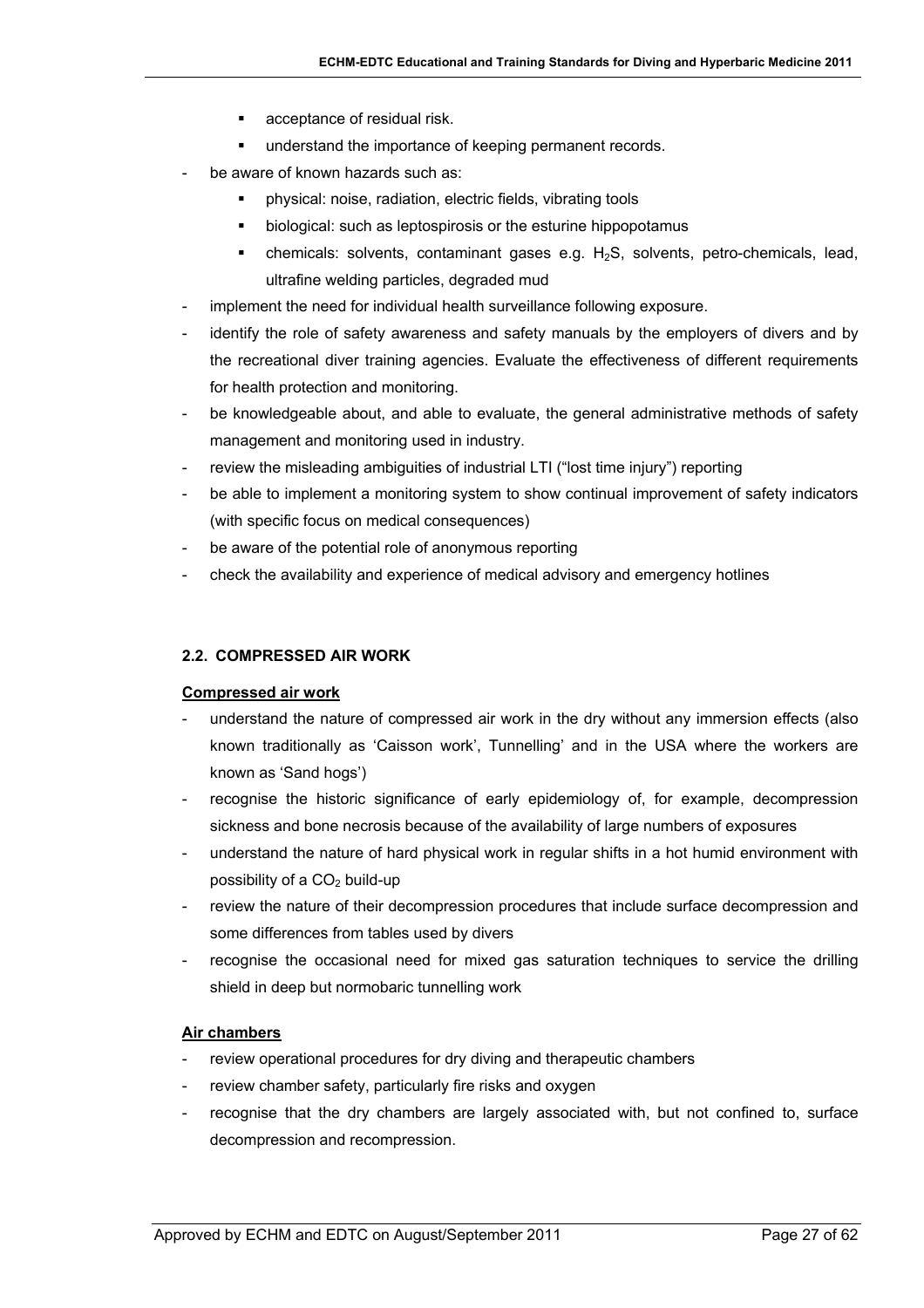- be aware that breathing air in dry chambers as attendants with patients or for training is routine. Attendants may need to follow oxygen-breathing as prescribed for them in the tables.
- the availability of medical equipment for an operational surface decompression chamber should be audited by a Level 2D diving doctor (see 2.8).

### **2.3. DIVING PROCEDURES**

#### **2.3.1 WET BELLS AND STAGES**

- understand that the use of an open stage or 'wet' bell, in which the diver is exposed to the ambient pressure of the sea, is primarily for conducting prolonged decompression stops by working divers. (Some wet bells carry nitrox or oxygen for shallow stops.)
- understand that, suspended from a surface boat, the vertical range of movement of the stage or bell through the water during stops may be greater than that experienced by a diver who hangs onto an adjacent shot rope in the water.

#### **2.3.2. SCUBA DIVING (air and mixed gas)**

- understand the advantages and limitations of scuba techniques, particularly for working divers, including recreational instructors, of
	- being independent of surface control and reliable communications
	- having a finite gas supply (with/without a reserve bottle)
	- the 'buddy' principle that needs to be followed *versus* solo diving
- be aware of the need to correlate gas capacity of tanks with minute-volume needs and predicted decompression times
- be aware of the many in-water procedures relating to
	- tables and personal decompression computers
	- rates of ascent and use of a safety stop
- be familiar with in-water emergency procedures (such as recovery of an unconscious diver with a decompression obligation) and with associated equipment and procedures (such as buoyancy aids, signalling)
- understand the rare but real hazard of carbon monoxide contamination of compressed air tanks, testing procedures for CO, its diagnosis and treatment
- understand the use of nitrogen mixtures with enriched oxygen in scuba and associated depth limits. Nitrox gas mixing and filling techniques.
- understand the use of special gas mixtures in separate cylinders for sequential use in deep self-contained diving is one of several "technical" procedures taught by recreational instructors.
- recognise that the term "Technical diving", as used predominantly by advanced recreational divers, is applied to any category of dive in which the inspired oxygen content changes while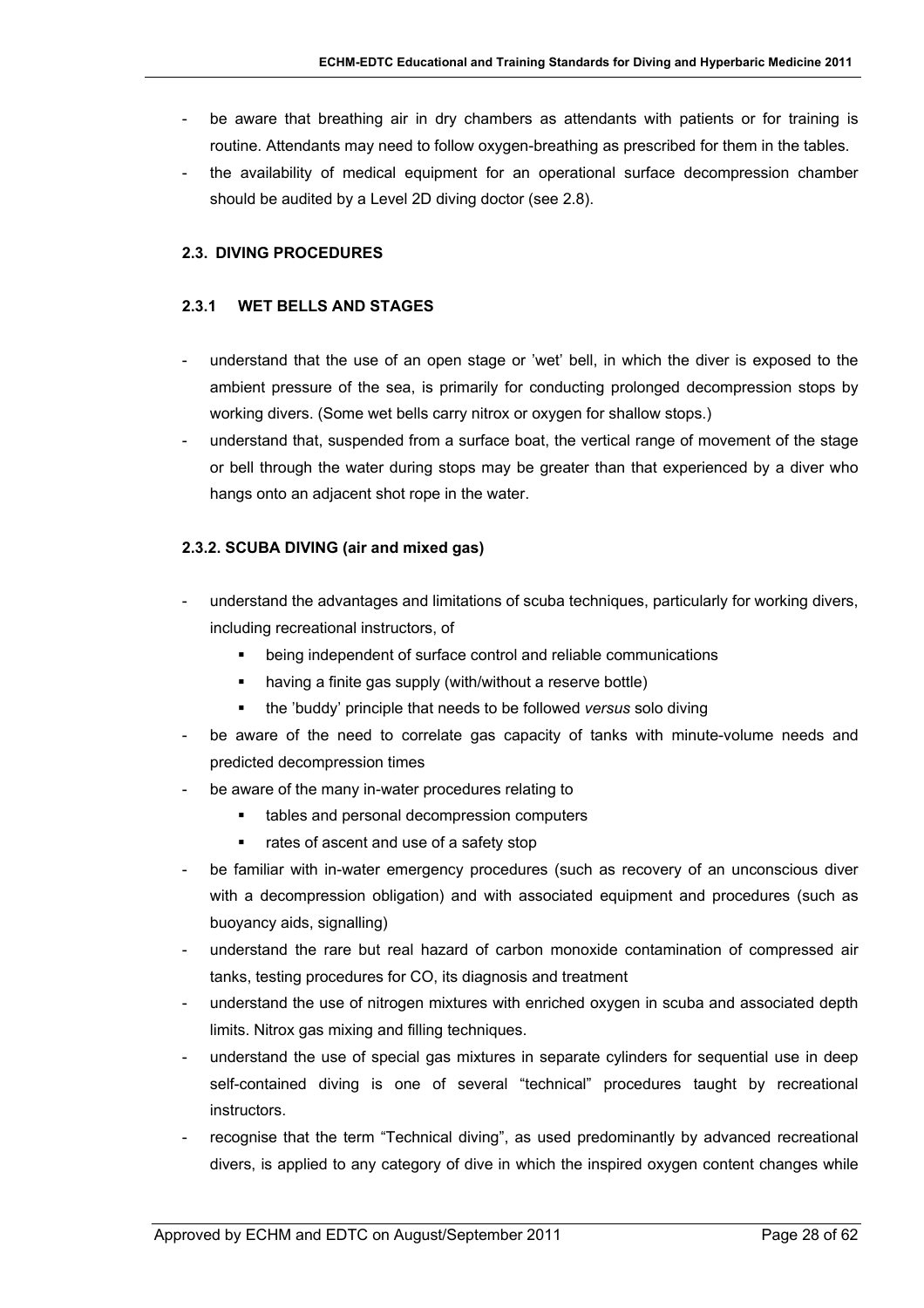in the water. This covers different procedures and equipment and is *per se* not an adequate descriptor of technique.

- be aware of other scuba diving procedures (used by some diving scientists and camera-men) the such as:
	- **•** prior placement of reserve tanks for lengthy penetrations
	- availability of 'hanging tanks' for decompression stops
	- feasibility and hazards of 'drift decompression'

**2.3.3. SURFACE-SUPPLIED HOSE DIVING**. This may be undertaken from the surface wholly in the water, or from a stage or a wet bell. (Deep short-duration "bounce" hose dives that begin from a closed-bell capable of transfer-under-pressure are considered later, with saturation diving.)

- note that, for air or oxygen-rich nitrox diving, hose diving possibly from a stage or wet-bell, is considered by most authorities as being much safer than using scuba. Some national regulations also permit oxy-helium hose procedures with a stage or wet bell to be used deeper than 50m but with some limits of duration. All hose divers need also to carry a reserve or 'bale-out' bottle.
- understand the safety advantages of a having
	- a hose as a strong tether
	- **e** depth monitoring by the surface supervisor
	- an unlimited gas supply if trapped
	- continuously available communications
	- **F** review surface decompression procedures (later)
- **2.3.4. STANDARD DIVING** Note that this equipment is no longer permitted for working divers in most countries because there is no provision for a breathing reserve in case the surface gas supply fails. However it is still used in some countries (and also by some amateur historical enthusiasts).
- understand advantages and limitations of this equipment.
- be aware that the diver's gas supply pressure is determined at the surface and so specific risks include squeeze, should the dive fall uncontrolled through the water column.
- uncontrolled blow-up, feet first, has also been fatal.

#### **2.3.5. REBREATHER DIVING (semi-closed and closed circuit)**

- understand the advantages and limitations of the different configurations of self-contained breathing apparatus.
- be aware that rebreathers have been used since 1870 by working divers for tasks not suitable for standard equipment. Though depth-limited they were also used by most military divers in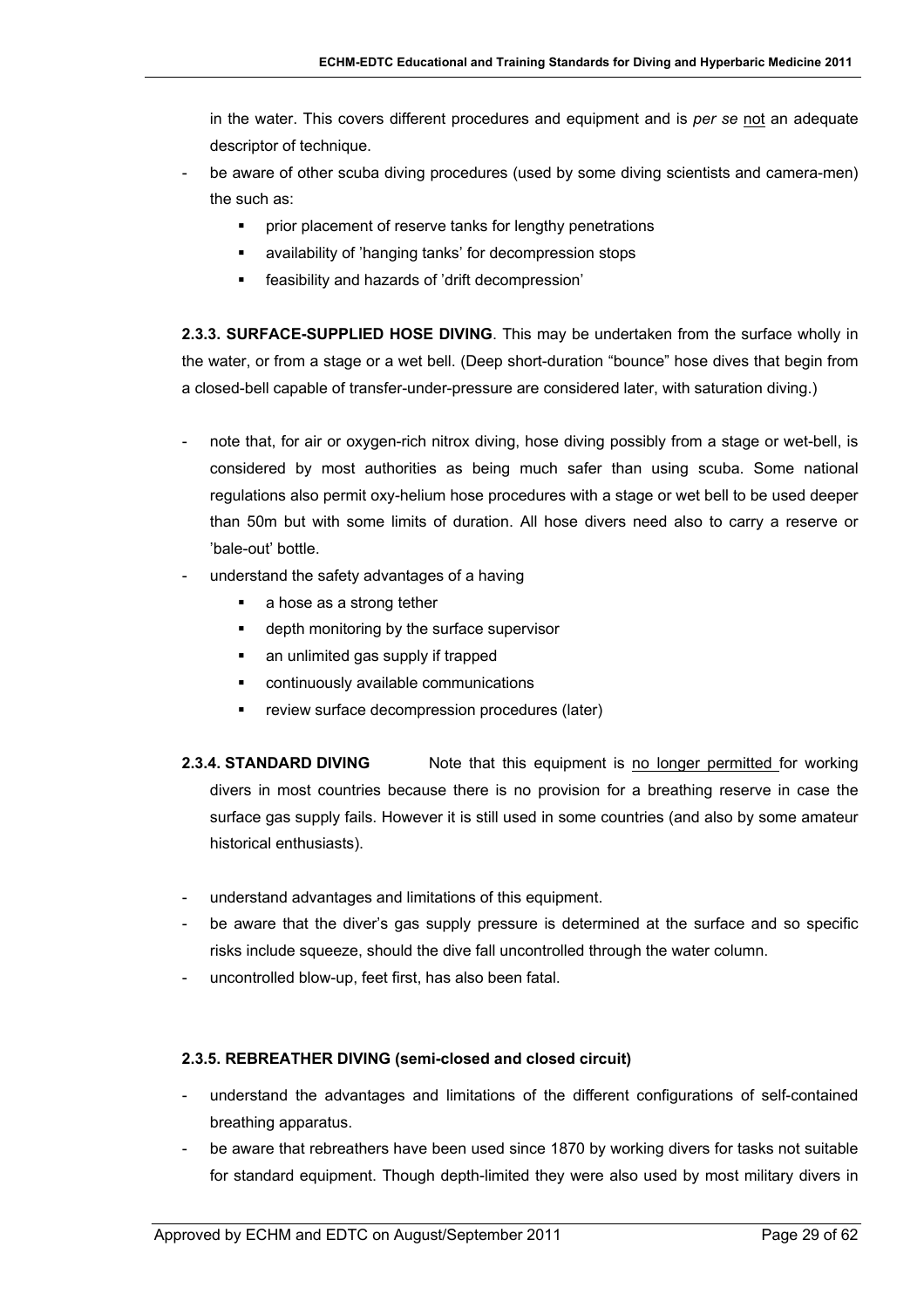WW2 as their primary equipment and still have an important military role. They are also used by some camera-men, scientists and recreational instructors.

- understand the principal differences between
- closed circuit pure oxygen
- constant-mass flow, semi-closed oxygen-rich oxy-nitrogen pre-mix
- constant-mass flow, semi-closed low-oxygen oxy-helium pre-mix (FGG3)
- tidal-volume proportionate replacement, semi-closed pre-mix
- self-mix apparatus with inert bottle and electronic-control of oxygen level
- understand the extensive training and maintenance requirements needed to use safely the electronic self-mix rebreathers
- recognise that deep commercial diving may use conventional demand valves but the exhaled gas is then returned to the surface for purification and re-use. This follows similar principles as rebreathers but requires no specific diver input.

#### **2.3.6. OTHER DIVING PROCEDURES**

#### **Underwater habitats**

although practical procedures have been established, particularly by NOAA scientists, this would deserve supplementary review if re-introduced.

#### **Surface decompression**

- understand the procedures based on the historic use of 'crash surfacing' for salvage where strong tides did not permit in-water stops but where a deck chamber was available for recompression within 5 min of surfacing. This procedure continues to be used routinely in military and commercial diving.
- know the procedural constraints for enhanced safety and the HSE studies that have shown it to be at least as safe as in-water decompression.
- be aware that the use of 'hot-water suits' at depth may increase gas uptake and affect safety of SurD chamber decompression
- be aware that the operational chambers that are used for this procedure require supplementary items of equipment for a medical emergency (see 2.2).

#### **Nitrox and oxygen decompression stops**

be aware of the advantages and limitations of breathing oxygen-rich mixtures and/or oxygen when on in-water decompression stops following air or heliox hose diving.

#### **Scientific projects**

recognise that scientists who dive in their work usually do so within codes of practice that also outline the assessment of exceptional techniques (such as diving within trawl nets)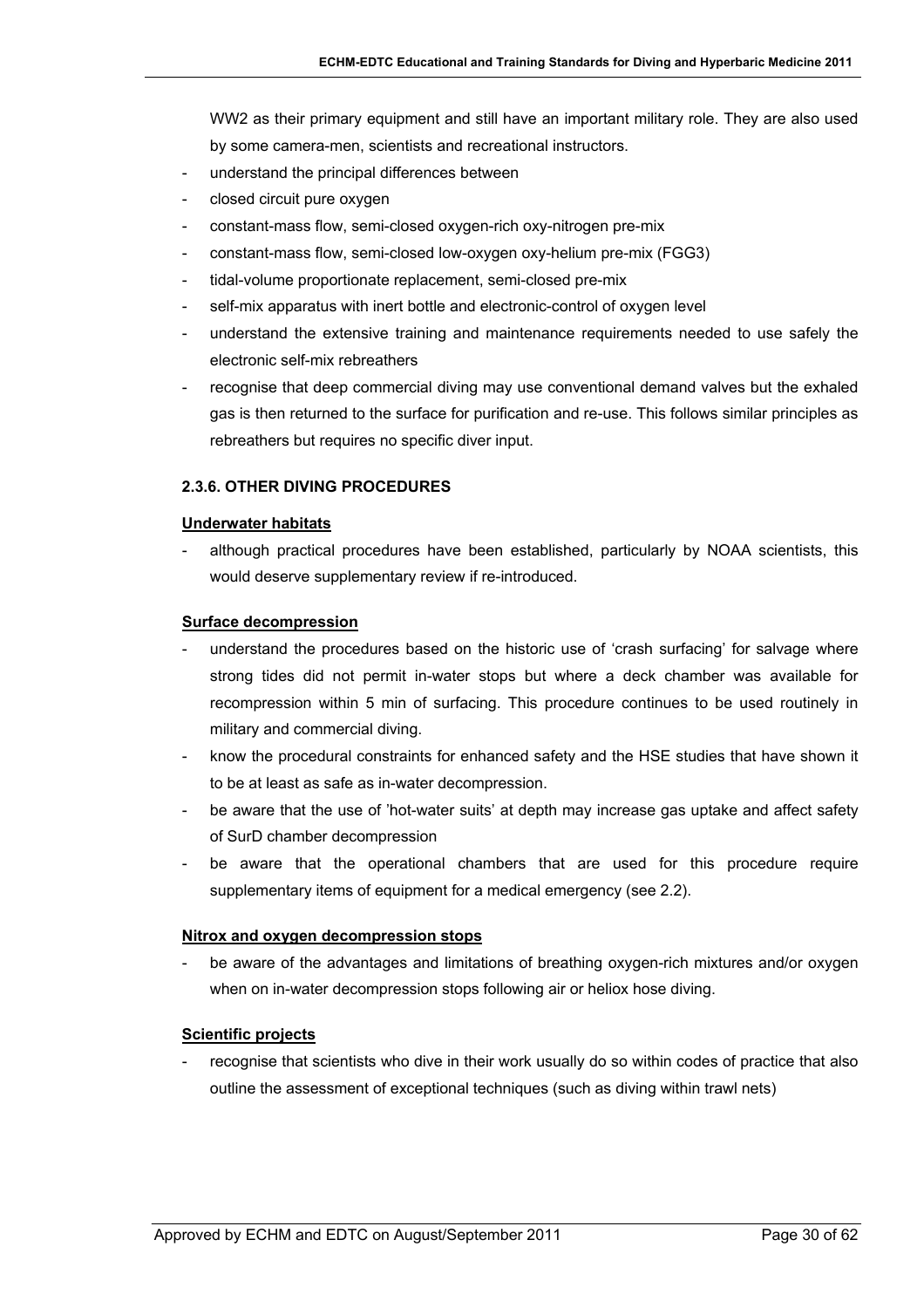#### **Deep bounce diving**

that uses a diving bell for short mixed-gas deep dives and which is capable of transfers into a saturation system is considered with saturation diving

**Saturation diving -** will be detailed in the next section but this stage

- understand the commercial advantages of saturation diving as the technique required by many jurisdictions for diving deeper than 50m but which, for technical reasons, may also be used at shallower depths.

#### **2.4. CHARACTERISTICS OF VARIOUS DIVERS**

- recreational divers dive only for personal reasons and receive no cash or other reward for doing so. Understand that they can choose when and where to dive or, indeed, choose not to make a planned dive. Some recreational divers dive in caves, wrecks or deep water with advanced rebreathers and multiple gases, but at their own risk
- working divers are professional divers who may be employed either
	- full-time as divers or
	- **•** primarily for other tasks, some of which include diving
- **breath-hold apnoeic diving**, if competitively extreme, may require medical support at the Level 2D level but, by law in many countries, it is not recognised as diving because no gas is breathed at depth.
- **caisson workers, tunnellers and others in compressed air** are not divers because they work at pressure in a dry environment. Thus they avoid the physiological problems associated with a hydrostatic pressure gradient over the body but they do have many medical problems that are similar to those of divers. Some deep bridge building and tunnelling has taken these workers to mixed-gas exposures as deep as 70m. Like those who have to enter very dense fluid (bentonite) to service a deep tunnel-cutting shield may have been recruited as saturation divers.
- astronauts are trained in water at depth to experience weightlessness and ergonomics and when doing so are diving at that time and are provided with safety divers. (Hypobaric conditions, especially spacewalks, expose the astronauts to decompression and barostress beyond this curriculum.)

#### **2.5. DIVING EQUIPMENT as used to c.50m (see also Chambers, 2.2 & 2.8)**

#### **Breathing apparatus**

understand the physiological and respiratory acceptance criteria required for both laboratory and manned testing of new or modified underwater breathing apparatus before it is released as 'safe' for operational use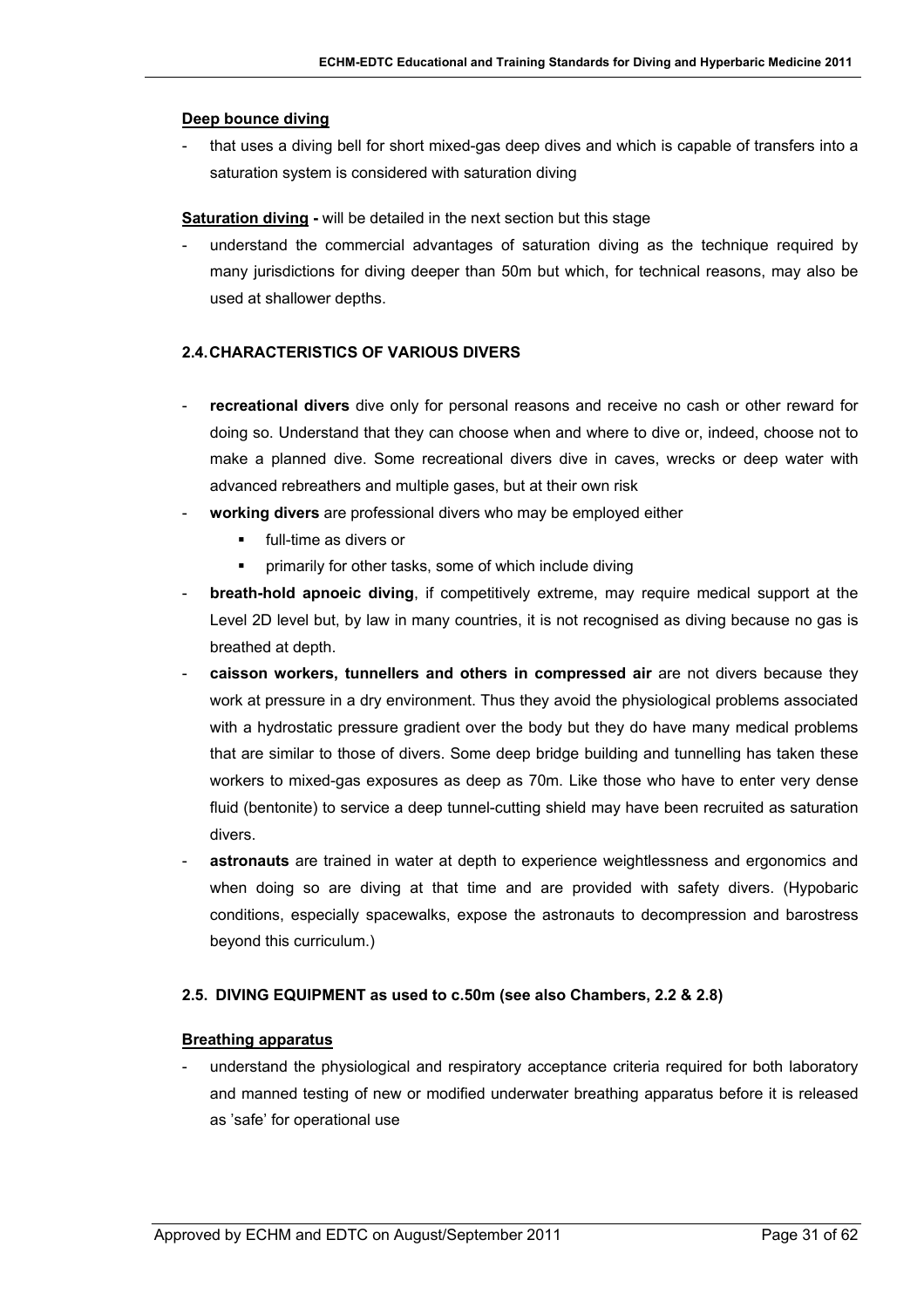- understand how breathing resistance induces changes in respiratory pattern (e.g., diminished respiratory minute volume with increased dead space, increased gas density or increased work of breathing)
- become familiar with the working principles of all types of breathing apparatus and understand the nature and consequences of foreseeable malfunctions

### **Diver monitoring**

- be aware of individual on-line recordings by some companies of in-water depth-time profiles during surface-supplied dives. The on-line monitoring of depth-time profiles on screen continues to be a useful dive management tool for some supervisors. They have also been helpful in the investigation of in-water seizures. However their objective, the analysis of the decompressions that precede DCI, has been frustrated by a relative lack of decompression incidents.
- be aware of requirements for continuous in-water and in-chamber monitoring and recording of saturation-excursion dives, including the sound of breathing and communication of each diver on independent recordings tapes from in-water helmet-mounted cameras and ROVs.
- in-chamber video recordings and the need for these to be retained for an agreed duration after safe completion.
- understand the need for continuous monitoring at depth of chamber, bell and welding habitat atmospheres with alarms for the early detection of contaminants

#### **Tools**

- understand the effect of neutral buoyancy on the safety of tool use and the problems of inwater ergonomics in tool design
- be aware of injury hazards due to HP water-jetting, burning-torches, pressure differentials etc
- safety assessments must consider the relative isolation of an injured diver

#### **Thermal**

- understand the working of thermal protection and the need for heating inspired gas at depth
- understand the potential problems of scalding from hot-water suits, and the potential contamination carried by that hot-water supply.

#### **Other equipment**

- understand the hazards associated with compressors and gas mixing devices, gas storage and delivery, control and recovery in hose diving.
- understand the design and use of totally protective suits for diving in contaminated fluids.
- be aware that sat divers equipment should include
	- **•** bail-out UBA that needs to be heated,
	- neutrally buoyant umbilical with pre-determined length some 3 metres shorter than the standby's umbilical,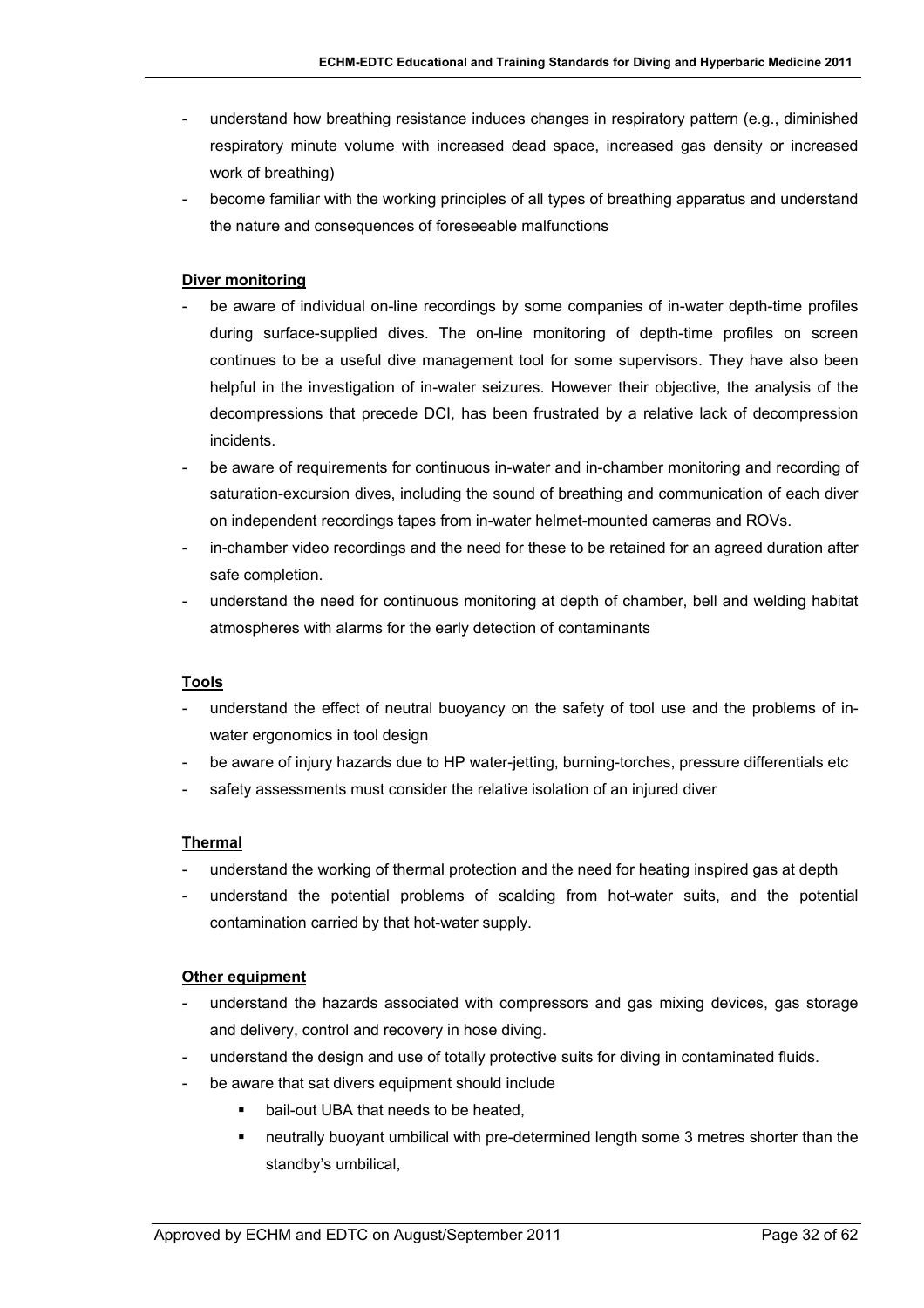- helium unscrambler,
- **tools designed for wearing gloves etc,**
- harness with lifting becket for emergency recovery from the water

## **2.6. DIVING TABLES AND COMPUTERS**

*NOTE that a detailed mathematical knowledge of decompression theory, while of great interest, is not essential to the practice of diving medicine (other than in some medico-legal cases)*

#### **Decompression theory and tables**

- be aware of complexity and limitations of decompression theory (section 1.4). Review the further development of mathematical modelling and the many associated theories, but in summary only. In this context consider the limited manned testing of new tables, the problems met when applying them with no fudge factors and the *ad hoc* modifications made by diving companies, some navies and individual divers to improve safety.
- know that diving at altitude requires compliance with special decompression adjustments
- know the DAN, DMAC and other recommendations related to the interval needed before flying after commercial or recreational diving and the limitations of that data
- be aware of rules governing repetitive diving
- be aware of the rules regarding upward and downward excursions from saturation depths (*covered later*) including shallow oxy-nitrogen habitats.
- be aware that over the years all commercial tables have tended to converge by trial and error towards pragmatic solutions that seem to work.
- while adherence to the given tables is appropriate, be aware that interpersonal variation means some hits within the safe zone and others who, but not always, go way beyond the limits seemingly safely (but see long-term health effects

#### **Decompression computer**

- understand that mathematical modelling is the basis of a diver's individual decompression computer. Although subject to reservations mentioned above plus built-in safety factors, it can achieve an acceptable level of safety and relatively safe decompression solutions
- but be aware also that individual computer-based solutions by deep recreational divers for decompression timings and gas requirements are never fully immune to DCI

#### **Decompression risk**

- understand the concept of risk in relation to computer and table usage
- realise that compliance with accepted tables does not always prevent DCI
- realise also that to go beyond the safe limit does not mean inevitable DCI.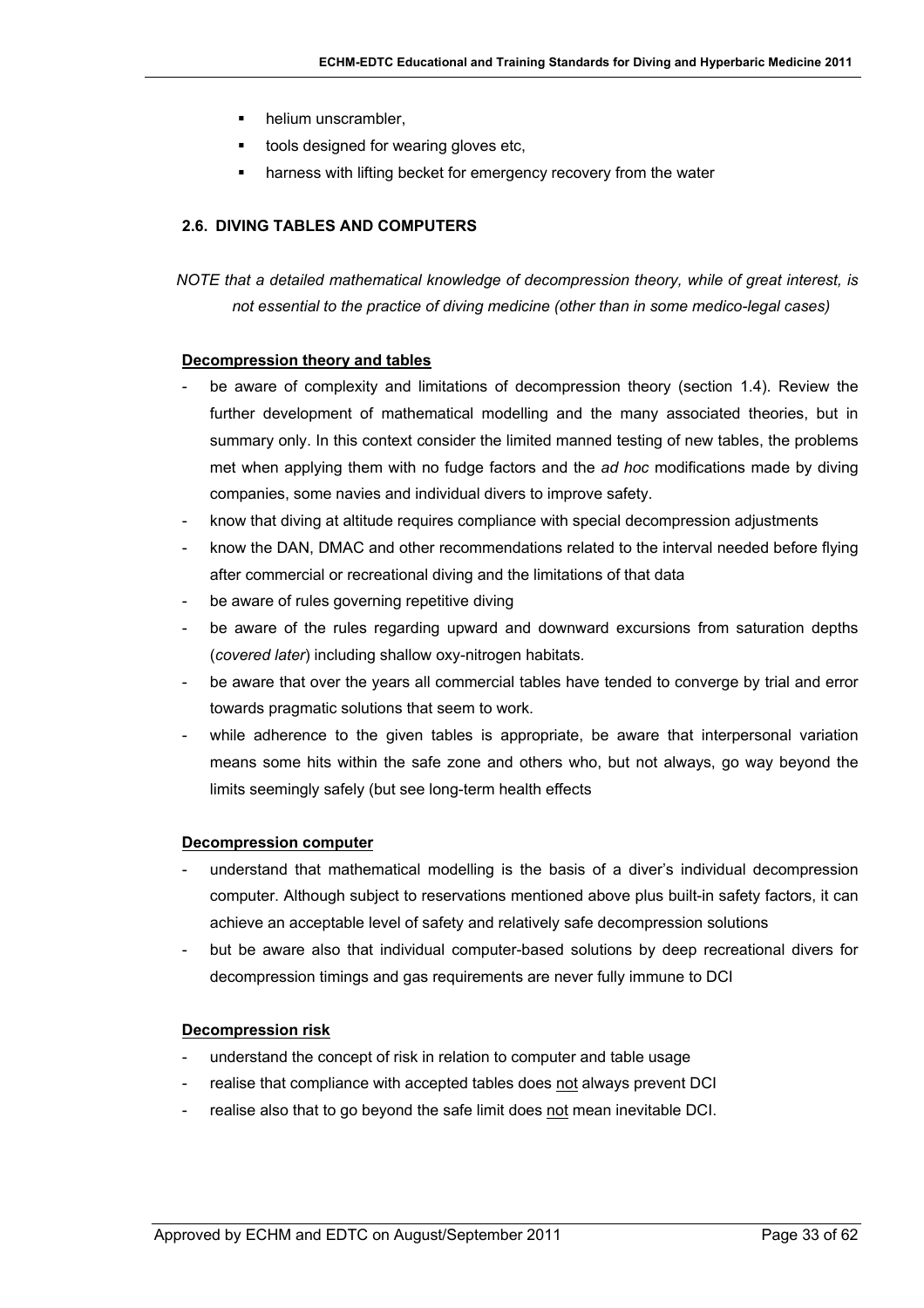understand the implications of informal changes to decompression profiles may have hidden implications on the risk of DCI (e.g. to add a "deep stop" might protect for spinal cord DCI to some extent, but perhaps at the expense of greater uptake in slower tissues).

### 2.7. **REGULATIONS AND STANDARDS FOR DIVING**

- be aware of the wide variety of national regulations that relate to working divers around the world (some have prescriptive rules on details whereas others ascribe management responsibility to all participants for their outcomes)
- identify regulations and Codes of Practice (COPs) that are relevant to the nationalities of course attendees and how these relate to international codes of practice and recognise the importance of these where there no regulations
- be aware of international quidance that is related to recreational diving, its possible lack of legal authority but its relevance to cases in the civil courts
- maintain expertise by maintaining familiarity with current research and also not ignoring the mass of relevant data and experience available in pre-electronic books and international series of underwater symposia.
- 2.8. **SATURATION DIVING.** In this context it is relevant that commercial saturation diving is conducted by those who began their career as working air divers and who continue air diving as may be required.

## **2.8.1. SATURATION MODE**

- The history of saturation development: US Navy research (George Bond) leading to seabed habitats of Man-in-Sea (Ed Link), Conshelf (Jaques Cousteau) and Sealab (US Navy). Shallow seabed habitats (mostly NOAA).
- The start of commercial saturation (Westinghouse: Smith Mountain Dam) and further development into the North Sea and worldwide. Commercial development to ca.350 m.

## **2.8.2. PHYSIOLOGY OF DEEP EXPOSURE**

- The effects of pressure on aquatic animals living at depth and on diving animals normally at or near the surface.
- Cellular effects. The mechanisms and manifestations of HPNS, with its convulsive and other hazards.
- Laboratory studies on man to as deep as 700 m. The origin of potential long-term sequelae of deep exposure and need to define depth limits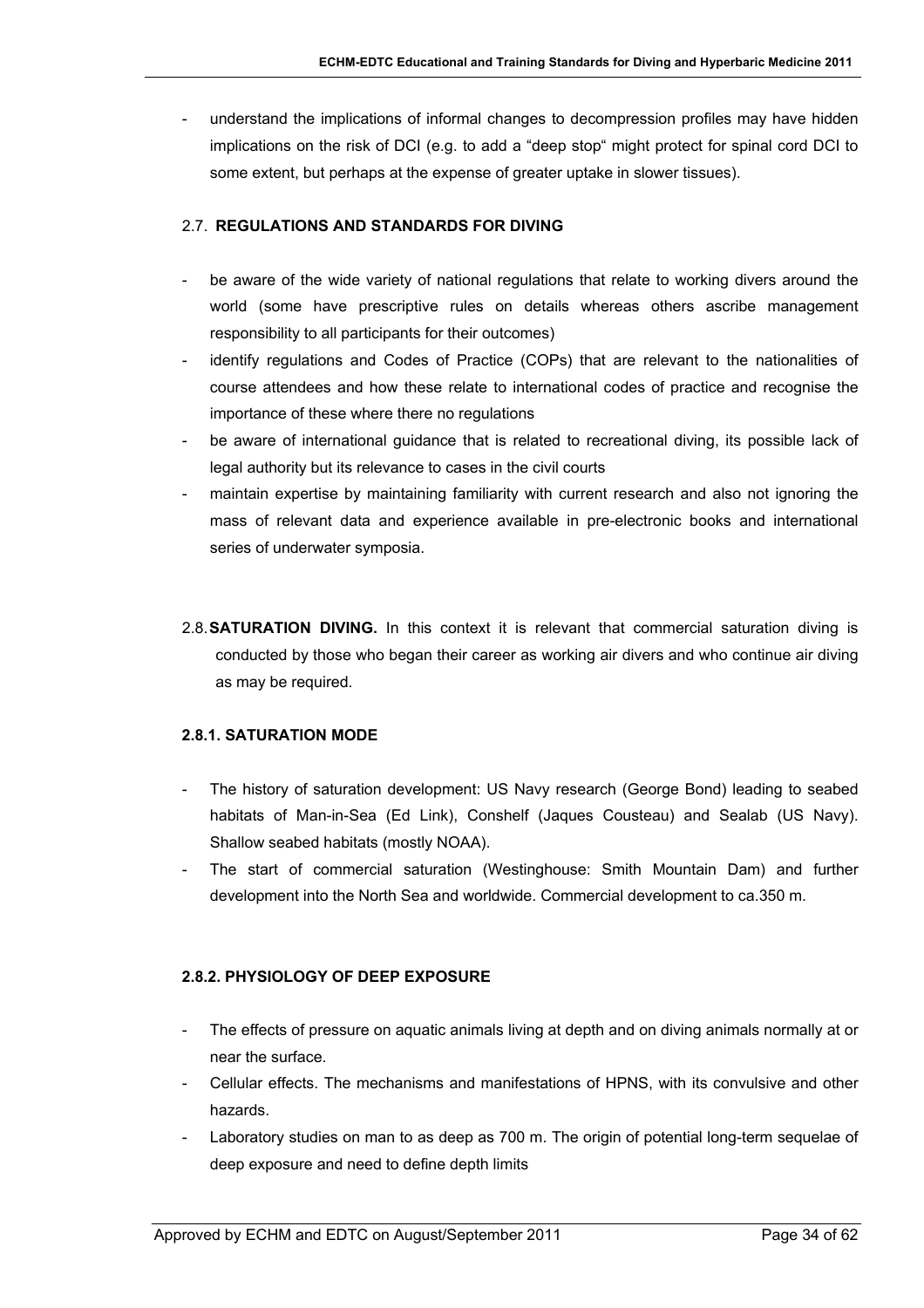#### **2.8.3.COMPRESSION**

- understand factors, such as a cool environment, that ameliorate HPNS during slow compression and rest periods
- review the rates of compression that have been evaluated
- assess the use of added gaseous nitrogen to ameliorate HPNS

#### **2.8.4. AT DEPTH IN LIVING CHAMBER**

- understand the challenge of maintaining  $O<sub>2</sub>$  within narrow partial pressure limits at great depths.
- understand the methods for continuous chamber and bell monitoring for contaminants. Be aware of how a threshold limit for a given substance measured per unit volume at the surface needs to be diminished at depth proportionate with the compression and increased partial pressures at depth and review techniques for measuring trace contaminants at depth. (Note that expansion of samples taken from depth to atmospheric pressure can reduce some contaminants from their toxic threshold at depth to less than their level for simple detection.)
- review the clinical management in saturation of coincidental illness or injury when arising at depth from:
	- $\blacksquare$  injury in the water (e.g., crushed chest / traumatic amputation)
	- illness in the chamber (e.g., acute abdomen, CVA)
	- $\blacksquare$  injury in the chamber (e.g., evisceration over toilet seat)
- understand the contingency measures required for the management of an offshore diving accident, particularly serious illness or injury within a saturation chamber and the preparations needed in advance to provide prolonged medical and surgical support at depth
- the need for:
	- a diver medic in each sat team;
	- **Falle 24h communications ashore,**
	- duty MO available to fly out.

#### **2.8.5. BELL EXCURSIONS**

- consider the clinical management of illness in the water (e.g., wrong gas)
- understand emergency procedure for ill or injured diver out of a bell:
- rescue by flooding plus man-lift or winch,
- resuscitation in the vertical or semi-recumbent mode;
- first aid by bellman;
- recognise need for a 'lost' bell to have through-water communications and tapping code, transponder, enough gas and water for > 24h,
- be aware of risks of using bell's weight release if fitted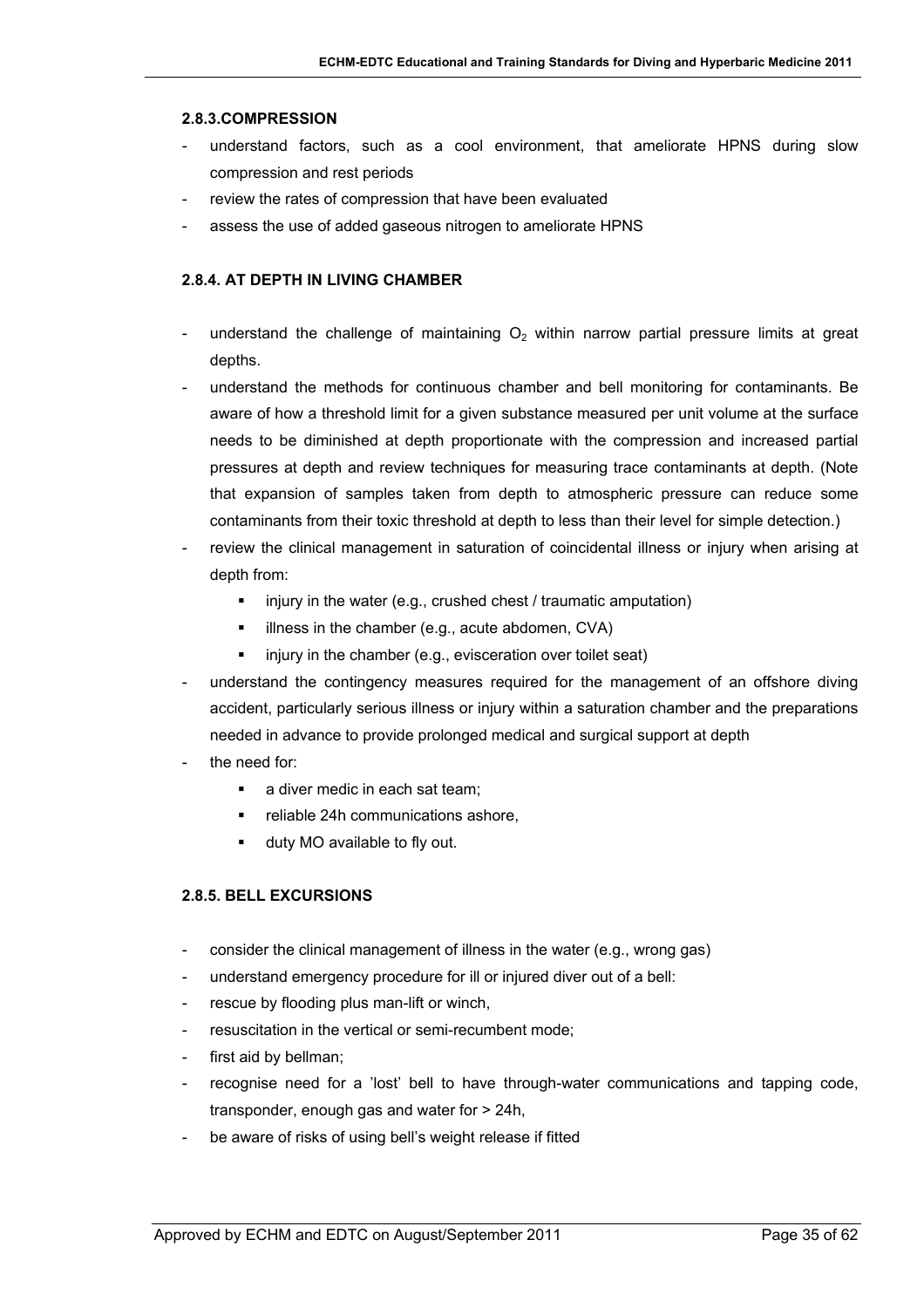- understand the urgency of heat conservation. Review passive insulation of bell and diver, plus respiratory heat exchange and limited active heating of bell by supplementary heat,
- if a 'lost' bell cannot be recovered easily expect to be asked for medical prediction on survivability prognosis and physiological aspects of rescue methods.
- understand emergency evacuation of a split-level sat system using accelerated decompression into hyperbaric lifeboat (HRV) with atmosphere control. Serious hazards of seasickness, dehydration, gas contamination, secondary injury and, with supplementary heating and survival suits or cooling, some risks to thermal balance prior to onshore recovery.

## **3. FITNESS TO DIVE**

# **3.1. FITNESS TO DIVE CRITERIA AND CONTRAINDICATIONS (for divers, tunnel workers, HBOT chamber personnel** *but note that HBOT patients are not included here***)**

- consider each organ system in relation to diving: cardiovascular, pulmonary, urogenital, neurological, skin, etc.
- be able to interpret and apply the published clinical recommendations in relation to the fitness assessment of an individual diver or pressure worker
- be able to incorporate recent risk-based assessment in medicine into fitness for diving work, e.g. cardiovascular risk scores
- understand the different needs of fitness assessments between those in long-term employment as divers or working at raised envoronmental pressure, and those who dive only for their own recreation
- be able to assess the effects of prescribed and self-administered medications upon diving
- consider underlying patho-physiology and side effects of the drugs (eg anti-malarials) when diving
- consider the effect of environmental pressure on pharmacological actions
- assess the hazards of substance abuse and illicit drugs (recognising that for many employees this means dismissal)
- assess the impact of HIV status on diving and lengthy stays in saturation
- be able to explain to the non-diving clinician the critical aspects of a diving or pressureexposure that may be relevant to an individual being referred for consultant opinion.
- be able to assess fitness to return to diving or pressure exposure following illness or injury for which, inevitably, there are very few criteria
- be aware of factors influencing personal DCI susceptibility (e.g. post-dive exercise)
- be aware of conditions in divers, such as the risk of 'overwhelming post-splenectomy infection' (OPSI), that preclude their isolation in saturation diving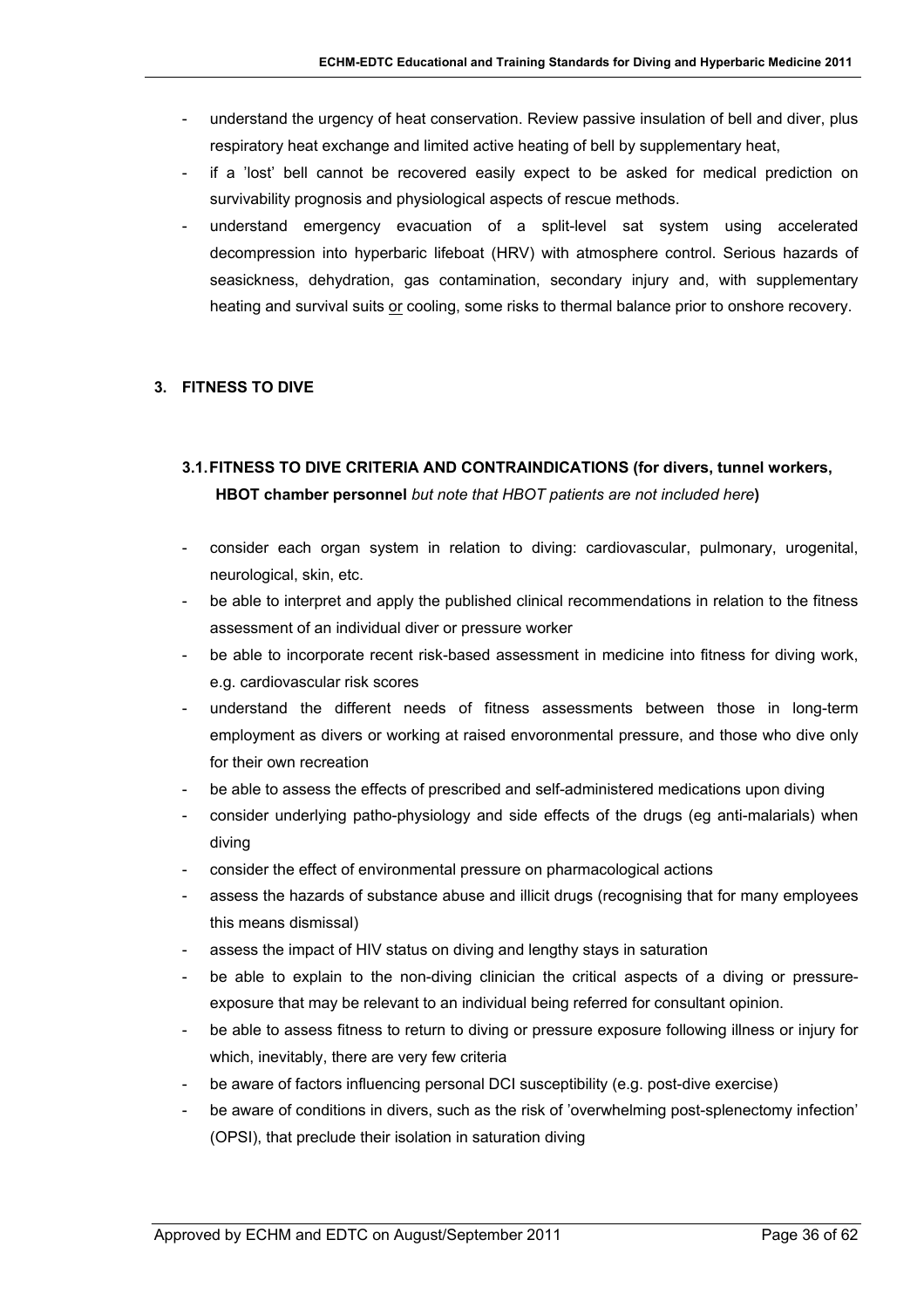- conduct health surveillance as indicated by the nature of the diving history eg, dysbaric osteonecrosis, where the condition may affect a future diving status
- be fully aware of the influence of immaturity, youth, disability or old age upon the safety factors that need to apply in diving, particularly in recreational diving,

## **3.2. FITNESS TO DIVE ASSESSMENT**

- be competent to perform, apply and/or interpret the clinical and physiological investigations needed to assess fitness of the working diver and others, as defined in authorities' guidance
- be able to perform and interpret lung function tests (pre- & post exercise; pre- & post bronchodilator) blood gas analysis, and to read and interpret a chest x-ray
- be able to interpret stress-ECG examination; audiometry;
- so that divers can be referred appropriately, have a good understanding of the application of tests such as: DPOAE, plethysmography, ENG, etc.
- know the indications for and be able to perform or interpret PFO screening (Doppler) on cases and then refer cases for echo
- have a clear understanding of the role and application of "functional assessments" as performed by occupational therapists and how these should be applied to divers.
- be able, if requested, to assess the fitness of a recreational diver, to use own clinical judgement and follow appropriate guidance to reach a justifiable conclusion
- 3.3. **FITNESS TO DIVE STANDARDS (professional and recreational)** Although the same at Levels 1 and 2D, both basic and periodic revision, the teaching styles may differ.
- be aware that employer organisations may require a higher pass standard that many national legal minimum requirements for working divers
- be aware that a CEN norm exists concerning fitness for recreational diving.
- be aware of specific legislation existing in many countries, where "disabled" persons should be accommodated in workplaces where it is safe to do so.
- be aware of the different legal requirements for fitness of working divers that are specified by various national authorities and ensure that all have been met or exceeded
- be aware that the physiological ranges for normal pulmonary function varies between ethnic groups
- be aware that recreational training agencies may be required to follow some local regulations but that many set their own criteria, some of which may be minimal.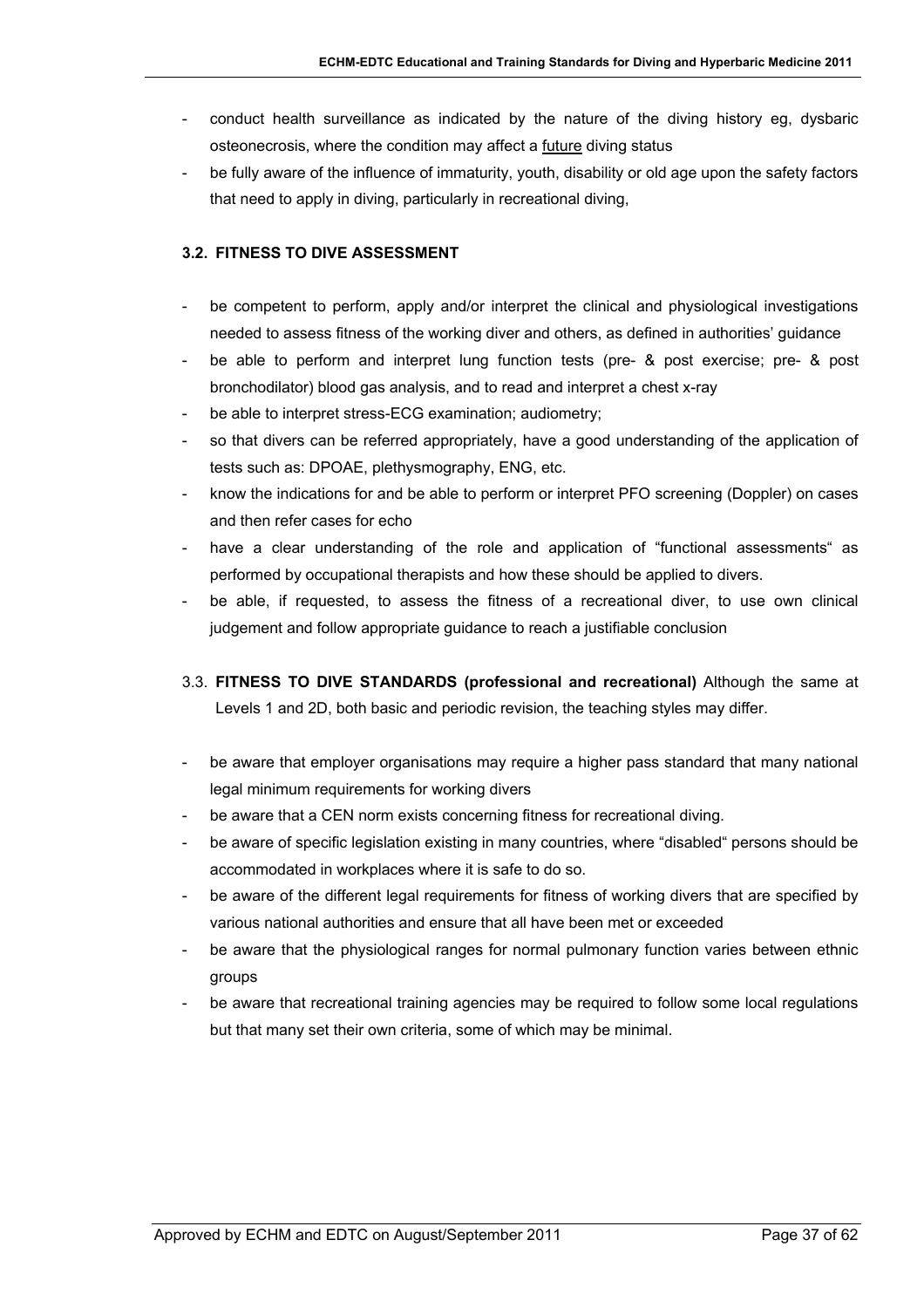### **4. DIVING ACCIDENTS**

### **4.1. DIVING INCIDENTS AND ACCIDENTS**

- understand that in recreational diving, loss of control usually begins with diver error whereas in a working dive here are many additional contributory factors. The consequence of diving accidents may be trivial, cumulative or catastrophic.
- recognise that incidents may occur
	- on descent eg ear barotrauma;
	- **at depth eg respiratory gas effects**
	- on ascent eg pulmonary barotrauma, or
	- at any time eg equipment failure; coincidental injury
- understand that factors may include
	- environment (eg poor visibility or inadequate surface support)
	- the diver (eg CO2 build-up or concealed medical problem)
	- **•** equipment.
- understand the importance of familiarity with all emergency drills at depth
- identify emergency resources available. For diving work some authorities require a dedicated chamber on site or, for some activities, within two-hours travelling time. Prepare and rehearse emergency procedures that will follow triage principles 'emergency', 'urgent' or 'timely' et cetera.
- 4.2. **EMERGENCY MEDICAL SUPPORT (WITH NO CHAMBER ON SITE)** Note that CPR is covered by requirements outside this guidance, e.g. Advanced Life Support (ACLS) etc and so is not repeated here.
- assess a diver recovered from the water for omitted decompression and/or barotrauma and their implications. Also assess for hypothermia.
- recognise clinically that a number of serious accidents (e.g. propeller trauma) cannot be moved easily or may not be suitable for recompression,
- understand the need to plan for the logistics of emergency medical care before diving in remote locations. Consider contingency planning for evacuation, the local availability of treatment gases, life support equipment, medications etc and of a recompression chamber and other medical support – before the trip.
- recognise the need for complete and accurate communication between those present and a remote adviser or provider
- consider the earliest time for evacuation or travelling by air
- be compliant with the ethics of the doctor-patient relationship and the need for signed consent for therapeutic intervention. These are appropriate even when the treating doctor is remotely located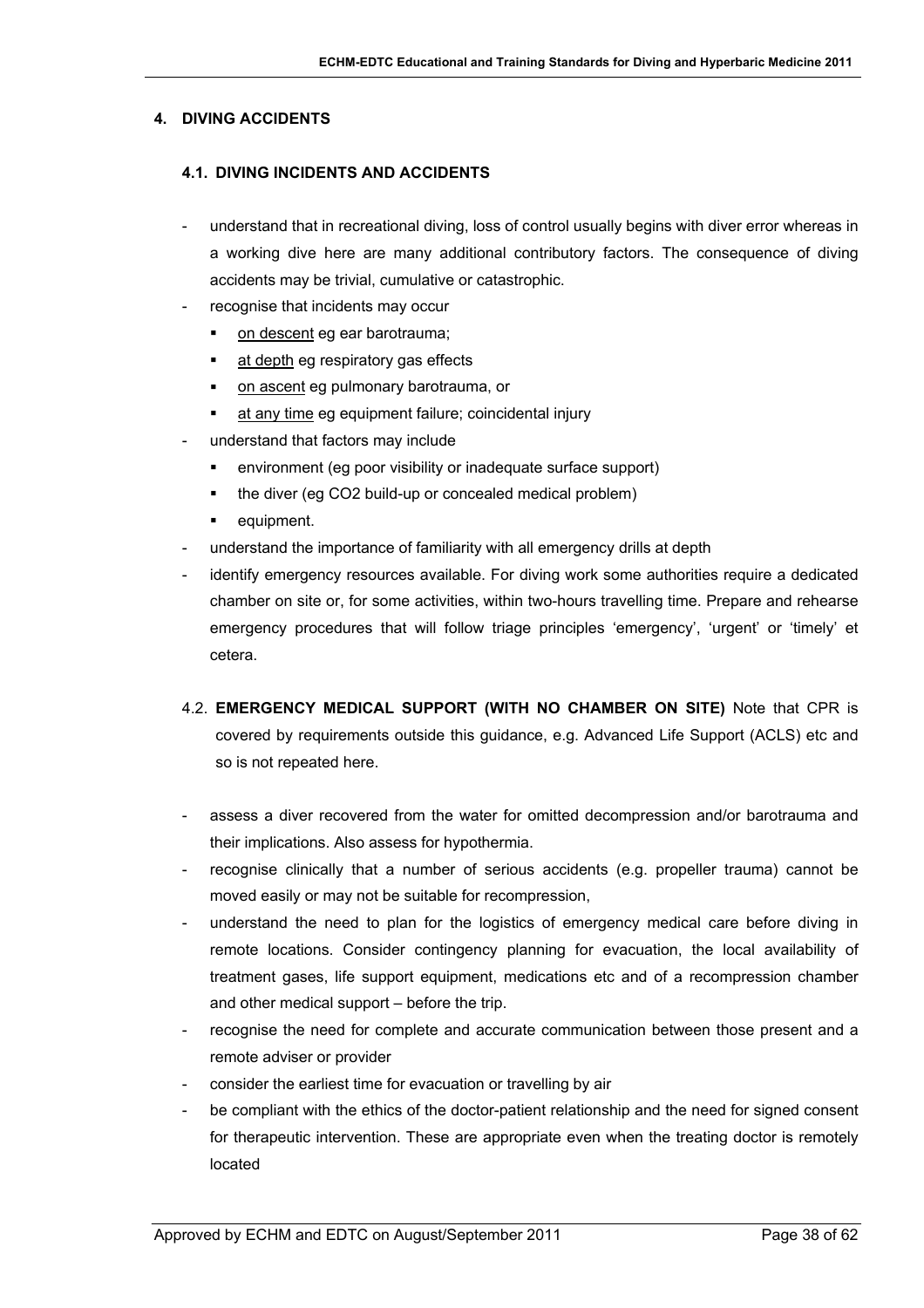- keep personal log of communications, assessment, treatment and outcome
- **4.2.1. BAROTRAUMA : ORL or ENT; dental; cutaneous, conjunctival, etc**

(Pulmonary decompression barotrauma is considered with D.C.I.)

- understand the pathology of compression and decompression barotrauma in the head and neck region.
- recognise and treat ORL / ENT events in the chamber or at the surface
	- external ear and tympanic membrane with ear-plugs or a hood
	- middle ear with poor equalisation
	- **•** round window and inner ear effects
- recognise the effects of "squeeze"
	- of a mask upon the conjunctiva
	- of a dry suit on the skin
	- of an uncorrected descent on the chest of a Standard Diver
- recognise crepitus in the anterior triangle of the neck as a sign of pulmonary decompression barotrauma *(reviewed elsewhere)*

#### **4.2.2. PHYSICAL INJURIES**

- recognise the very different injuries that can be inflicted by various marine animals and, for those that sting or are venomous, know the specific first aid and definitive treatments
- understand that marine pathogens have different characteristics from terrestrial ones
- be aware that injuries from underwater tools, especially of the hands, are not uncommon among working divers.
- be aware of hazards in-water field forces from impressed currents
- understand the significance in some divers' hands of the occasional retrograde neural sensitivity to subsequent in-water cold, its assessment and methods for control.
- realise that significant underwater explosions can cause pulmonary barotrauma and manage accordingly
- know that an injury from a water-jetting gun may have only a small entry wound but that the damage may be extensive internally.
- be able, perhaps together with an experienced supervisor, to assess the ability of an injured diver after recovery to comply with all emergency procedures before a return to operational diving

#### **4.2.3. ACCIDENT INVESTIGATION OF DIVING ILLNESS OR INJURY**,

- know the procedures that divers and diving doctors should follow to secure evidence on the causation of any diving accident or illness.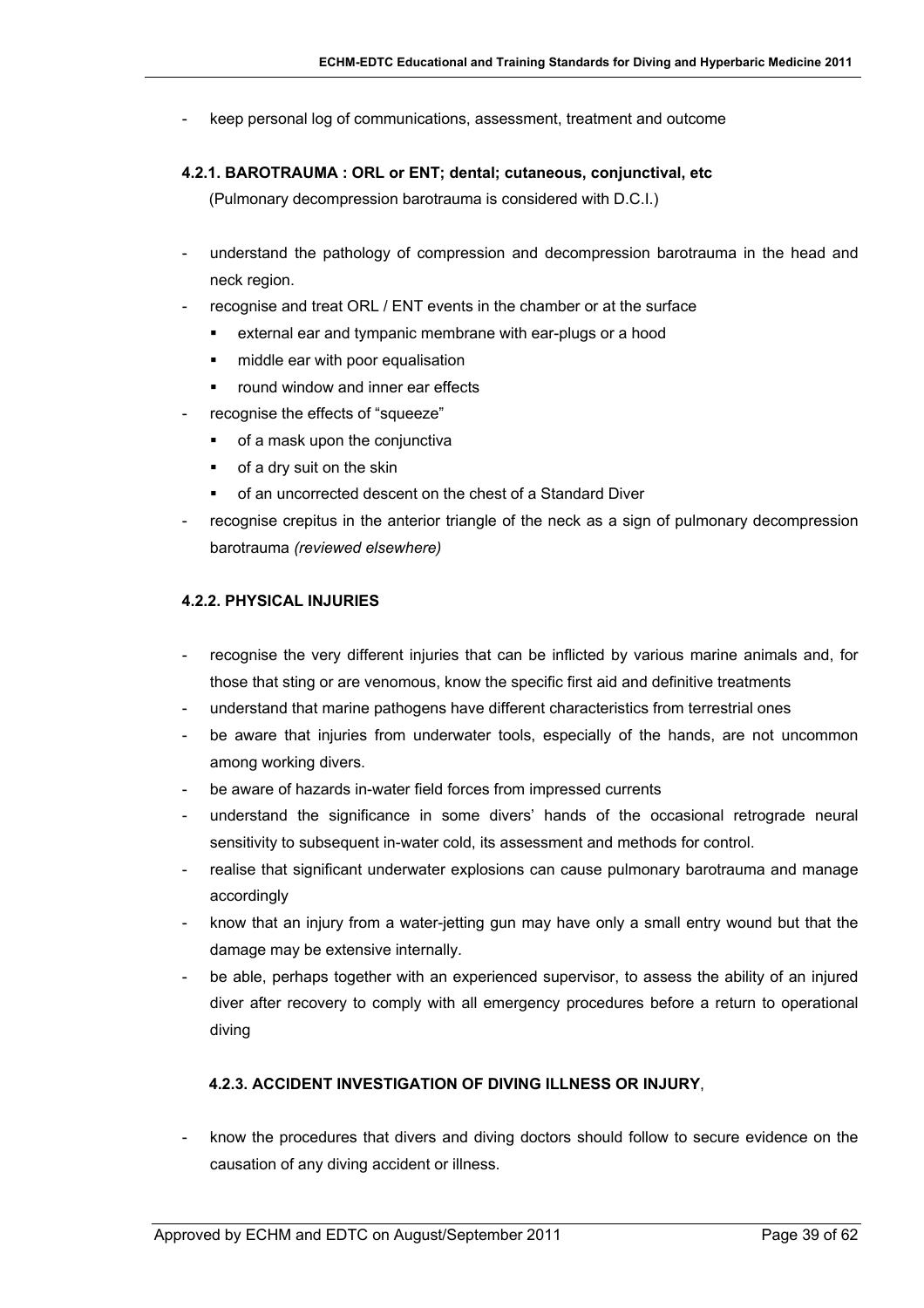be able to advice a pathologist involved particularly if interpreting the significance of bubbles at autopsy

#### 4.3. **DECOMPRESSION ILLNESSES**

#### **4.3.1. PATHOPHYSIOLOGICAL BASIS AND MECHANISMS OF DCI**

#### **"DCS"**

- musculo-skeletal manifestations of DCS, and how the presentation can then quide management, e.g. joint pain that is deep and changes with movement *vs.* superficial pain and no change with movement.
- cutaneous manifestations associated with decompression ("les puces"; rashes)
- lymphatic disorders (local oedema)
- fatigue and malaise
- respiratory DCS ("chokes")
- peripheral and central neurological deficits (including "staggers") and particularly the distinction between 'spinal' and 'cerebral' DCS and understand the different theories of neurological decompression illness (e.g. spinal cord DCS as embolic, venous stasis, autochthonous bubbles, watershed theory, etc),
- hypovolaemia

#### **"PB" & "AGE"**

- understand the pulmonary, systemic and neurological pathophysiology and sequelae of decompression barotrauma

#### **Other DCI presentations**

- differentiate classic gas embolism and/or decompression sickness from less common biphasic presentations and/or PFO-associated manifestations
- recognise the importance of this assessment for determining DCI treatment
- be aware of the learning value of historic accounts of different presentations and of those cases following treatments that have since been abandoned
- know the range of symptoms, signs and the patterns of presentation of DCI characteristically arising from different types of diving or chamber exposures (for instance compressed air workers in contrast to divers)

#### **Assessment**

- be aware of the practical limitations of the on-site examination of divers, e.g. with possible vertigo
- know the timescales of DCI onset and understand the significance of subsequent deterioration
- know the natural history of untreated decompression illness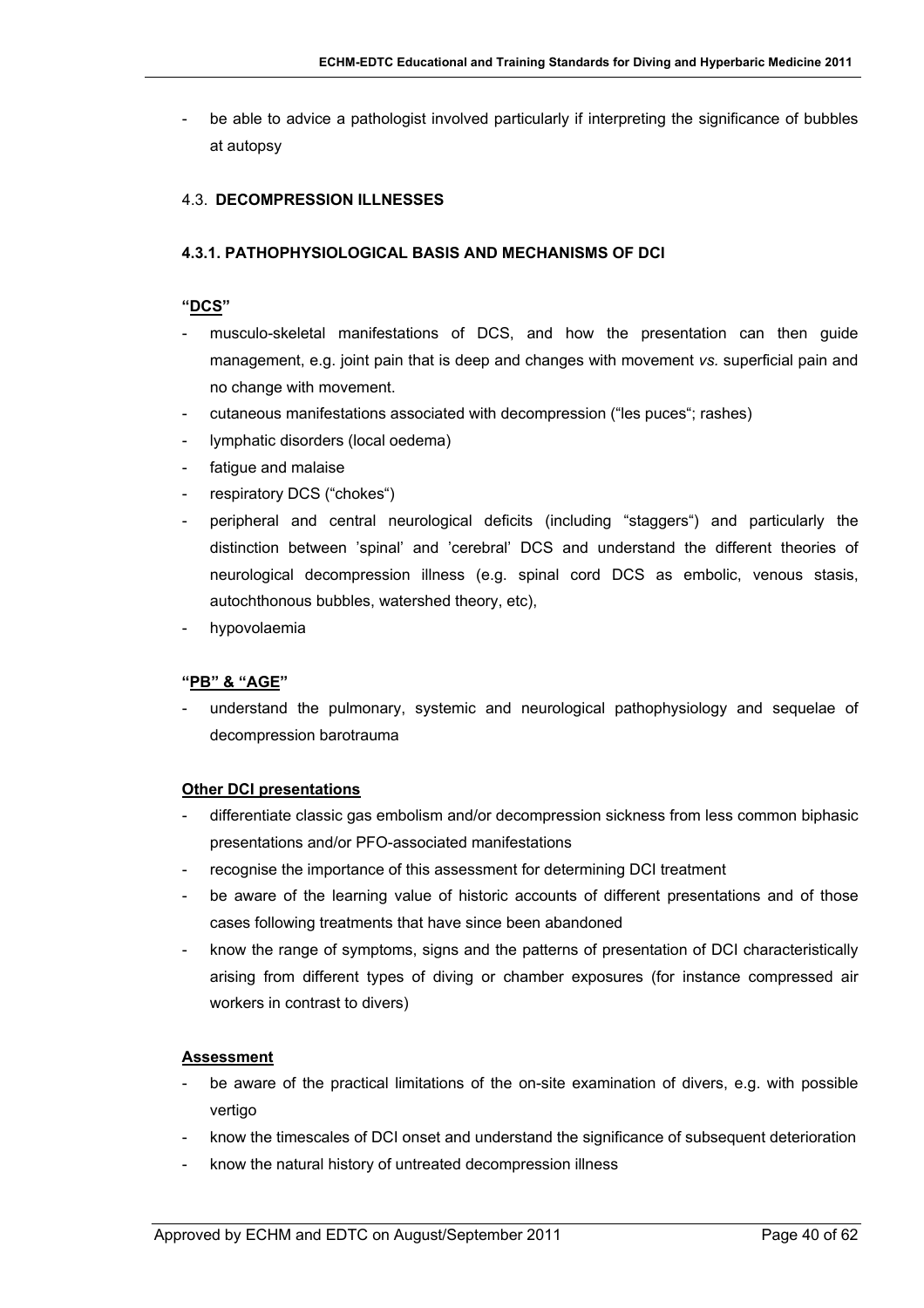- understand the importance and the recognition of symptom denial
- understand superficial and deep counter-diffusion

#### **Examination**

- know what questions must be asked of the diver, buddy and others.
- this should not delay urgent recompression if serious and deteriorating: can examine at depth (with suspected AGE in submarine escape training, an unconscious patient will be compressed first and then the doctor locked in).
- in most preferably, when the condition is stable and less serious, conduct a full (but still rapid) general examination at the surface and, especially, a complete neurological evaluation
- in all cases on arrival at treatment depth, conduct a full examination to identify the residual manifestations.
- understand the physical limitations imposed on examination when on air at 50m, particularly those related to auscultation and percussion,
- understand the limitations imposed upon a basic assessment when the chamber is too small to permit standing.
- maintain a fluid balance chart

#### **4.3.2. DIFFERENTIAL DIAGNOSIS OF DECOMPRESSION ILLNESS**

- understand that the diver may fail to report symptoms early because either the symptoms seem mild and hopefully will resolve, he/she has a fear of the social and financial consequences of reporting a symptom or it may be a true denial due to cerebral illness
- recognise that a person recovered from the seabed when unconscious may have had the wrong gas (eg CO poisoning), myocardial infarction, or has sunk down after arterial gas embolism during ascent due to negative buoyancy
- be aware of different skin disorders (e.g. suit squeeze, urticaria) that may mimic decompression illnesses -*vs-*. superficial inert diffusion *-vs-* cutis marmorata
- be aware of the difficulties of assessing subjective paresthesia, dizziness and headache
- be able to exclude other possible differential diagnoses (eg malaria, cigateura poisoning)
- be aware of immersion pulmonary oedema (with redistribution of blood flow to the central circulation and accentuation by cold-induced peripheral vasoconstriction) and of its potentially limited duration

#### **4.3.3. MANAGEMENT OF DECOMPRESSION INCIDENTS AT THE SURFACE**

- understand the value of 100%  $O<sub>2</sub>$  administration for suspected DCI and maintain oral hydration during evacuation
- know that nitrous oxide / oxygen (e.g. "entonox") used for analgesia is a probable bubble amplifier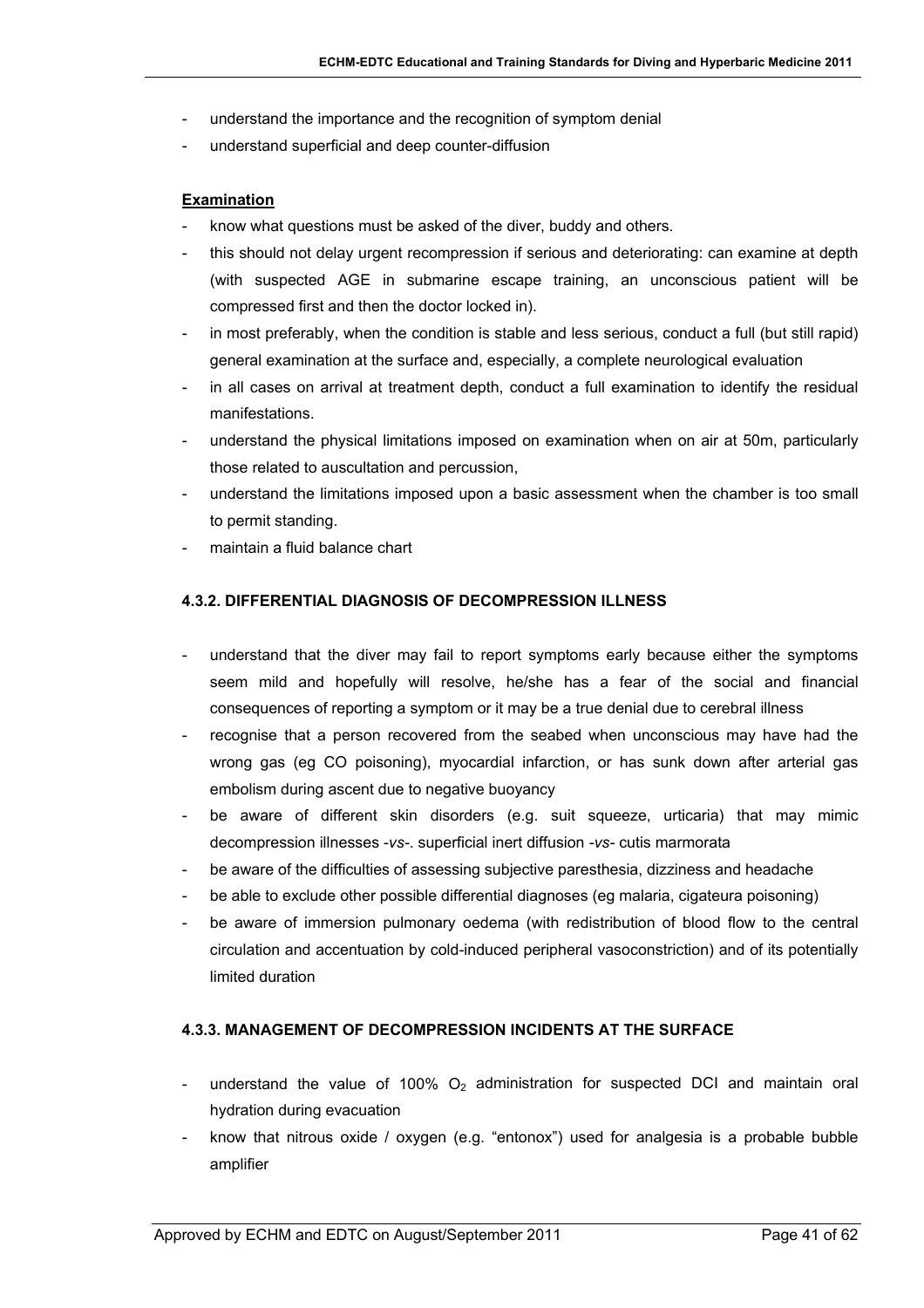- recognise that 100%  $O_2$  is not readily available many emergency rooms or ambulances. However, a closed system may be available for resuscitation or for the treatment of shock and is appropriate
- be aware that decompression paraplegia on surfacing has been clinically reversed almost immediately by recompression where onset has occurred right next to a diving chamber
- understand that DCS is a rare diagnosis in working divers, even though depth/time exposures are generally greater than recreational, and that in surface-supplied hose diving, AGE is almost unknown
- be aware of the various national, military and diving-company networks providing medical support in emergency for recreational, military and working diving accidents whereas the emergency rooms of many hospitals have no checklists and little or no experience of DCI management
- be aware of the special role of agencies such as DAN to educate recreational divers about the medical problems of recreational diving and provide an international network to facilitate the medical treatment of emergencies.
- be able to advise on adjunctive medical therapy, including bladder management, pressure points, etc
- understand the need for rapid transfer, especially urgent if there is continuing deterioration.
- in serious or deteriorating cases without delay consider that recompression takes priority over most investigations and paperwork
- in some urgent cases, recompression has been first and detailed examination at depth to assess residua has followed
- always conduct a medical assessment at the treatment depth as the baseline for any subsequent deterioration
- ensure the collection of relevant data for the purpose of immediate management and future follow-up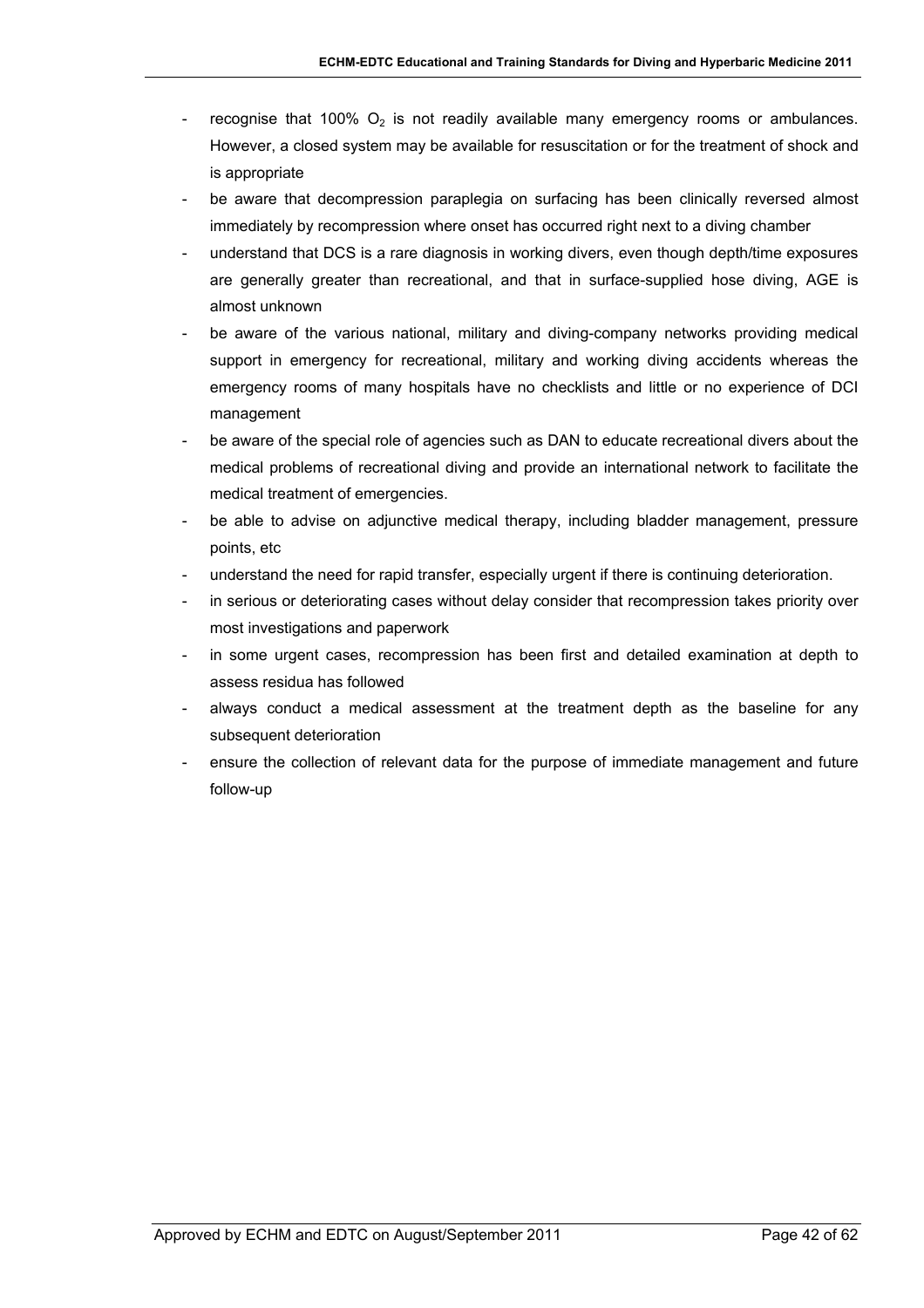#### **4.4. IMMEDIATE MANAGEMENT, RECOMPRESSION TABLES AND STRATEGIES**

#### **If multiplace chamber is on site**

- understand the value of immediate recompression after onset to reverse manifestations almost instantly (as demonstrated by casualties of submarine-escape training). The provision of a chamber at the site
- consider recompression first, if serious and especially if deteriorating, and then an examination at depth for residua before deciding on the subsquent course.
- if distant, recognise the importance of doctor travelling to the chamber if feasible and be competent to judge when this is important.

#### **If a one-man chamber is on site**

- make a full assessment before compression
- know the limitations of access during treatment and the hazards that can be met
- understand the pressure and time limits of the tables used in these circumstances

#### **In-water recompression**

- know that unplanned in-water recompression can exacerbate DCI pathology
- be aware of successful protocols (shallow  $O<sub>2</sub>$ ) and how these are to be implemented, which pre-conditions should be met, etc.
- be fully aware of the limitations and hazards of this treatment and of the equipment preparation, planning and training needed *before* any dive begins. When previously planned, IWR (in-water recompression) is used by some dive teams in remote locations
- consider the case for in-water recompression (e.g. deep technical diver on a rebreather with no chamber in a remote area) and the associated risks.

#### **If evacuation is needed from the dive location to a recompression centre**

- understand the problems of transfer ("Medevac") especially with altitude exposure and duration whether by plane or by road
- ensure full consultation with the evacuation team before transfer and with the receiving unit
- provide continuous oxygen, i-v fluids and other treatment as discussed with receiving unit

#### **Table selection**

- be familiar with the many treatment algorithms available, including those for cases that arise during planned decompression, those that arise after surfacing and those used in difficult cases, especially when deep or saturation chambers are available. Understand their relative merits and application of different tables.
- understand the widely-accepted algorithms available for cases arising in saturation diving and the use of oxygen-enriched mixtures at depth.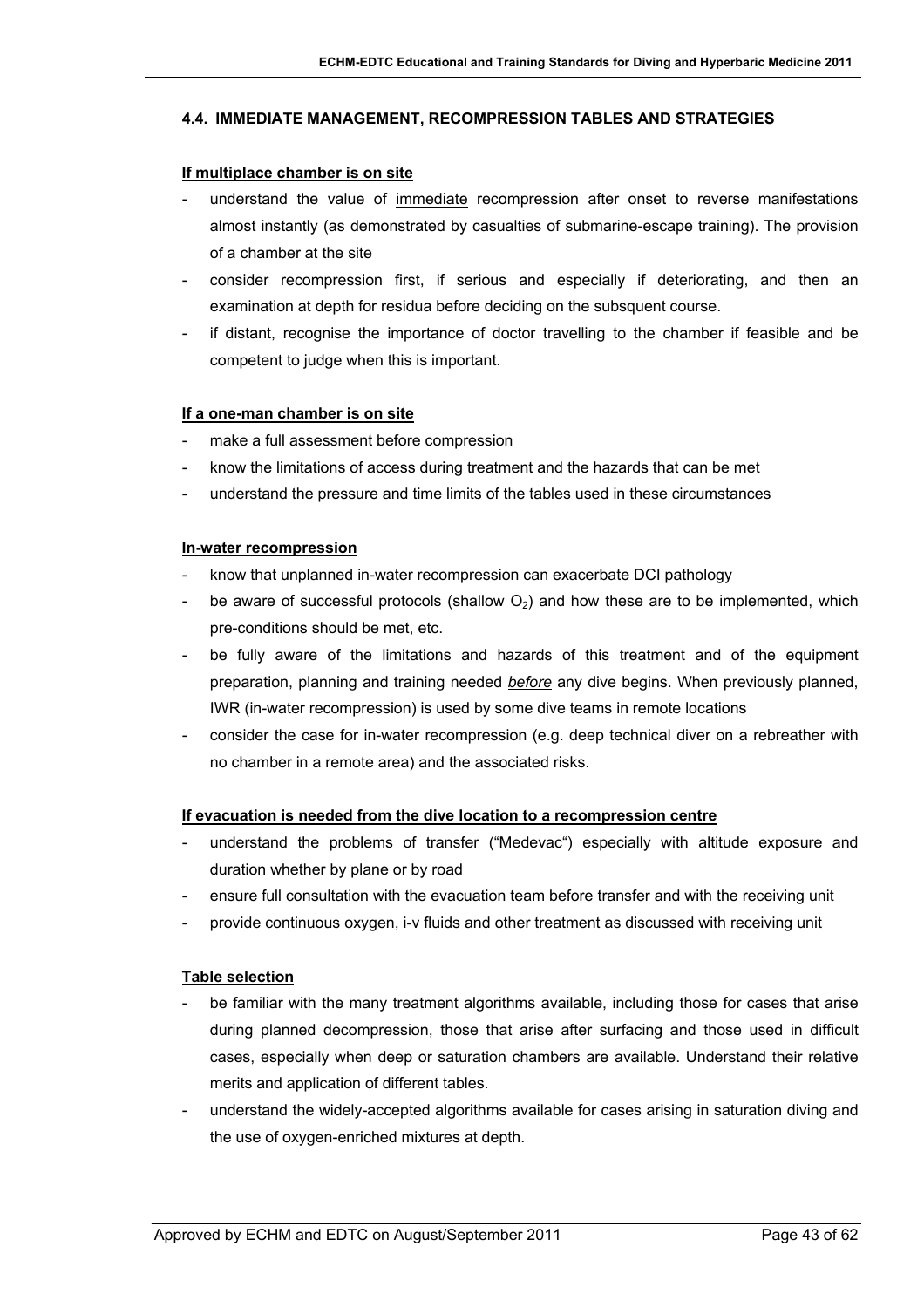- be aware that empirically-derived treatment algorithms for compressed air workers are different from treatment tables for divers.
- be able to advise on alterations to recompressions, including adding extensions, and also changing from one table to another

#### **Decompression on completion of treatment**

- recognise the importance to the working diver of achieving a full recovery without residua on the initial recompression if he/she is to be able to return to work. If necessary extend the initial recompression to achieve this.
- recognise also that a shorter treatment followed by an overnight rest and then the next day starting a series oxygen tables, may be effective in some cases but may not provide every individual with a full resolution
- check the decompression obligation of the tender

#### **Air-range recompression**

- be constantly aware of the need to secure the maximum benefit from the first recompression because any residua will compromise diver's future employability.
- understand that an on-site chamber is an essential component of surface decompression and is an operational chamber that can be used for emergency treatment of working divers. If none available on site, pre-dive planning should identify availability of transport and suitable chamber within 2 h travelling time (as required in some regulations)
- become familiar with the wide variety of treatment protocols for decompression injuries around the world that use different pressure and oxygen algorithms supplemented by a variety of fluids and drugs. Most are usually successful but all are liable to encounter seemingly difficult cases with relapse or deterioration.
- know that the major failures of treatment are
	- failure to recognise the seriousness of post-dive symptoms
	- failure to recompress promptly
	- **failure to recompress for an adequate depth and/or duration**
	- failure to get an early second opinion for an inadequate response
- watch the clock but decompression should not begin until the treatment at depth has achieved its maximum benefit
- go for total relief on the first therapeutic compression (which requires a more vigorous approach than just an extended USN 6, overnight observation and repetitive shallow  $O<sub>2</sub>$  (Cx 12) for some days)
- in all cases of cerebral decompression illness be aware that a latent dysexecutive syndrome may not become manifest until after the completion of treatment and so it is important (at least medico-legally) that the full recompression protocol with all its extensions is followed.
- include basic ancillary care in severe neurological cases: (pleurocentesis, catheterisation, pressure points, passive range of movement (and beware venous thrombosis).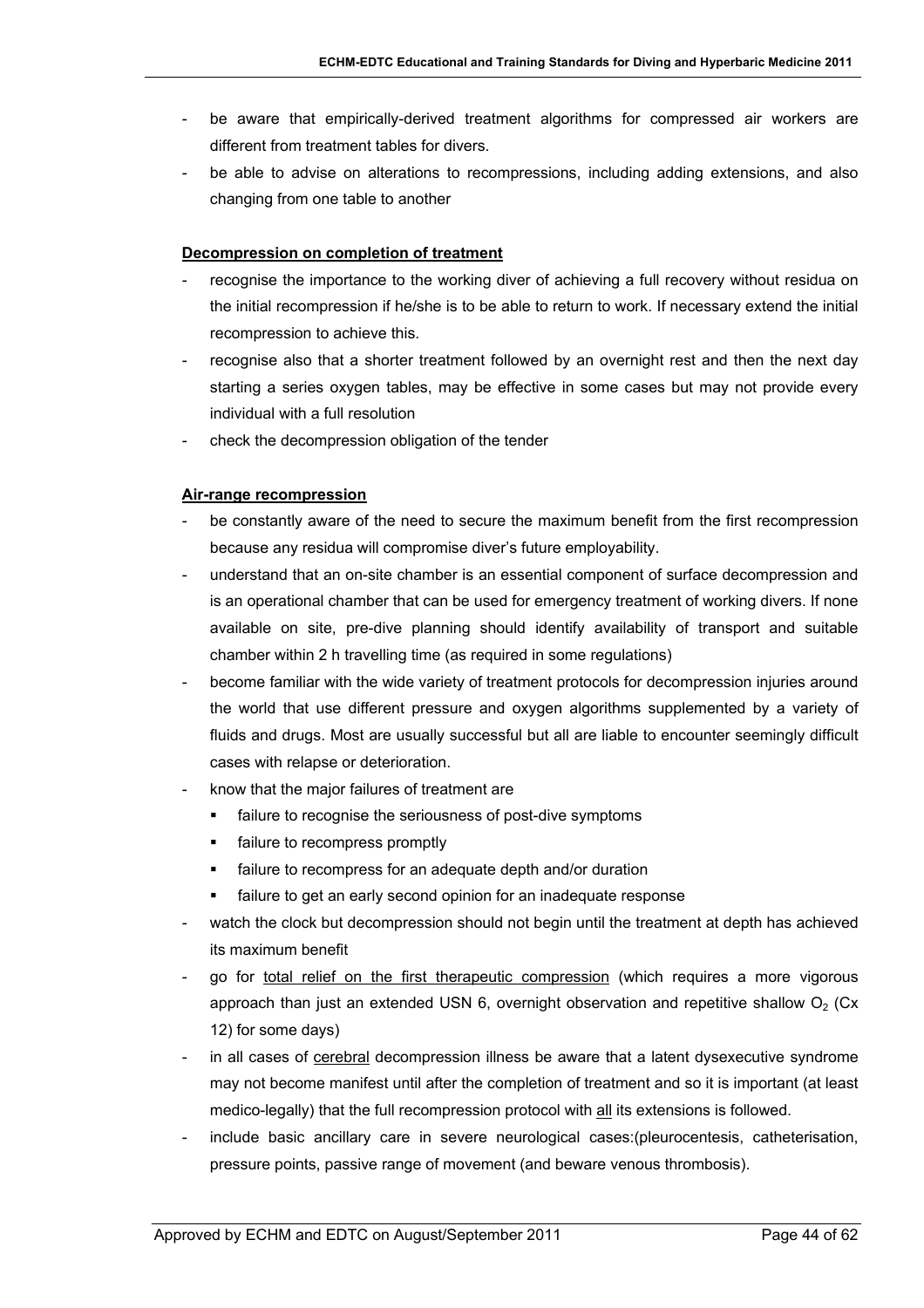### **Tables for air-range DCI**

- accept that there insufficient cases for the use of evidence-based analysis
- recognise that each treatment centre will be familiar with its own algorithm and prefer it.
- if adopting a diagnostic test of pressure, use at least a complete Table 6
- monitor recovery with regular checks and, if relapse occurs, return to a deeper treatment depth
- know that the therapeutic tables being used around the world within treatment algorithms should be defined by its pressure-time profile, not just its name, because there are many local variations of the originals. For instance, changes in USN Treatment Table 6A have not been universally adopted. So, following submarine escape training the ascent from 50m to  $O<sub>2</sub>$  at 18m (165-60 ft) can be rapid whereas, if related to gas uptake in an air dive, this ascent is 30 min. The GERS tables and the derived Comex 30 also have several versions so check the depth-time profile and specify.
- note that some algorithms are based on military needs (eg USN Diving Manual) and some alternative procedures have been adopted from Canadian, British, French and other military sources. These may not have the flexibility of alternative procedures that have been found by experience to be useful in other diving environments. Read widely
- know that in emergency, almost any air chamber can be converted into saturation with an  $O<sub>2</sub>$ analyser, sufficient inert gas plus  $O_2$  supplies, with an improvised  $CO_2$  scrubber and the availability of additional watch-keepers

#### **Treatment of DCI from deeper surface-orientated bounce dives**

(i.e. not in saturation systems - see later)

- know that there is limited experience in treating DCS from deep surface-orientated mixed gas diving.
- experience in this area has demonstrated the importance of having a chamber on site with a depth rating at least equalling that of the maximum depth.

#### **Heliox bounce diving** (in-water, or from an open bell).

- In-water decompression (max depth commercially tends to be around 70m) with no in-dive switch of inert gas). Early onset at surface treat with TT6 in air chamber but if it is necessary to go deeper, compress chamber and consider using 100% helium to reduce N2 counterdiffusion. If it was a commercial heliox dive with switches to nitrox stops, again first use a conventional TT6.
- where in some jurisdictions heliox is permitted with open bell to 300ft, use recompression with RN71 or Cx30 on heliox, possibly use a sat decompression.
- deeper recreational dives will either have been on a rebreather with a single inert, or will have used a sequence of different inert-mixes on demand. Little experience but from some military bounce dives, early TT6 could be successful.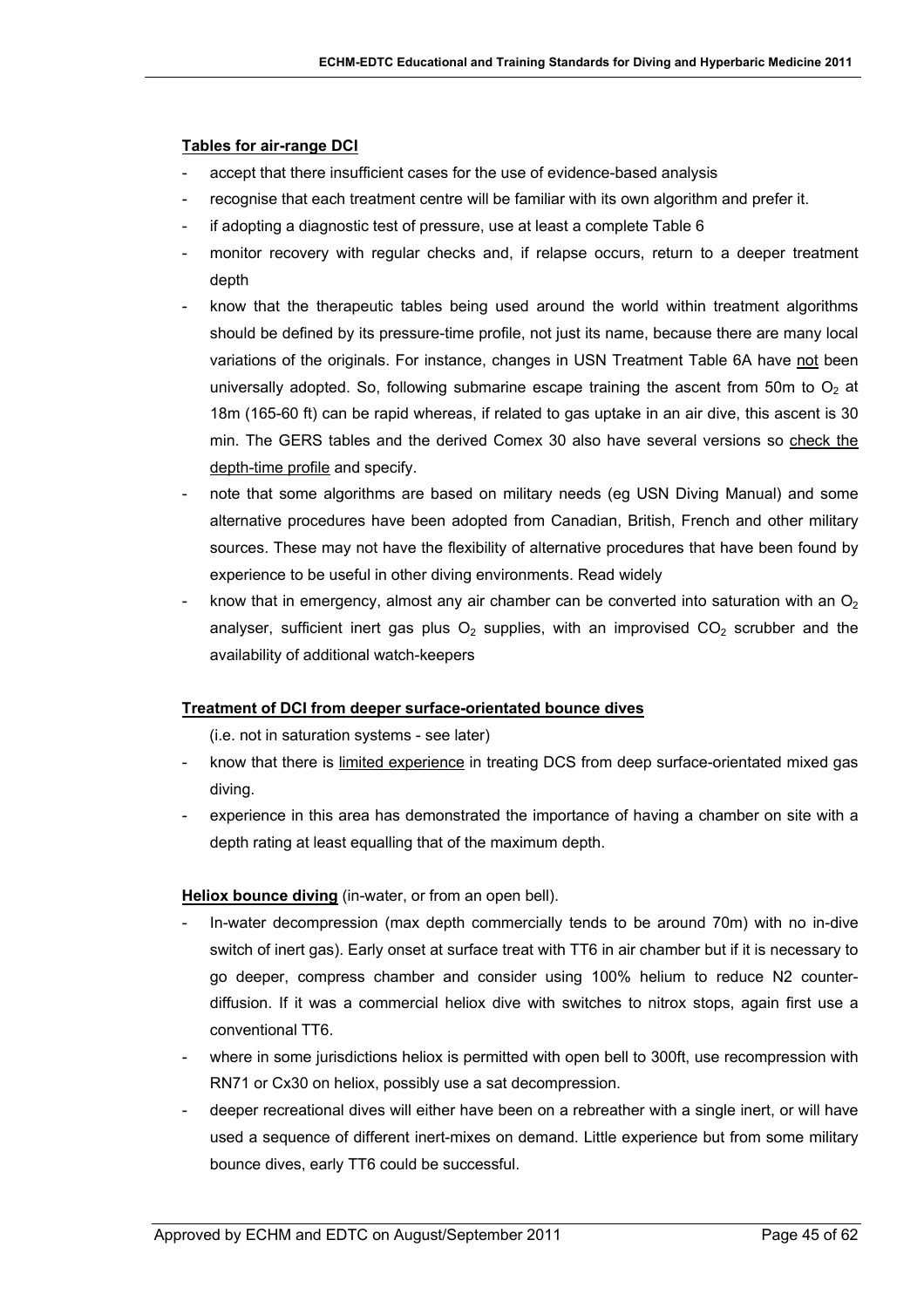- deeper helium bounce dives using a 'closed' bell raise similar issues but equipment should enable an emergency sat if necessary.
- bell "blow up" can be serious but, from very limited experience, consider depth of complete relief on heliox, if necessary to the maximum depth of dive

## **DCI in saturation diving**

- understand that for DCI after downward excursion from storage depth compress to depth of relief immediately, possibly to the depth of the excursion, and by not less than 3 bar, consider the factors determining a stay of 12h to 24h at treatment depth, the use of oxygen rich breathing mixtures, followed by decompression with no upward excursion.
- understand that for DCI onset during the saturation decompression.
	- *if pain only*, compress slowly to depth of relief but by not more than 2 bar deeper than depth of onset.
	- *if serious*, compress promptly to at least 3 bar deeper than the depth of onset and remain for up to 6h with intermittent oxygen-rich breathing .
- be aware that these procedures have been effective deeper than 400m

#### **Ancillary treatment**

- understand importance of fluid balance (but avoid exacerbation of pulmonary DCS)
- be familiar with the guidance and developments in drug and other ancillary treatments
- be competent at depth and during pressure changes with interventions, such as ventilatory support, pleurocentesis, catheterisation, i/v cannulation, management of ETT, catheter and other cuffs, of i.v. infusions in glass or plastic bottles t, that may be needed..

#### **In all cases**

- remember the value of an early telephone discussion with another doctor experienced in this field
- know the importance of regular re-assessment at depth to detect any early deterioration.
- continue assessment for any relapse after surfacing and treat as appropriate
- for persistent residua consider repetitive  $O<sub>2</sub>$  therapy during recovery period
- after maximal recovery, assess when the patient may travel safely by air but be aware of the hazards of hypoxia in a neural ischaemic penumbra at altitude.
- arrange appropriate follow-up for the individual (and for statistical review)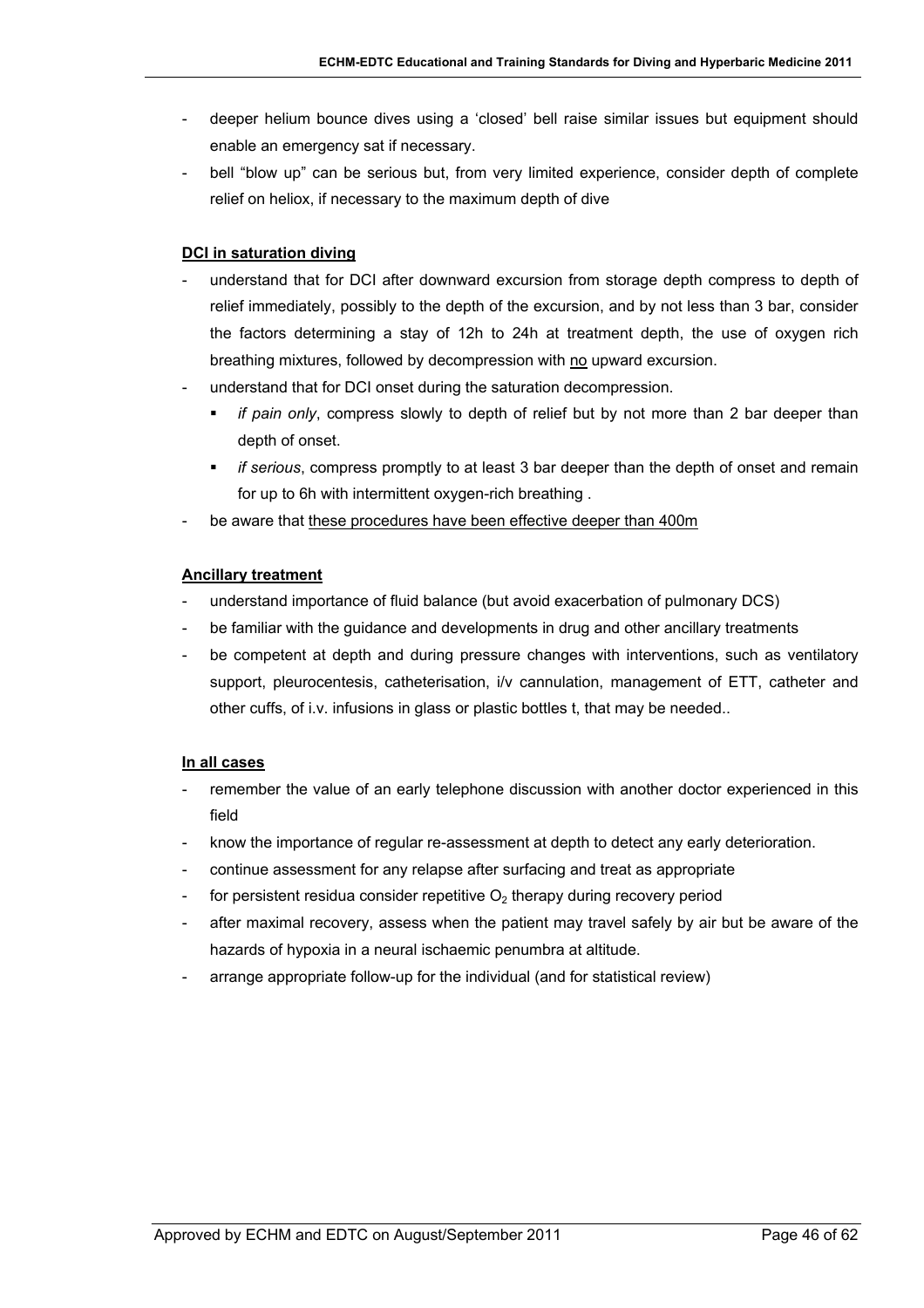#### 4.5. **REHABILITATION OF DISABLED DIVERS**

#### **After decompression injury**

- understand that this task of rehabilitation usually applies to recreational diving accidents after neurological deficit. When recommended, implementation of a rehab programme is not usually the direct responsibility of the diving doctor.
- nevertheless be able to start rehabilitation processes early, especially for bladder and spinal cord DCS
- recognise that any residua in a working diver may prevent a return to diving employment,

#### **After other accidents**

- recognise that personal follow-up procedure may be crucial for avoiding PTSD or somatoform reactions.
- understand that commercial divers tend to sustain hand and finger injuries and that a return to diving is dependent on confirming their ability to perform all emergency procedures.
- a little-known feature of such injuries is a painful intolerance of cold in the distribution of the cutaneous nerves and some have been solved by directing the flow from the hot-water suit through gloves to exit at finger-tips.
- be able to apply the concepts of impairments, disabilities and incapacities to the workplace environment and advise management on policies.
- try to convince the diving companies' clients that a prophylactic recompression for omitted decompression or some doubtful symptom does not count as a Lost Time Injury or "black mark" but is good medical management.

## 4.6. **DIVING ACCIDENT INVESTIGATION**

#### **Recreational accidents**

- consider dives beyond the diver's competence, an error of judgement, violation of accepted procedures, an unforeseeable equipment failure, environmental factor or coincidental medical events
- ensure personal statements, obtain photos, recover and seal equipment, and ensure that dive records are collected
- get samples of cylinder gas and, in rebreathers, from counterlung
- obtain / retain / check medical records
- specify time of collection of samples of blood, urine or other specimens with a witnessed chain of custody
- photograph wounds, bites, envenomation, areas of subcutaneous emphysema
- provide specialist advice at autopsy, particularly value of a whole body x-ray but also on the lack of valid interpretation of any bubbles and their distribution; Advise pathologists as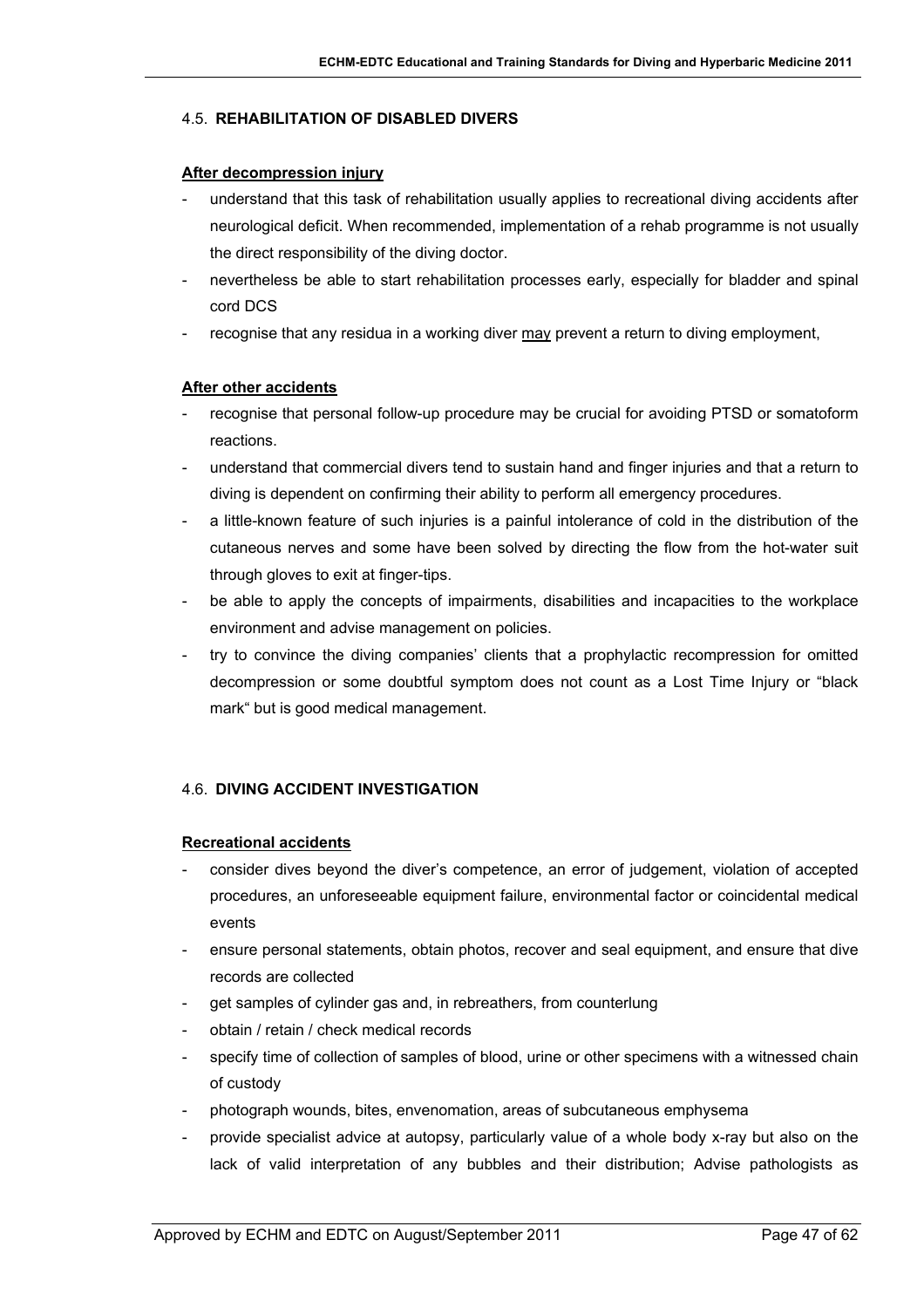requested with different autopsy protocols and know how these are implemented and interpreted. Check for bullae, blebs, haemorrhages of lungs and any PFO

#### **Commercial accidents**

- similar but be aware that commercial divers also sustain underwater industrial injuries (e.g. crane driver sheds load; a ship moves off station etc) *see also accident management*
- be aware that decompression illness or drowning are not the usual modes of death in commercial diving fatalities
- know that diving companies follow similar established protocols under official supervision that include retention of audio and video records. Interact as appropriate with government inspectors.
- know how to manage fatalities offshore, especially if deceased is in saturation

#### **Accident assessment and reports**

- consider medical involvement in civil litigation, third party responsibility and insurance reports
- know the principles of expert evidence and the hazards of interpretation and report writing
- be able to provide objective analysis of relevant scientific publications
- be able to review experience gained from accident investigation and civil litigation proceedings arising from previous diving incidents and the relevant sources of published information.

#### **5. Clinical HBO**

This module is dedicated mostly for the Level 2H (Hyperbaric Medicine Physician) and is described in more details in the Appendix 3. For Level 2D (Diving Medicine Physician) only chamber technique and mandatory indications for hyperbaric oxygen therapy, including decompression illnesses and corresponding recompression treatment are presented.

#### **RECOMPRESSION CHAMBERS**

#### **Distribution and purpose**

- recognise that recreational diving is relatively remote from recompression facilities. The use of chambers located in hospitals or other medical facilities follows established procedures and recompression tables appropriate for cases after an inevitable delay.
- understand that, in contrast, many working divers are required to be provided with recompression facilities on site or, if at less decompression risk, within two hours travelling time. Also understand that chambers for many commercial air-diving locations are primarily for surface decompression
- short duration diving deeper than 50m should be associated with a chamber capable of recompression to the maximum depth of that diving.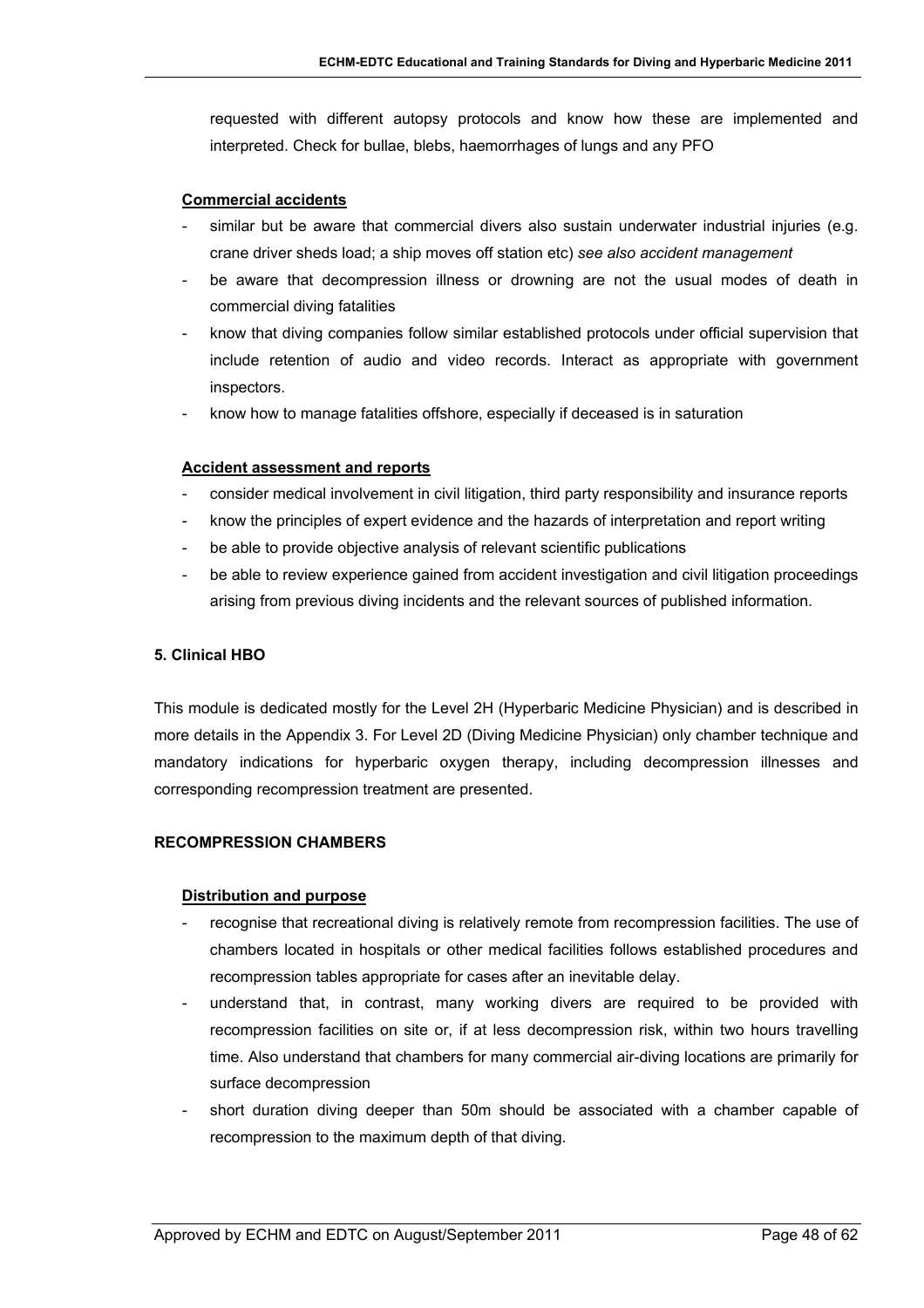- recognise that an air chamber is not appropriate for such deeper mixed-gas diving because, if not responsive to shallow recompression, gases other than air may be needed at deeper depths, preferably with atmosphere monitoring and control.
- understand that recompression chambers should be capable of at least the maximum depth of the dive made. Saturation divers may require recompression after a downward excursion but this would be in one of the saturation chamber compartments.
- note that operational diving facilities may not be recognised as equipment for medical use and that nevertheless the standard of medical care in diving chambers needs to approach that available in a hospital HBO unit.

#### **Chamber design and procedures**

- recognise the purposes of different chamber designs (multiplace, monoplace, and chambers designed for transporting divers at pressure), their components and safe operating procedures.
- be aware of safety regulations and Codes of Practice
- be aware of mandatory and recommended HBO Indications because an injured diver may have, as examples, a crush injury or an infective cellulitis.
- understand the constraints of using of various items of medical, diagnostic, monitoring and therapeutic equipment and of ensuring good nursing care of a sick or injured diver in a chamber

## **6. MISCELLANEOUS**

- recognise the importance of data collection / statistics / evaluation / reports
- be aware of current trends in research related to diving
- understand the role, limitations and capabilities of paramedics in this field
- understand that the management and organisation of a diving chamber is not a diving doctor's responsibility but awareness of this is needed by doctors who advise on the treatment of divers remotely

## **7. ASPECTS OF PRACTICAL TRAINING:**

#### 7.1**. FITNESS OF THE COURSE PARTICIPANTS**

The requirement to assess the fitness of the course participants for a chamber dive: if temporarily unfit the candidate can complete the rest of course but if permanently unfit, the student will not be able to accept relevant clinical responsibilities within a compression chamber. Depending on job-description, a doctor's fitness to dive will need to be maintained in-date as long as has 'on-call' responsibilities

#### 7.2. **PRACTICAL REVISION OF EXAMINATION SKILLS**

Neurological, pulmonary function and audiology) and other systems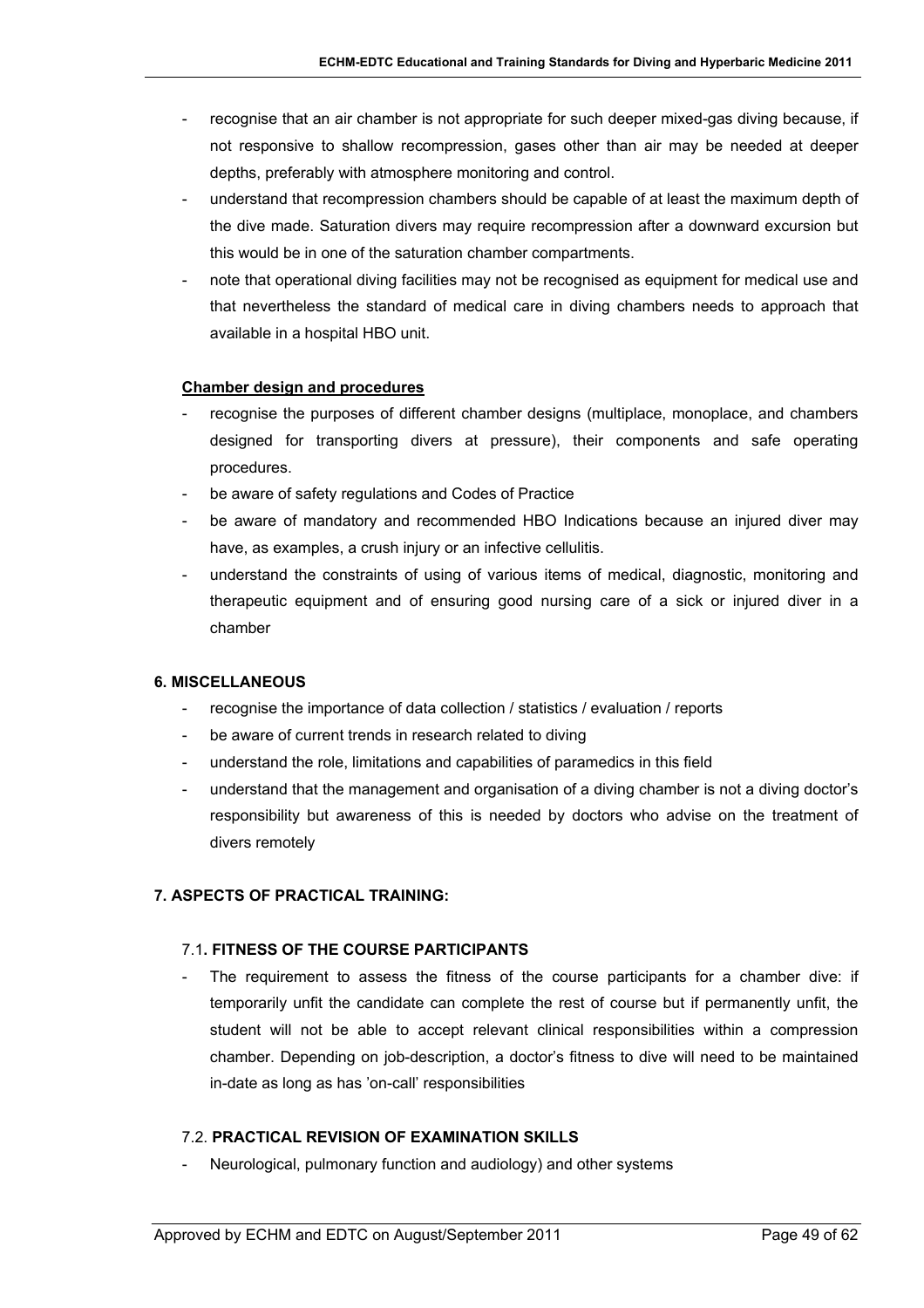## 7.3.a. **EXPERIENCE NITROGEN NARCOSIS**

- Compression to depth (preferably to 50m on air) and illustrate the minor difficulties of mental arithmetic and communication. (If available, two breaths of Heliox at depth clearly demonstrate the level of narcosis.)

### 7.3.b. **SIMULATED CASES IN CHAMBER**

For skills in medical management: treat a number of simulated diving casualties (probably at lesser depths) with the emphasis on the practical difficulties of a unit in a remote location.

## 7.4. **SKILLS REVISION**

- attendees are to gain appropriate life-support certificates elsewhere because in-date advanced life support training is a continuing requirement
- must be familiar with the range of oxygen provision units

## 7.5. **UNDERWATER EXPERIENCE**

- induce a greater respect for the working diver (cumbersome clothing, heavy gear, water entry and exit, uncomfortable breathing, poor communication, cold water and leaks)
- possibly try to use a hammer and nails underwater to make a wooden frame.

### 7.6. **DEMONSTRATION**S

- visit diving contractors base or on location to learn from senior divers about their work.
- visit a saturation system (rarely possible, but a Q&A session with experienced sat diver can be invaluable).
- NOTE: Practice in **paramedic teaching** is no longer part of this course where this teaching is completed in nationally-approved training centre.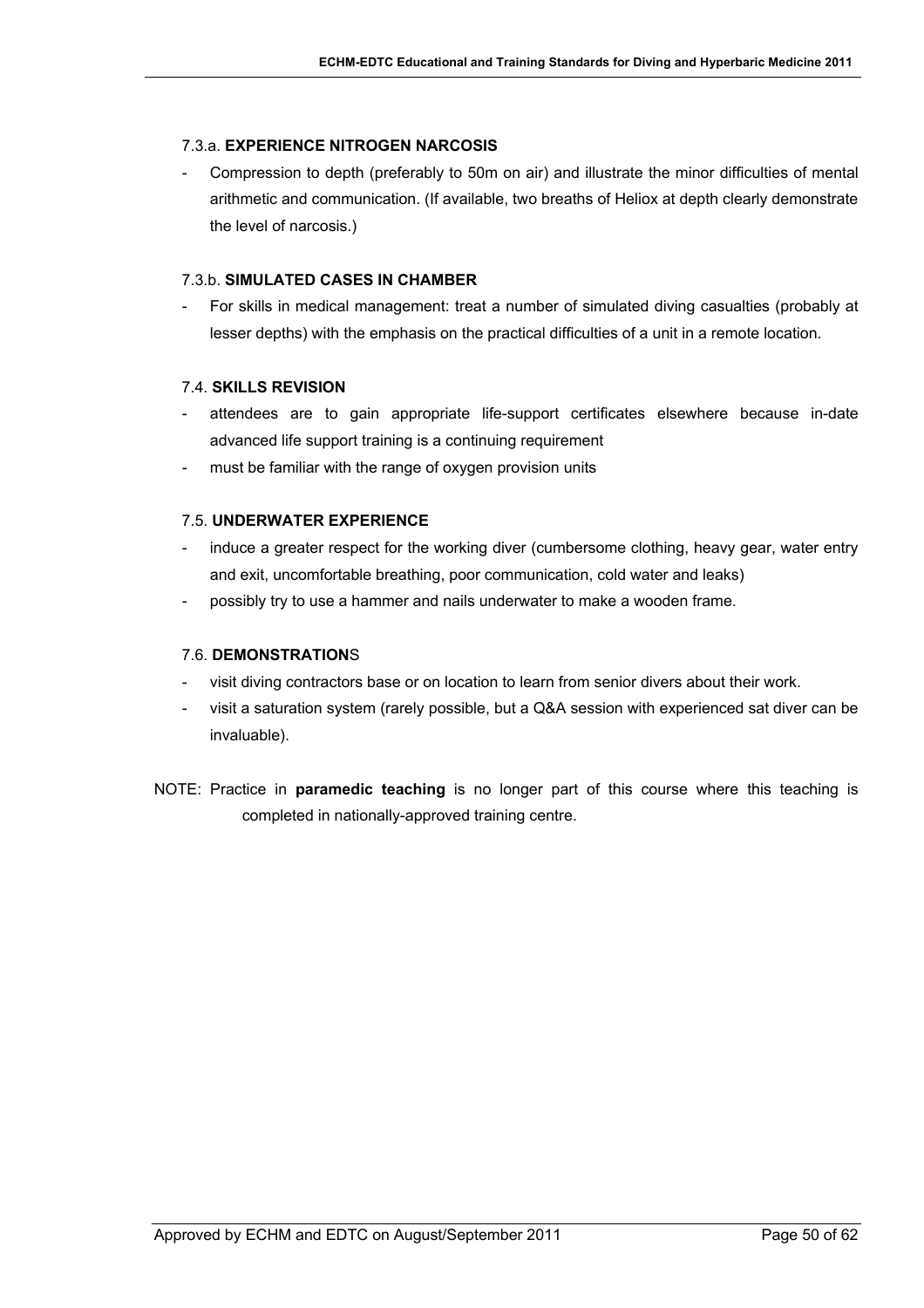# <span id="page-50-0"></span>**Appendix 3. Training objectives for level 2H**

The purpose of this Appendix is to define more closely the training in diving that is needed by doctors already fully accredited or board-certified in a clinical speciality.

The Hyperbaric Medicine Physician ("Level 2H") has the status of specialist accreditation or board certification in some field of clinical medicine and is required to maintain competence at Level 1 and their primary clinical speciality.

Each training objective stands on its own and does not depend on others for interpretation. This means, theoretically, that the order in which they are presented is not significant but, for convenience, they have been placed in topic groups which should be a more practical format for training providers.

Throughout this document, note also that the words of the training objectives that follow are each to be understood as beginning with this phrase:

"On completion of this training, the candidate is expected to - "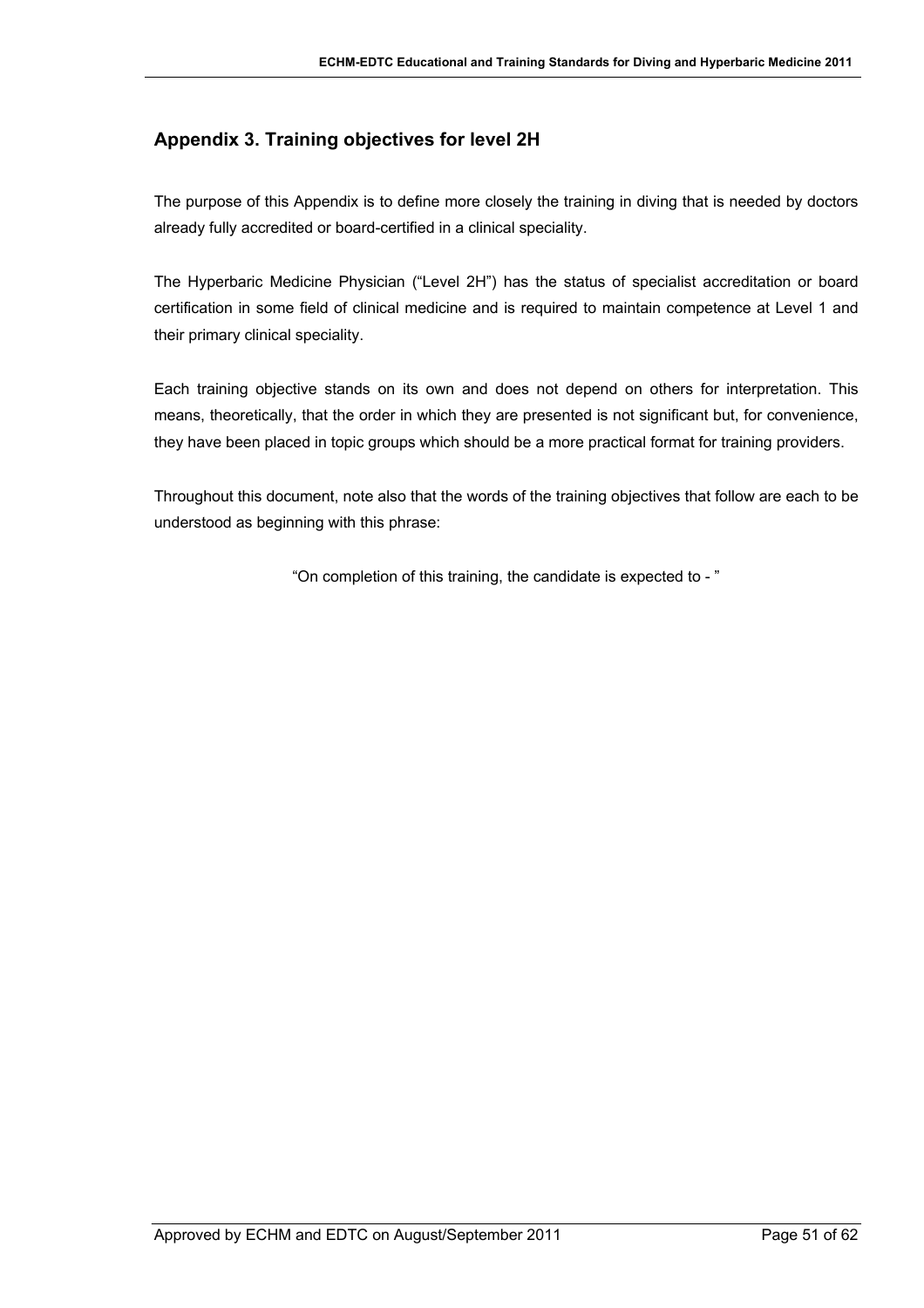#### **1.7. HBO-Basics (effects of hyperbaric oxygen)** *physiology and pathology*

- understand the mechanisms of transport of oxygen in blood and tissues for hyperbaric conditions
- understand diffusion of oxygen from blood vessels to surrounding tissues under hyperbaric conditions (eg. Krogh model)
- understand the basic effects of HBO (vasoconstriction, prevention of ischemia-reperfusion injuries, etc)
- understand the toxic species of oxygen (reactive oxygen species, peroxidation of lipids, proteins, DNA)
- understand the effects of HBO on specific organs (heart, blood vessels, regional circulation, microcirculation)
- understand the effects of HBO on microorganisms, host defences against infection and antibiotic activity enhancement
- understand the effects of HBO on wound healing process
- know the approved indications for HBO therapy and the basis on which HBO works
- know the methods of tissue  $PO<sub>2</sub>$  measurements (polarography, tonometry, spectroscopy) and its surrogates
- apply that knowledge to the chamber environment.

## **5. Clinical HBO**

#### 5.1. **Chamber technique (multiplace, monoplace, transport chambers, wet recompression)**

- know the structure and operation rules for multiplace, monoplace and transport chambers
- know the structure of hyperbaric fire fighting systems
- know European regulations for hyperbaric chambers
- know methods of in-water recompression
- understand positives (short time delay, situations with no other option in "remote" locations) and negatives (dehydration, lack of monitoring, lack of medical support, further delay in getting to medical hyperbaric facility) of in-water recompression

#### **5.2. Mandatory indications**

- understand how indications are assessed to become "mandatory" (EBM methodology)
- know the levels of evidences, interpretation of those evidences and type or strength of the recommended practice for every current European "mandatory" indication for HBO therapy
- know differences between different lists of clinical indications for HBO (UHMS, ECHM)

#### **5.3. HBO Recommended indications**

- know the levels of evidences, interpretation of those evidences and type or strength of the recommended practice for every current ECHM "recommended" indication for HBO therapy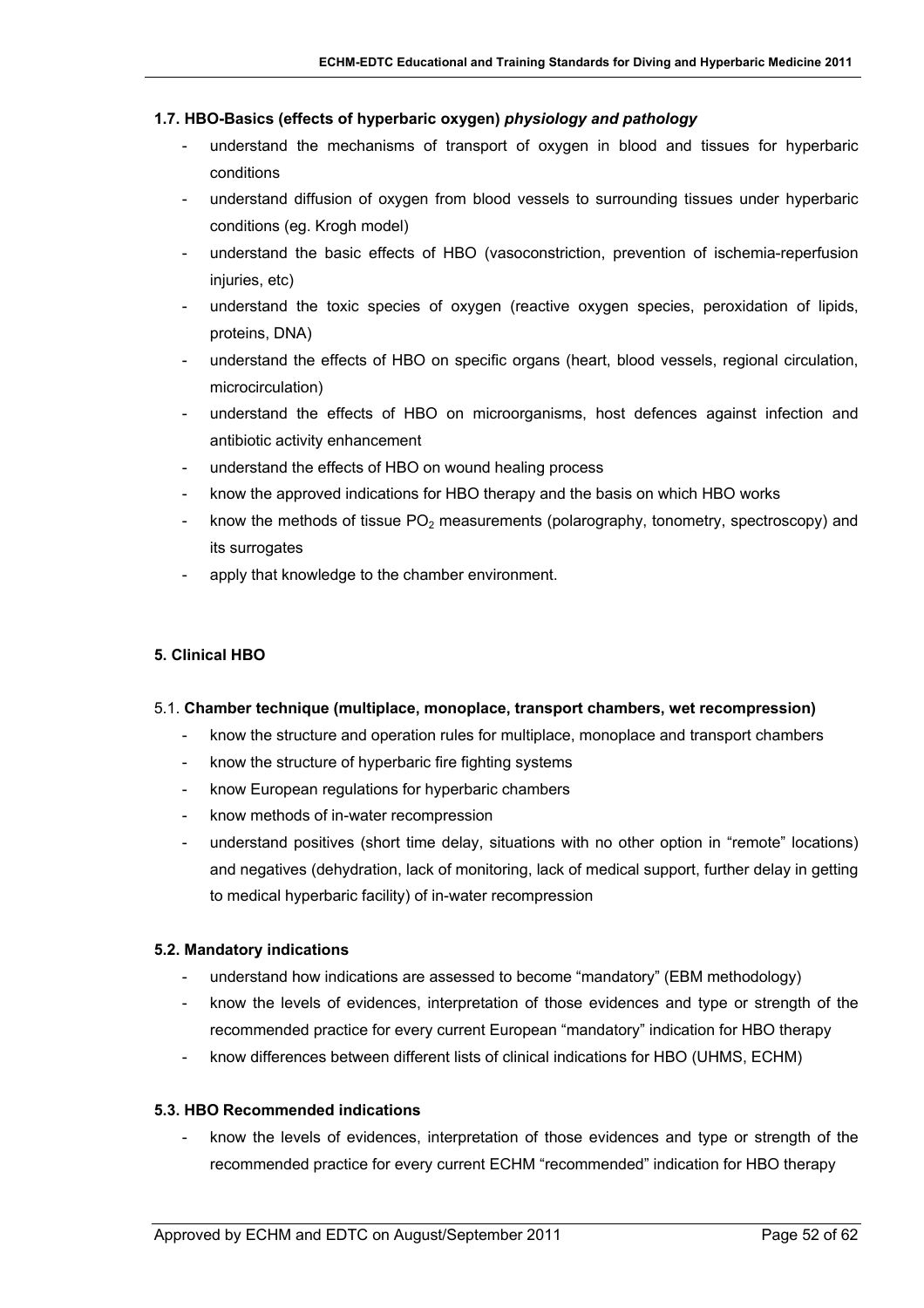#### 5.4. **HBO Experimental and anecdotal indications**

- know the reports and papers on experimental and anecdotal indication for HBO therapy

#### 5.5. **HBO Data collection / statistics / evaluation**

- understand statistical methods used for data collection and evaluation
- be able to read the statistical evaluation report

#### 5.6. **HBO General basic treatment (nursing)**

- understand information included in prescription of the physician (positioning of patient, breathing modes [mask, hood, other], any additional specific orders [drugs, monitoring, precautions])
- know which information should be given to patient before the first session and before every other session
- be able to give practical information about the treatment to patient (noise, change of pressure and temperature, equilibration of pressure in ears)
- know how-to communicate between staff members
- be able to document the session, including incidence reporting
- be able to perform wound dressing in order to ensure its compatibility with hyperbaric environment
- understand relation between medical history and HBO risks (eg. Diabetes mellitus and hypoglycaemia, cardiac disease and arterial hypertension and/or bradycardia)
- understand differences between different breathing systems (masks/hoods)
- know major acute HBO complications, adverse and side effects (incl. oxygen-induced seizures, gas embolism, pneumothorax, respiratory/cardiac arrest, ear/sinus barotraumas, claustrophobia, vomiting, hypoglycaemia)
- be aware of different options for sedation (psychological, pharmacological and physical)

#### 5.7. **HBO Diagnostic, monitoring and therapeutic devices in chambers**

- understand different options for monitoring modalities (modules-in/monitor-in; modulesin/monitor-out)
- know the limitations of monitoring possibilities (eg. maximum readouts for oxygen partial pressure)
- understand how the hyperbaric environment influences monitored values (eg. humidity and pressure on  $CO<sub>2</sub>$  measurement in exhaled gas)
- know how to perform calibrations and zeroing of measurement modules
- know how to control the accuracy of therapeutic devices (eg. monitoring of blood pressure when using automatic pumps or syringes with vasoactive drug)
- be able to transfer intensive care patient into the chamber with all necessary monitoring and therapeutic equipment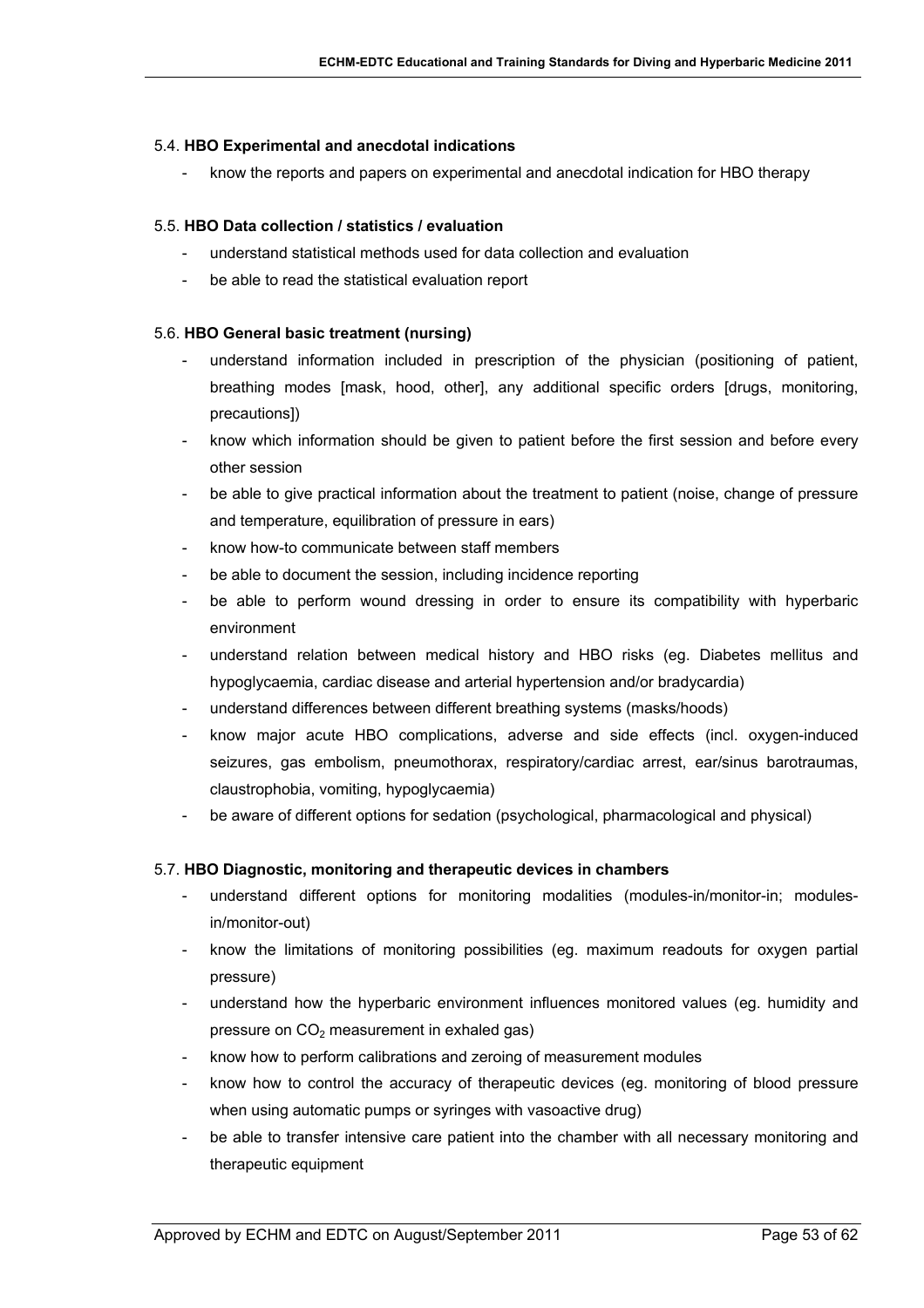#### 5.8. **Risk assessment, incidents monitoring and safety plan in HBO chambers**

- understand definitions of terms (hazard, risk, risk assessment, incident, procedure, etc)
- understand the general structure and methods of risk management
- be able to look for the hazards
- be able to understand the risk assessment report and react accordingly
- be able to assess the risk for hypothetical hyperbaric facility
- be able to prepare the standard operating procedure (SOP)
- be able to prepare the emergency operating procedure (EP)
- be able to recognize incidents and monitor them
- know the risk factors for HBO therapy (pressure, changes of pressure, pressure differential, oxygen content, breathing mixtures, patient clinical condition, personnel health status, prohibited materials, electricity, confined space)
- know the treatment hazards for patients (barotraumas, oxygen toxicity, breathing difficulties, continuation of intensive care inside the chamber, limitation of personnel support inside the chamber)
- know the occupational hazard for personnel (pre-existing health conditions, decompression illness, oxygen toxicity, long term effects)
- be able for fire prevention
- understand fire fighting strategy
- be able to prepare the safety plan for HBO chamber

#### 5.9. **HBO Safety regulations**

- know international and local regulations, guidelines and standards on pressure and medical devices (MDD, PDD, European Code of Good Practice for Hyperbaric Oxygen Therapy, EN14931)
- know international and local standards on safety recommendations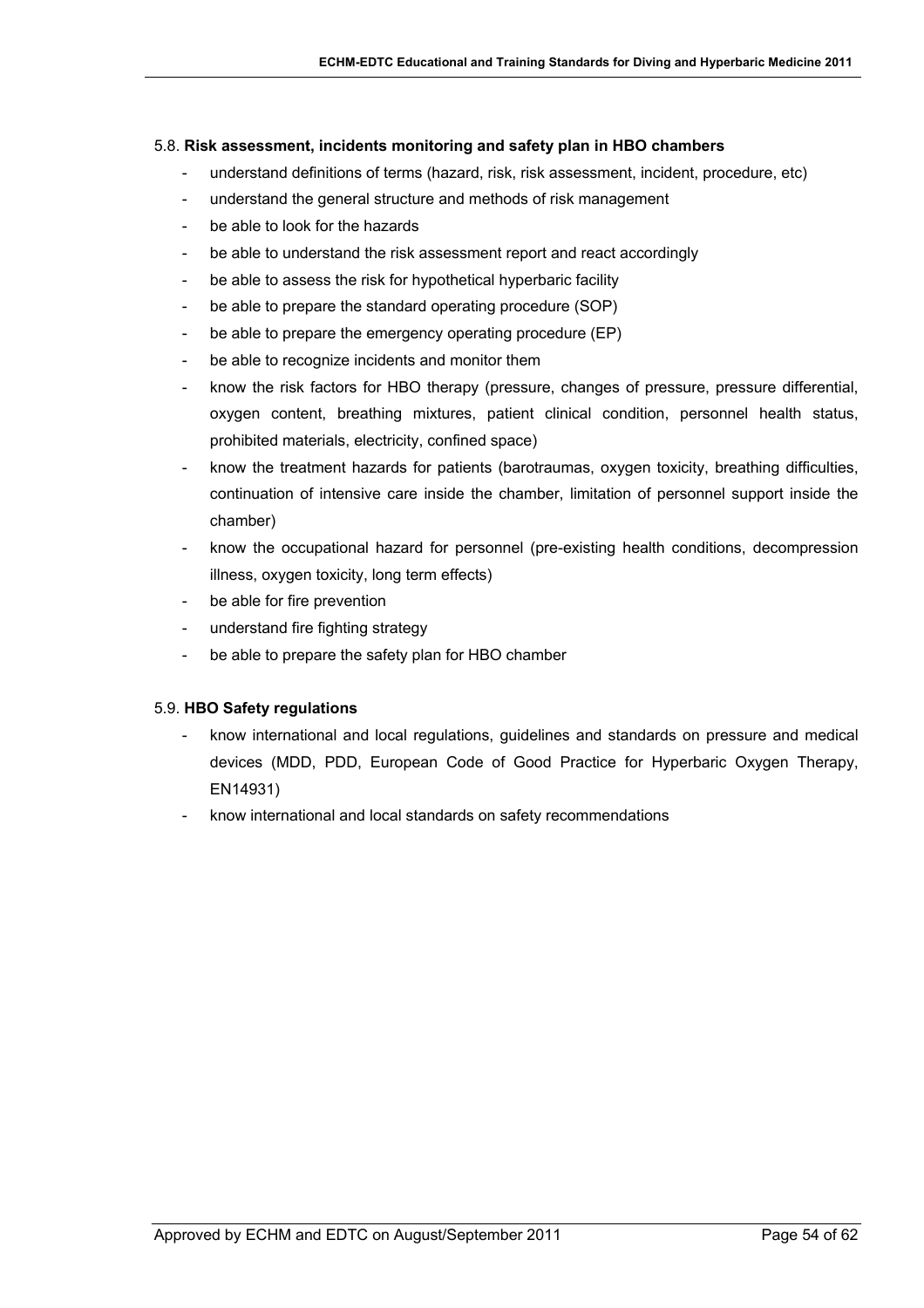## <span id="page-54-0"></span>**Appendix 4. Scope of diving**

The term "working diver" is used for all divers who dive for a reward. This is a legal term that, in addition to working for money, includes those who dive in return for some non-monetary reward. Thus previously unregulated divers, such as some part-time fishermen, are now required to comply with their national diving regulations regardless of their principal employment and this appears to have led to a reduction of incidents.

The "Working diver" is the preferred term because, though the distinction is not essential, it covers all categories of commercial and professional divers. These terms are synonymous but sometimes imply a different working style, viz:

A commercial diver tends to be employed full-time for diving duties, primarily by an offshore, inshore or inland diving company, port or other water-related authority:-

- Offshore diver (oil and gas industry, salvage, wind farms at sea)
- Inshore diver (outfalls, harbours, marine buoys, most fish-farming, etc)
- Inland diver (hydro-electric schemes, bridges, weirs, sewers etc)

A professional diver includes one who may not be working full-time as a diver, but who is employed in another primary role that also requires diving tasks:-

- Military divers for ship husbandry, mine disposal, etc.
- Public Service Divers including Coastguard helicopter and Police divers for body recovery and SAR, divers in Fire & Rescue depts, City Hall etc
- Cameramen for underwater photo shoots or filming,
- Diving instructors and guides in the recreational diving industry. This covers all aspects of recreational diving. The diving doctor also needs to know about the special techniques of competitive breath-hold (apnoeic) divers.
- Marine and other scientists (includes some part-time university students)
- Insurance assessors,
- Aquarium and swimming pool attendants (eg for helicopter dunker training)
- Open-sea harvesting (of shellfish etc) and fish-farming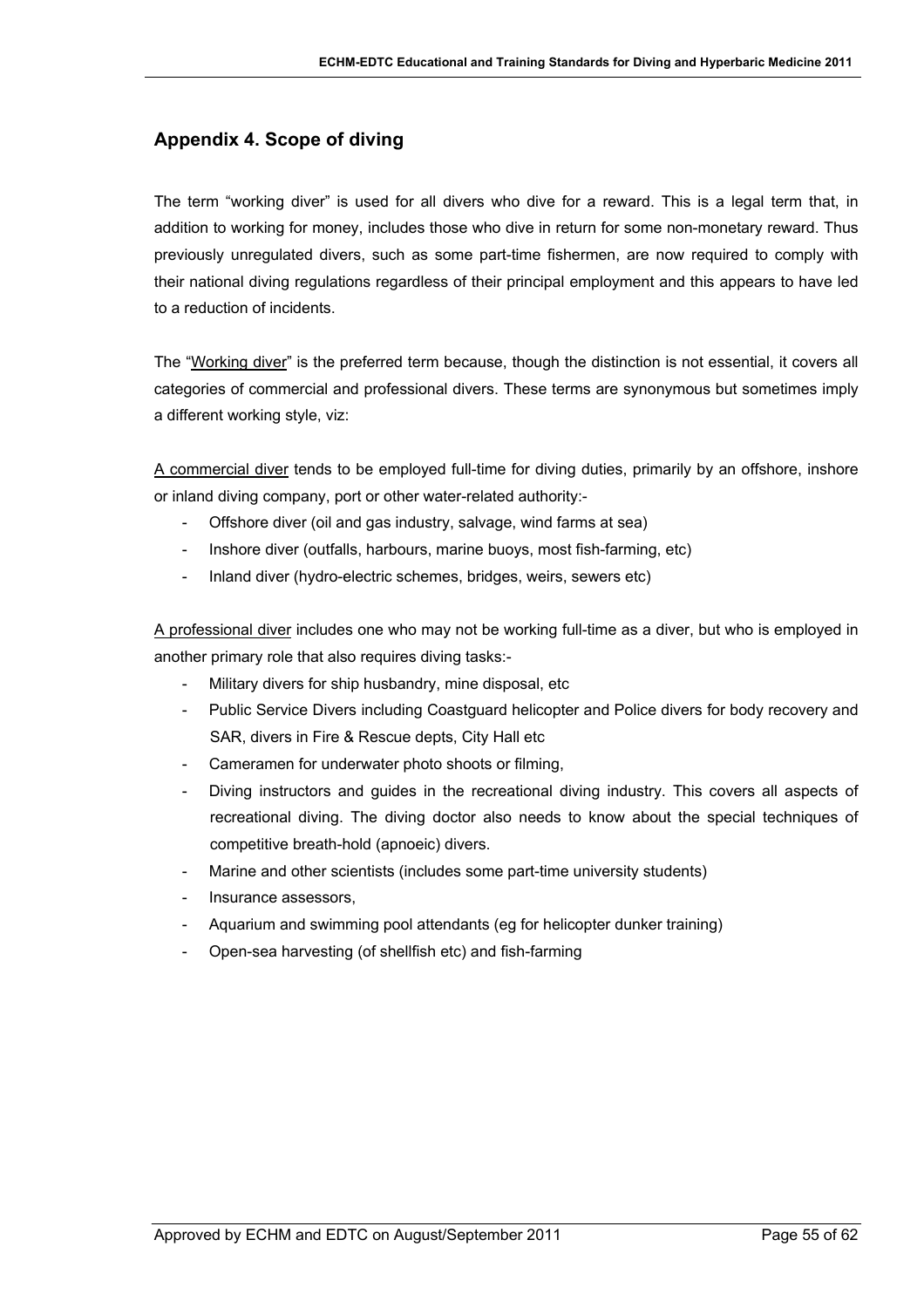# <span id="page-55-0"></span>**Appendix 5. CME Requirements for Level 2D**

All requirements enlisted below under separate numbers must be met with the logical operator AND.

| # | <b>REQUIREMENT</b>                                                                 |
|---|------------------------------------------------------------------------------------|
|   | Renewal at least every 5 years                                                     |
|   | Proof of continuous experience in professional diving related activities*          |
| 3 | Current certification in advanced life support and defibrillation                  |
| 4 | Successful completion of a refresher course (16 hours, content of courses 1 or 2D) |
|   | or                                                                                 |
|   | Attendance at alternative approved events (16 hours)                               |

\* Activities that are valid for CME are to be listed in a logbook (analogous to paragraph 6.2. of the standards). This allows in certain limits to compensate for some missing points by adding surplus points from some other actions.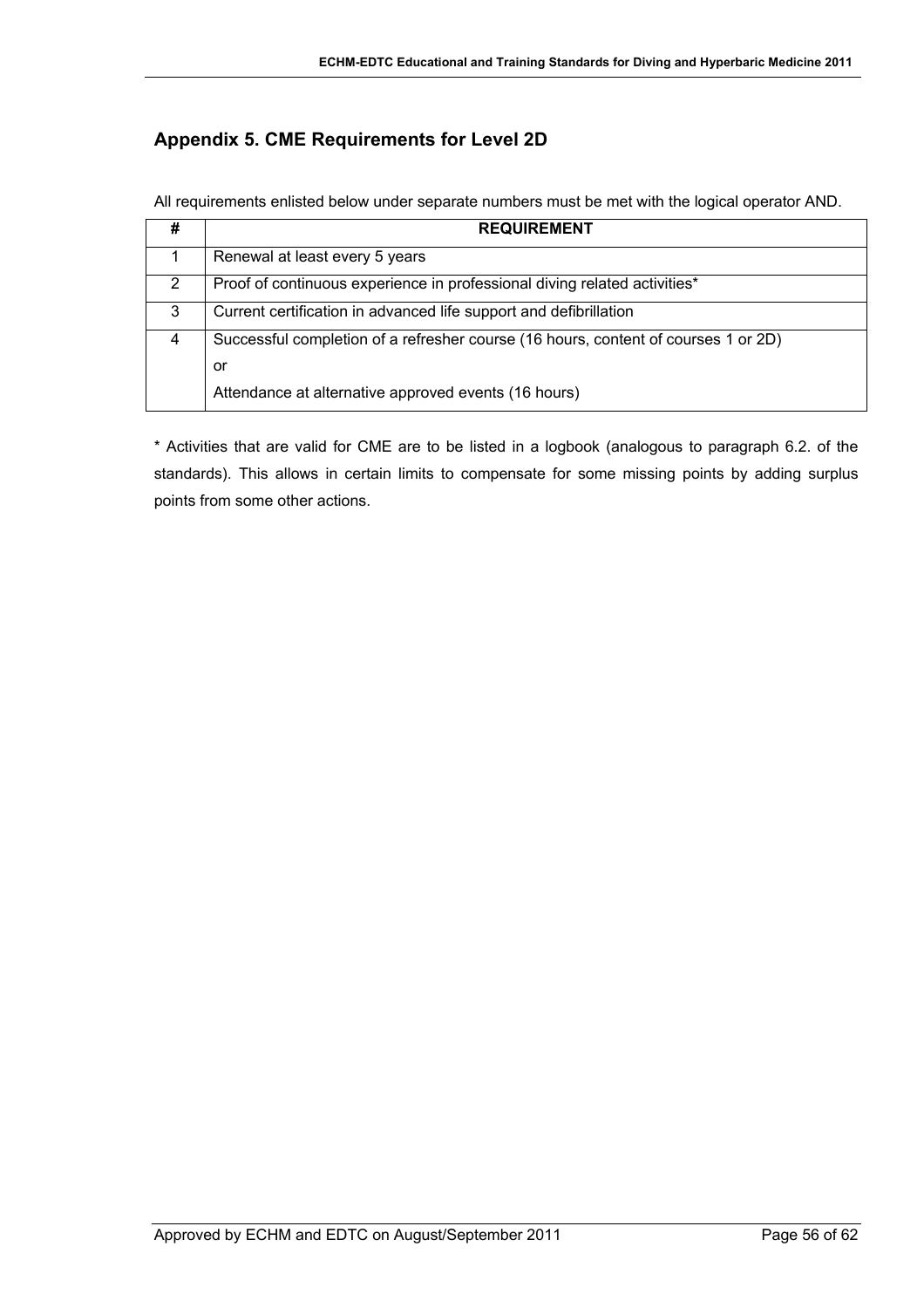# <span id="page-56-0"></span>**Appendix 6. CME Requirements for Level 2H**

All requirements enlisted below under separate numbers must be met with the logical operator AND.

| #              | <b>REQUIREMENT</b>                                                                                     |
|----------------|--------------------------------------------------------------------------------------------------------|
| 1              | Renewal at least every 5 years                                                                         |
| $\overline{2}$ | Attendance at at least 5 congresses, conferences or workshops of ECHM, EUBS, SPUMS or                  |
|                | UHMS during the last 5 years (alternative events require approval)                                     |
| 3              | Current certification in advanced life support and defibrillation                                      |
| 4              | Full time work (or the equivalent number of hours part time) during the last 5 years                   |
|                | or                                                                                                     |
|                | Successful completion of a 80h hospitation as physician in an approved hyperbaric centre <sup>13</sup> |

l

 $13$  Requirements for approved hyperbaric centre are listed in the appendix 7.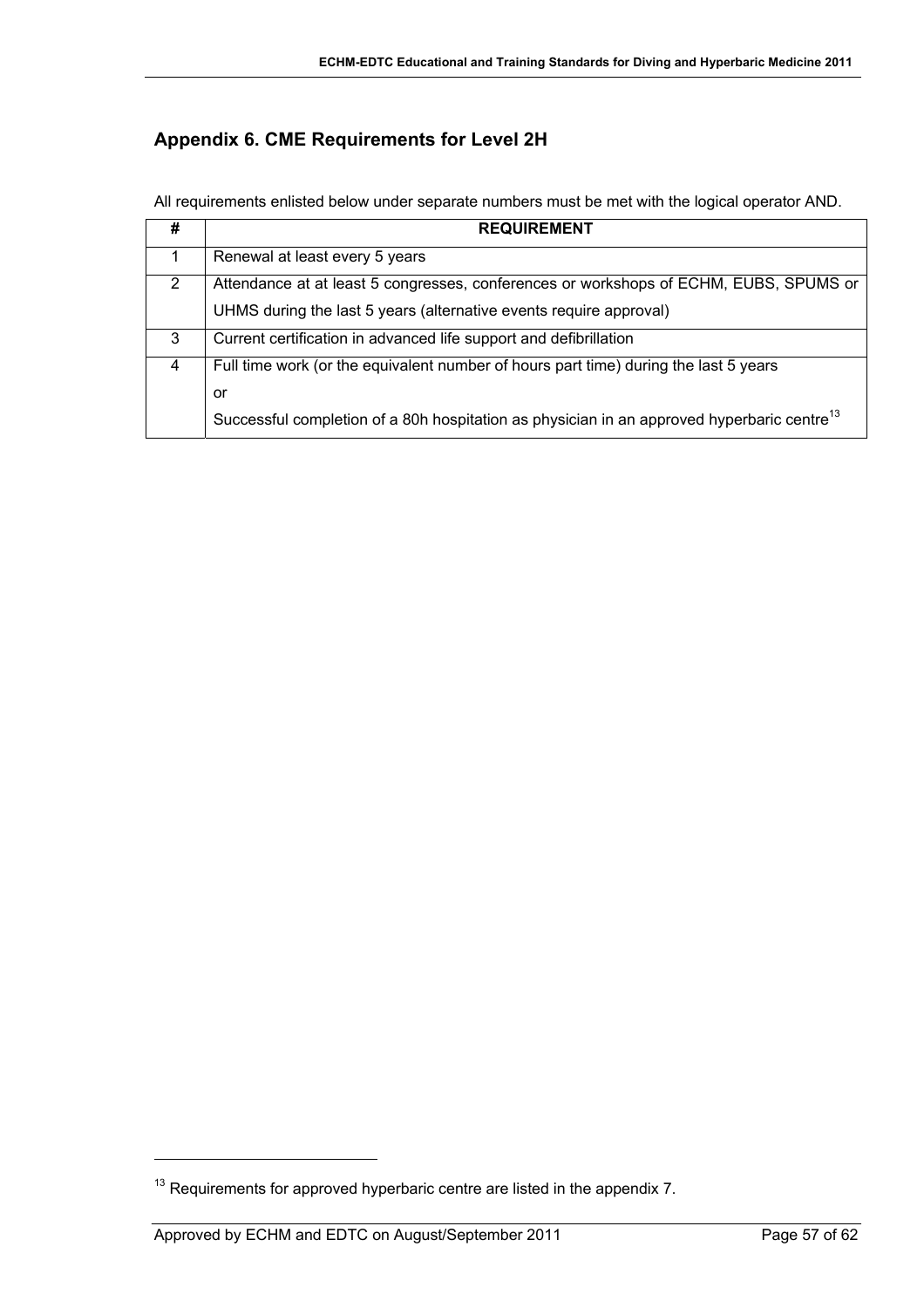## <span id="page-57-0"></span>**Appendix 7. Recognition of Level 3 Expert by ECHM**

#### **Preamble**

The European Committee on Hyperbaric Medicine (ECHM) has the aim of establishing and maintaining standards in Baromedicine (Diving and Hyperbaric Medicine) and towards this aim it has incorporated the European College of Baromedicine (ECB) to become its executive arm in promoting and accrediting the training, clinical and research standards the ECHM has established through its initiatives such as its workshops, consensus conferences and special projects such as the COST B14. The Level 1 accreditation is the natural progression of previously existing and well established courses of Medical Examiner of Divers that have been preparing and certifying doctors for this work for decades and are to be found in one form or another in most EU countries. All doctors who possess such a certification as a Medical Examiner of divers is entitled to accreditation as a Level 1 in accordance to the agreed standards approved by the ECHM and issued on request by the ECB.

The ECB has been accrediting doctors who have completed their training in diving and/or hyperbaric medicine according to the published standards for specialist training in Baromedicine, such standards being one of the main outcomes of the COST B14 European Union initiative, during preapproved Level 2 courses for some time and, as agreed during the Executive Board meetings of the ECHM, it is now necessary to establish the top level of accreditation, that of the Expert (consultant status).

#### **Aim of this document**

This is to establish the additional requirements over and above those required for Level 2 certification and accreditation. The secondary aim is to create a mechanism to take into consideration the training, experience and expertise of those individuals who have been active in the specialty for many years before this system of certification and accreditation was established.

#### **Method**

A search and study was made of the practices of a number of EU countries in establishing and registering who is a medical specialist in the various fields of medicine in these countries and what is required in excess to obtaining a specialization in order to be permitted to call oneself and practice as an Expert/Consultant in their country. A search was also made for any EU guidelines, regula[tions and](#page-58-0) directives concerning medical specialist status and medical expert/consultant status.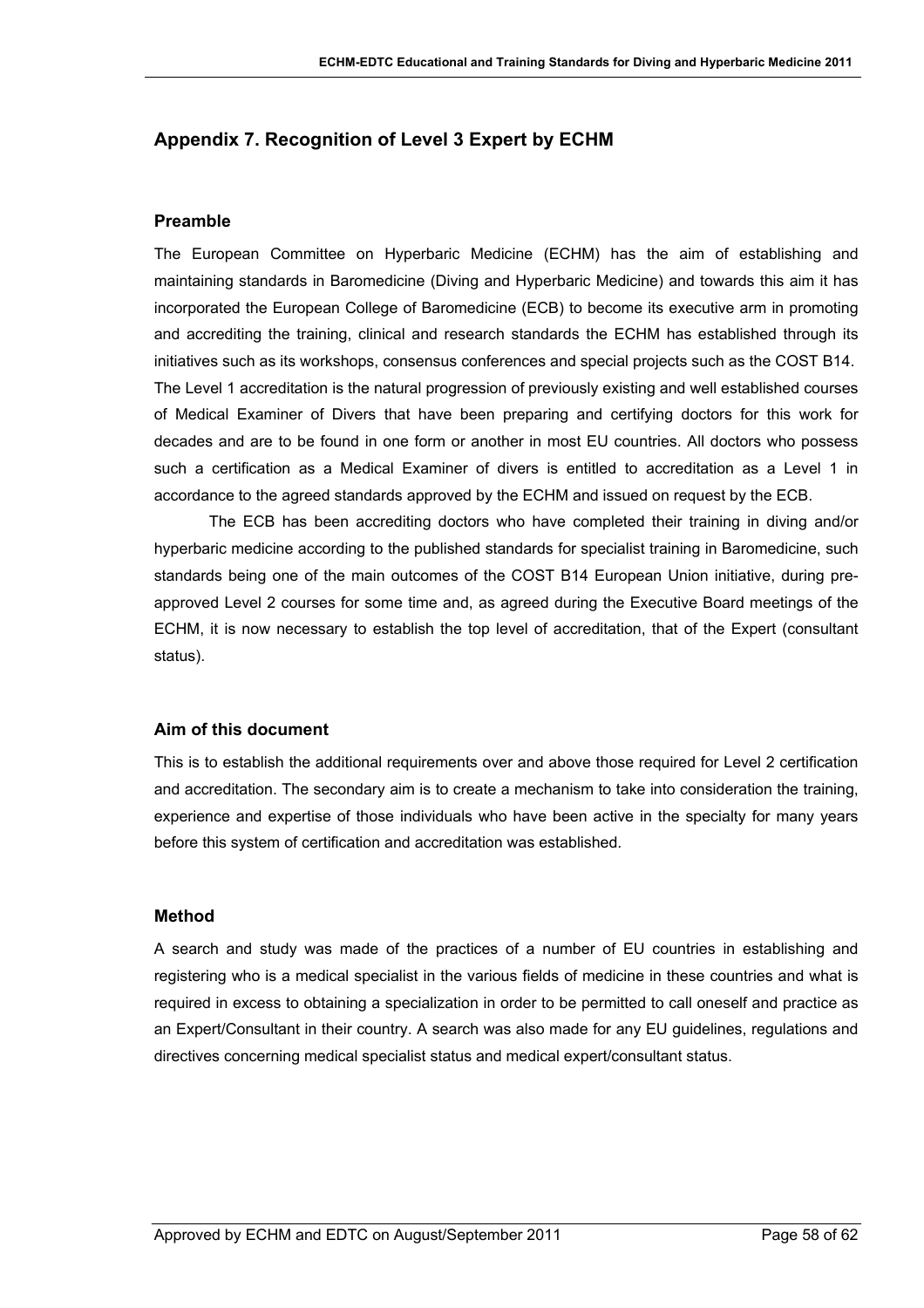#### **Result of review**

<span id="page-58-0"></span>All over Europe and in all medical specialities, the Medical Expert or Consultant is an individual who, after completing his formal training as a specialist and having passed the required exam, has practiced his speciality for a sufficient duration and with sufficient exposure to all the important areas of his/her speciality as to be considered by the relevant body in the country to be expert enough to be ultimately responsible for the patients under his care and capable of training new specialists in the field.

**The Level 3 is intended for people who are professionally active in the field of diving medicine, hyperbaric medicine or both ("Expert in Diving Medicine", "Expert in Hyperbaric Medicine" or "Expert in Baromedicine"). It is understood that there can be no course that can prepare the candidate for the Level 3 status and the candidate must prove that he/she has acquired expert knowledge, skills and experience in this field.** 

The already established EU standard that all European or National [Medica](#page-58-1)l Specialist Accreditation Committees or Boards are obliged to use is that, following the formal theoretical and practical training, the candidate must work full time in the field for 4-6 years, depending on the country and the speciality, and in the full width of the speciality before becoming eligible for registration as a specialist.

<span id="page-58-1"></span>If one l[ook](#page-58-2)s as the Level 2 as the accreditation given to someone who has had the appropriate academic and practical training to reach that level, then the next level up, according to EU requirements, is someone who has practiced in the speciality full time for a sufficient number of years at an approved facility and has been entered in the appropriate National Specialist Register as an accredited specialist. Following that registration most specialists must then carry out a further minimum of 2 years work at specialist level before becoming eligible to apply for an Expert/Consultant position at a health institution in the country.

## **Procedure**

l

It is recommended that the ECHM will follow closely the procedure the EU has already approved and already put into practice by other specialisations in Europe<sup>14</sup>. The steps to follow are:

- 1) Candidate has completed the course and practice for Level 2. He will apply for accreditation with the ECB and if everything is in order will be issued the diploma of Level 2 (or 2D or 2H if only qualified in one area of baromedicine).
- 2) A level 2 physician who has worked full time (or the equivalent number of hours part time) for at least 5 years with an approved Hyperbaric Facility or Diving Medicine Facility (see Table 4). The candidate must be supervised by an ECB approved Expert in Baromedicine (or Expert in Diving Medicine or Hyperbaric Medicine, respectively).

<span id="page-58-3"></span><span id="page-58-2"></span> $14$  The EU stops at specialist accreditation and leaves to the individual countries to establish what a specialist needs to accomplish to reach Expert/Consultant status. Most countries expect a specialist to work full time in the field for a minimum of 2 years (some even 5 years) or obtain a higher degree such as a PhD before granting the specialist Expert/Consultant status.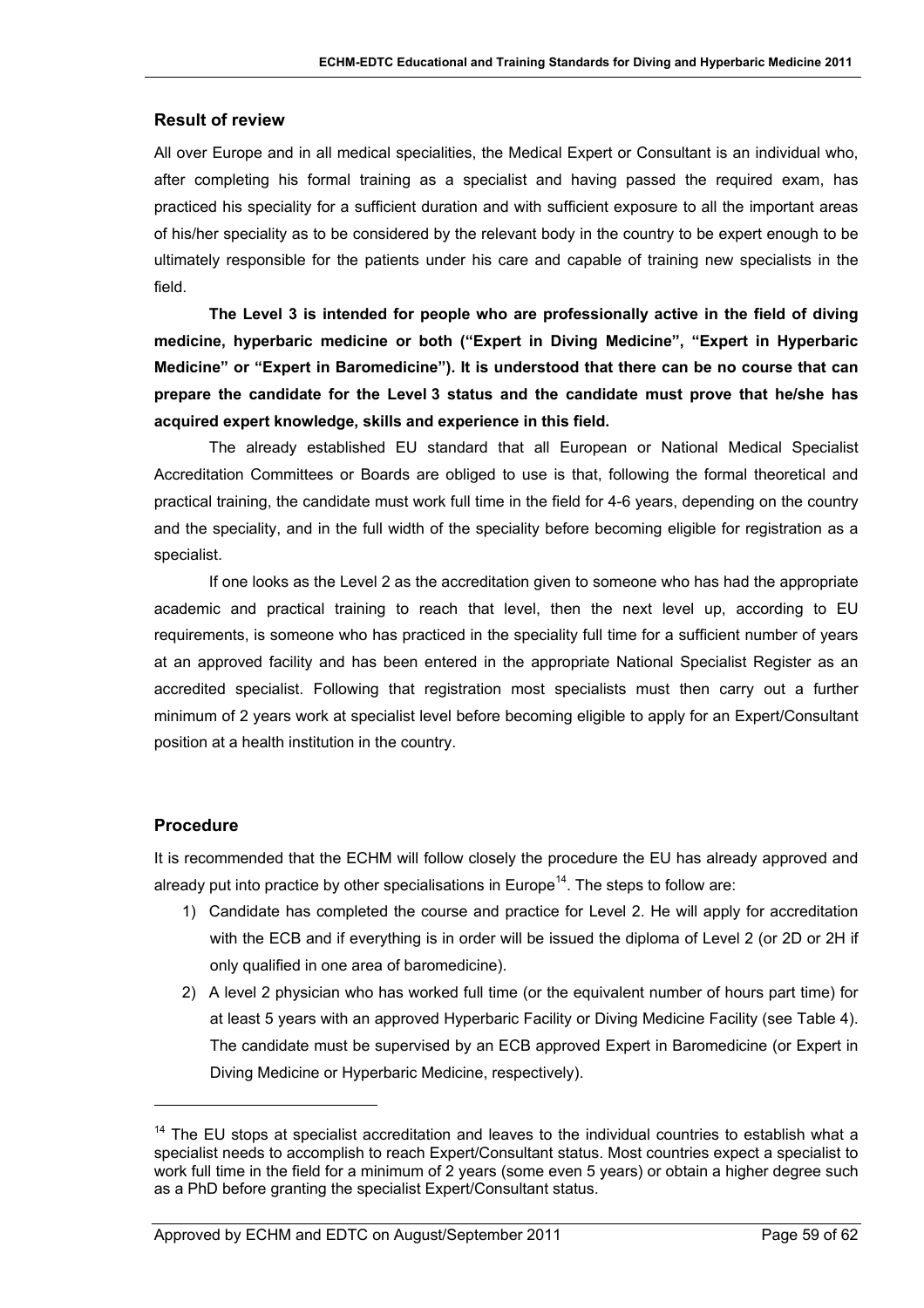**Table 4. Requirements for approval of hyperbaric or diving medicine facility.** 

<span id="page-59-0"></span>

| #            | <b>REQUIREMENT</b>                                                                                  |
|--------------|-----------------------------------------------------------------------------------------------------|
| 1            | Part of a hospital, university, military or civilian diving / hyperbaric medicine centre            |
| $\mathbf{2}$ | Having at least 1 full time ECB approved Level 3 Baromedicine Expert                                |
| 3            | Having capability to treat all clinical indications according to the ECHM list of indications (in   |
|              | hyperbaric or diving medicine, respectively) in all patients, including those which needs intensive |
|              | care                                                                                                |
| 4            | Having at least one multiplace chamber                                                              |
| 5            | Working according to the European Code of Good Practice for Hyperbaric Oxygen Therapy               |
|              | (ECGP for HBOT)                                                                                     |

3) The ECHM requirements to be fulfilled initially by candidate are enlisted in Table 5.

|                      | rable 5. Reguliements for candidate.                                                                    |
|----------------------|---------------------------------------------------------------------------------------------------------|
| #                    | <b>REQUIREMENT</b>                                                                                      |
| $\blacktriangleleft$ | Diploma 2D or Diploma 2H or both, respectively                                                          |
| $\mathbf{2}$         | 10 years <sup>15</sup> fulltime work as a diving physician in an approved commercial or military diving |
|                      | company or physician at an approved hyperbaric centre, respectively                                     |
| 3                    | Recognised as a Specialist in his/her own Country or registered as a Specialist in an EU                |
|                      | Country or possessing a PhD based on a thesis in Baromedicine                                           |
| 4                    | Participation in approved educational activity in diving medicine, hyperbaric medicine or both,         |
|                      | respectively. This includes at least giving lectures on at least 2 courses (on level 2D or 2H,          |
|                      | respectively) accredited by the ECB.                                                                    |
| 5                    | Participation in the research in diving medicine, hyperbaric medicine or both, respectively. This       |
|                      | includes at least being co-author of at least 2 publications in peer review journals or chapters in     |
|                      | published books.                                                                                        |
| 6                    | Expert References, which means positive written opinions given by two independent experts in            |
|                      | Baromedicine recognised as such by the ECHM EB <sup>16</sup>                                            |

**Table 5. Requirements for candidate.** 

l

4) The Diploma of Level 3 Expert is given by the ECB after review of the application by the ECB Accreditation Board. An unsuccessful candidate has the right to appeal the decision of the Accreditation Board with the ECHM who will appoint 3 independent experts to review the case and if their report favours the candidate, the ECHM will request the ECB to review the case. The final decision of the ECHM cannot be further appealed.

 $15$  If there is a PhD thesis, the time required in point 2 can be shortened from 10 years as decided by the accreditation body.

<sup>&</sup>lt;sup>16</sup> "Independent Expert" means Level 3 experts working in the HBO centres or diving companies that have no connection with the facility the applicant is working with.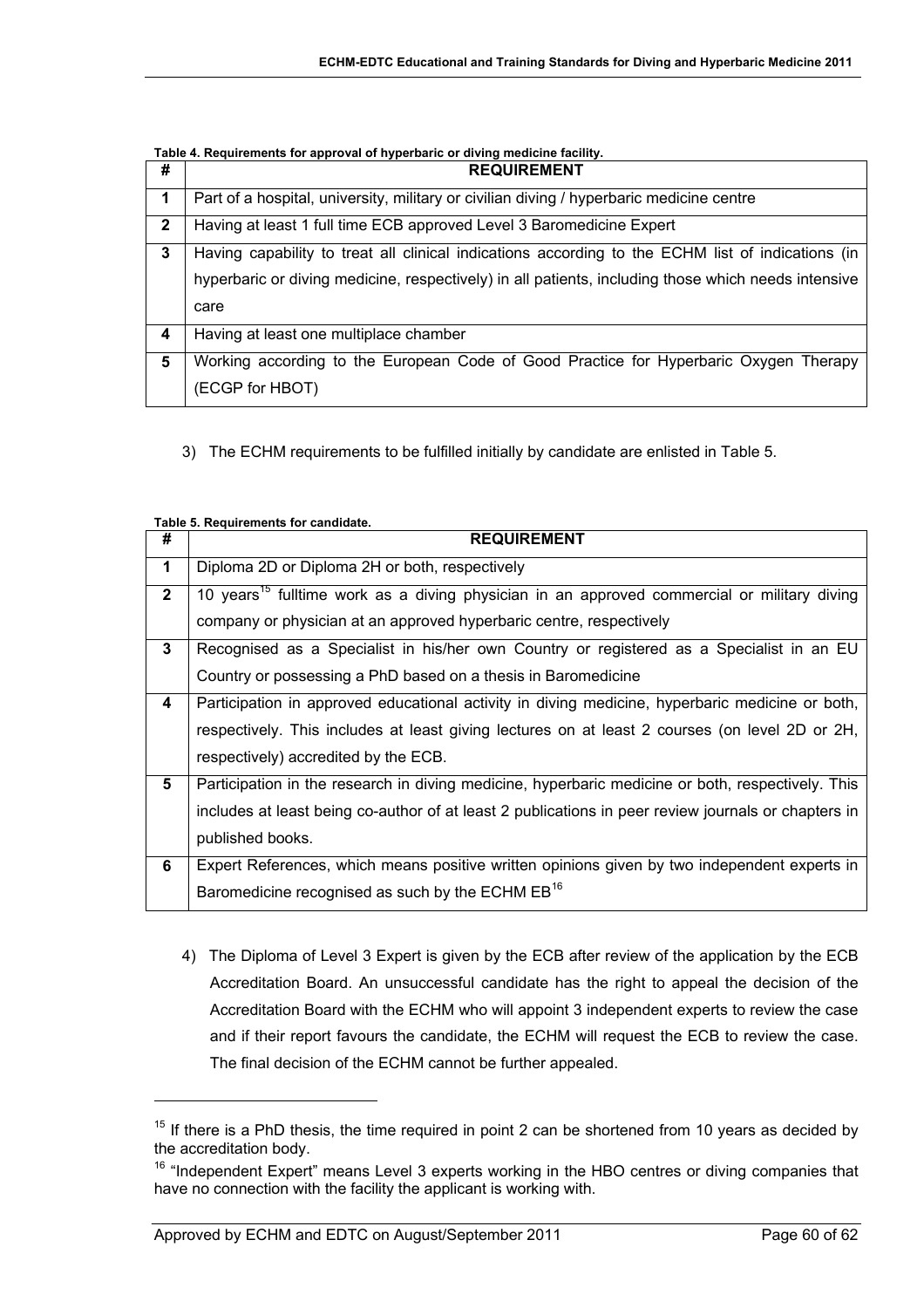- 5) Approved Level 3 status is active for 3 years.
- 6) Renewal of active status of the Level 3 diploma is based on proof of continuous clinical, teaching or research activity in his expertise field. This includes at least 3 events (from the list in the Table 6) conducted in the last 3 years.

#### **Table 6. Requirements for renewal.**

| #            | <b>REQUIREMENT</b>                                                                             |
|--------------|------------------------------------------------------------------------------------------------|
| 1            | Participation in the international congresses, conferences, workshops or other scientific      |
|              | meetings organized in cooperation with or approved by of the ECHM, EUBS, ICHM, SPUMS,          |
|              | UHMS. Seminars and meetings organised by other scientific bodies or academic institution       |
|              | may be considered by the ECB.                                                                  |
| $\mathbf{2}$ | Giving lectures on level 2D or 2H courses accredited by the ECB.                               |
| $\mathbf{3}$ | Being co-author of at least one publication in a peer reviewed journal or a chapter in         |
|              | published books. <sup>17</sup>                                                                 |
| 4            | Other activity in the field of diving or hyperbaric medicine. This includes for example active |
|              | participation in the international bodies, leadership or active participation in international |
|              | projects, leadership of hyperbaric centre.                                                     |

## **Grandfathering**

 $\overline{a}$ 

It is established practice in the EU with regard to individuals who are already working at Specialist and Expert/Consultant level in their country when new Accreditation and Specialist Training systems are formally set up for the first time to enrol these individuals through a Grandfathering Scheme which recognises their years of experience as full time recognised practitioners in the field and enrol them into the respective register.

The standard number of years to be registered as a Medical Specialist with the Grandfathering concession was established by the EU as 8 years full time practice in the full breath of the speciality at an appropriate clinical facility (therefore, in our case, almost double the clinical experience needed to reach specialist status if successfully concluding a Level 2 course).

As for Grandfathering for Level 3, since there are many who are truly knowledgeable and experienced but have no formal academic qualification in Baromedicine, the ECHM decides to grant this to individuals who are known leaders in their field in each country, have contributed to the science and education of Baromedicine and have a further 8 years full time experience in the field (so 16 years in all) and who are recommended by the ECHM EB to be given Level 3 Expert status.

 $17$  ECB Accreditation Board may consider postponing this requirement if the circumstances are justified.